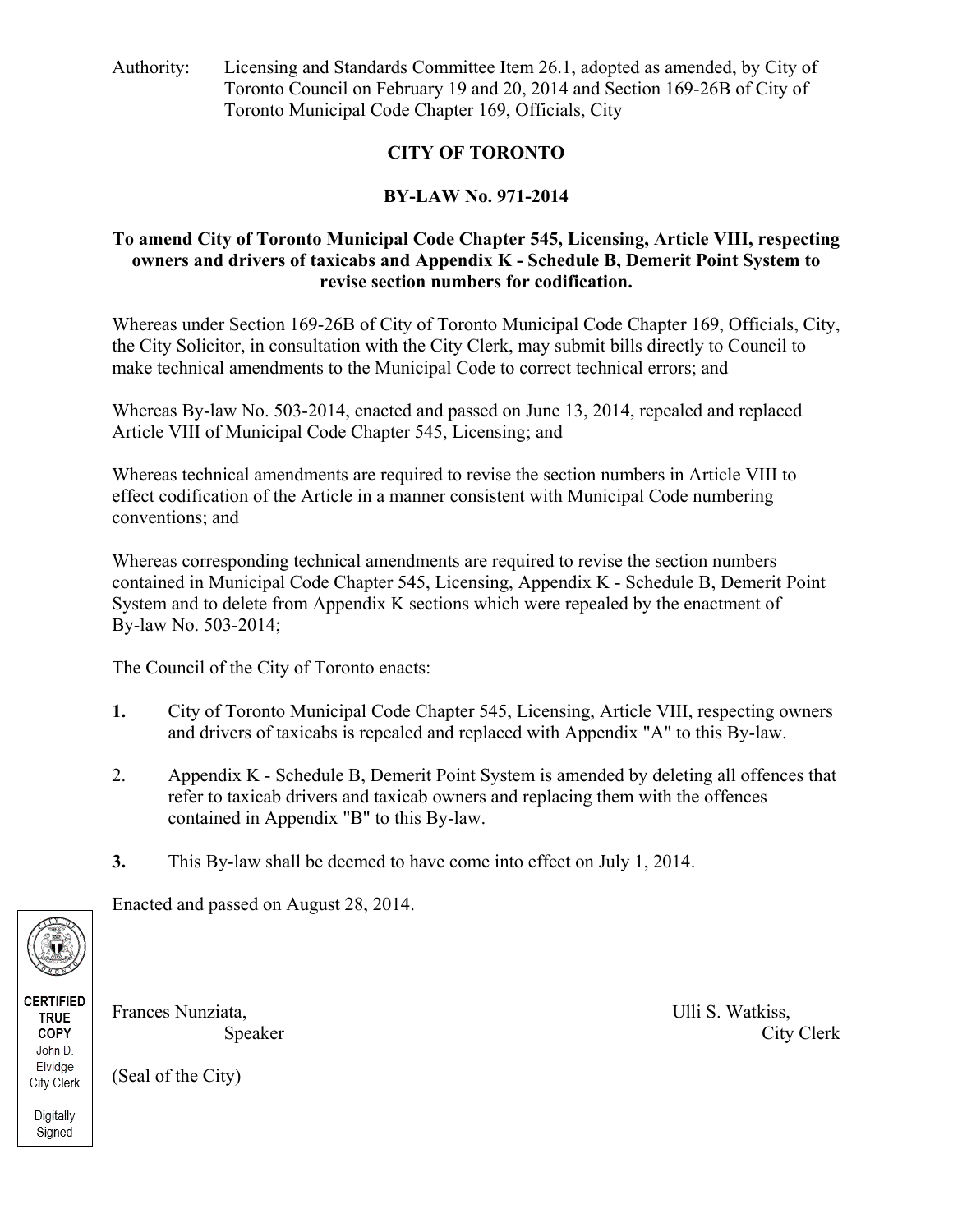#### **Appendix "A"**

#### ARTICLE VIII **Owners and Drivers of Taxicabs**

#### **§ 545-131. Definitions.**

As used in this article, the following terms shall have the meanings indicated:

ACCESSIBLE TAXICAB - A taxicab used for the provision of taxicab services to persons with disabilities, in respect of which an owner's licence was issued before the enactment of By-law No. 503-2014.

ACCESSIBLE VEHICLE - A motor vehicle equipped as a physically disabled passenger vehicle in accordance with R.R.O. 1990, Reg. 629, as amended, made under the *Highway Traffic Act*, as amended, and the Canadian Standards Association CAN3-D409-M84 vehicle standards, as amended.

ACCESSIBLE TAXICAB TRAINING COURSE - The accessible taxicab training course approved by the Executive Director.

AMBASSADOR TAXICAB - A taxicab in respect of which an owner's licence was issued after July 29, 1999, but does not include a standard or accessible taxicab.

DESIGNATED MECHANIC - A mechanic designated by the Executive Director to conduct examinations of taxicabs under this chapter.

DRIVER - A driver of a taxicab who is licensed as such or required to be licensed as such under this chapter, and includes an owner who drives a taxicab.

DRIVERS' LIST - The list maintained by the Municipal Licensing and Standards Division in accordance with § 545-137.

#### HIS OR HER TAXICAB:

- A. When used in reference to an owner, refers to a taxicab in respect of which the owner is licensed under this chapter.
- B. When used in reference to a driver, refers to a taxicab driven or otherwise operated by the driver.
- C. When used in reference to a person operating or exercising rights over a taxicab pursuant to a notice of designated custodian, a notice of designated agent, or a lease, refers to the relationship between that person and the taxicab.

INDIVIDUAL PERSON - A natural person.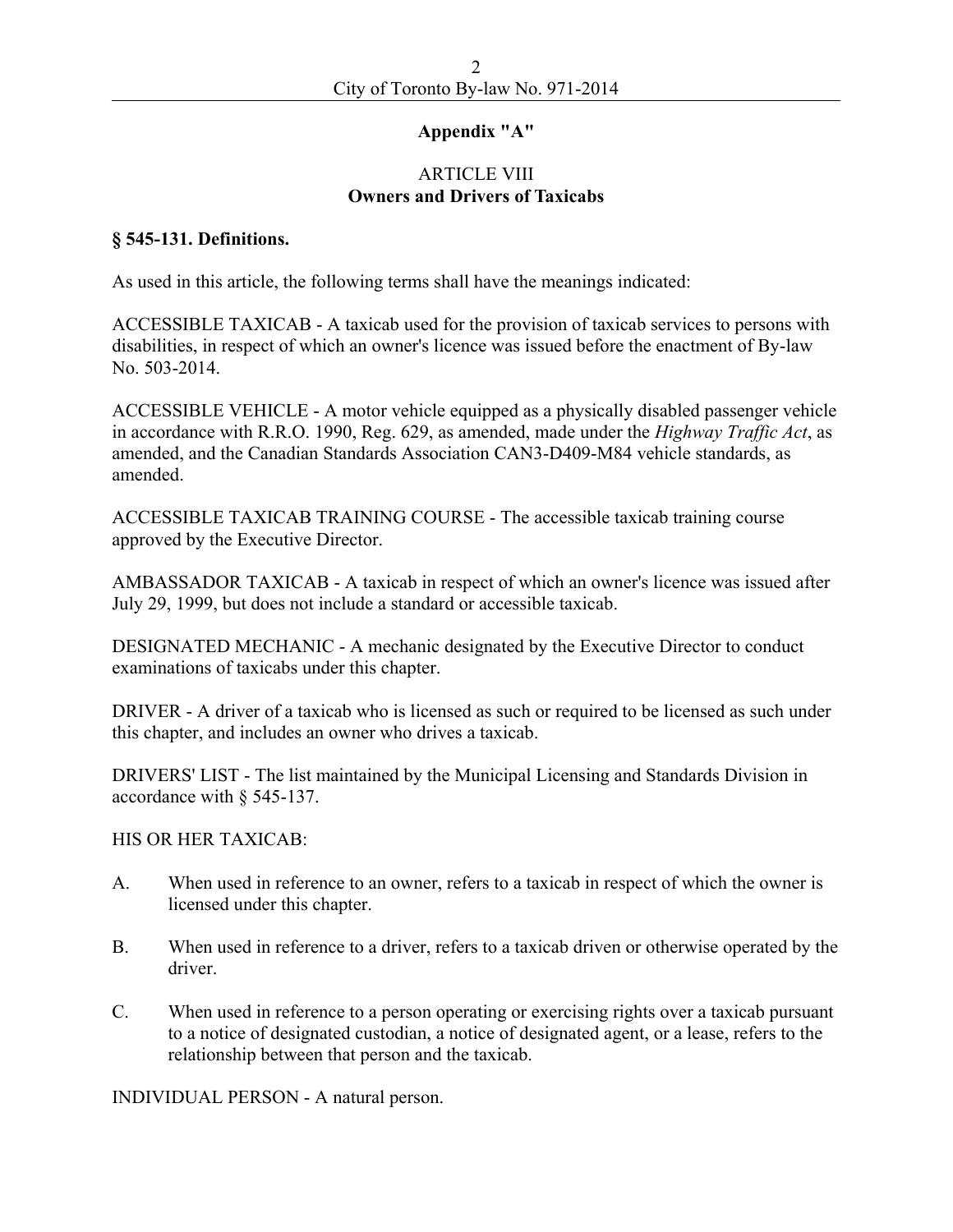#### LEASE:

- A. Any contract, agreement, understanding or other arrangement whereby an owner or a designated agent permits another person to manage, operate, control, have custody of, or otherwise employ his or her taxicab, other than permitting a driver to drive the taxicab for one normal driver's shift where the taxicab is returned to the owner or such person so designated at the end of such shift, and "to lease a taxicab" includes the act of any owner in entering into or becoming a party to such a contract, agreement, understanding or other arrangement.
- B. Without limiting the generality of Subsection A, "lease" includes a power of attorney, management contract, "cash-in" agreement, and any other arrangement or agreement whereby any person other than an owner or designated custodian is allowed to exercise or does exercise any of the rights set out in Subsection A.

LESSEE - When used in reference to a taxicab or to a lease of a taxicab, means any person who is permitted to exercise or does exercise any of the rights set out in Subsection A of the definition of "lease" pursuant to a lease.

LESSOR - When used in reference to a taxicab or to the lease of a taxicab, means an owner who enters into or is a party to a lease of his or her taxicab.

NEW VEHICLE - A motor vehicle that has not been previously bought, sold or leased by a licensed vehicle dealer.

NOTICE OF DESIGNATED AGENT - A notice filed with the Municipal Licensing and Standards Division in accordance with § 545-152.4, and "designated agent" means a person designated under such notice.

NOTICE OF DESIGNATED CUSTODIAN - A notice filed with the Municipal Licensing and Standards Division in accordance with § 545-152.3, and "designated custodian" means a person designated under such notice.

NOTICE OF ELECTION - A notice of election form approved by the Executive Director, describing the elections available to persons on the drivers' list under § 545-133.1.

OWNER - Owner of a taxicab licensed as such or required to be licensed as such under this chapter.

PASSENGER - Any person in a taxicab other than the driver.

SALE - The sale of a taxicab in respect of which a licence is issued under this chapter, accompanied by an application to the Municipal Licensing and Standards Division for the issuance of a new licence.

SALE OF A STANDARD TAXICAB - Includes the sale or transfer, by one or more transactions, of the controlling interest in a corporation referred to in § 545-151 and any transaction or transactions by which such controlling interest is acquired.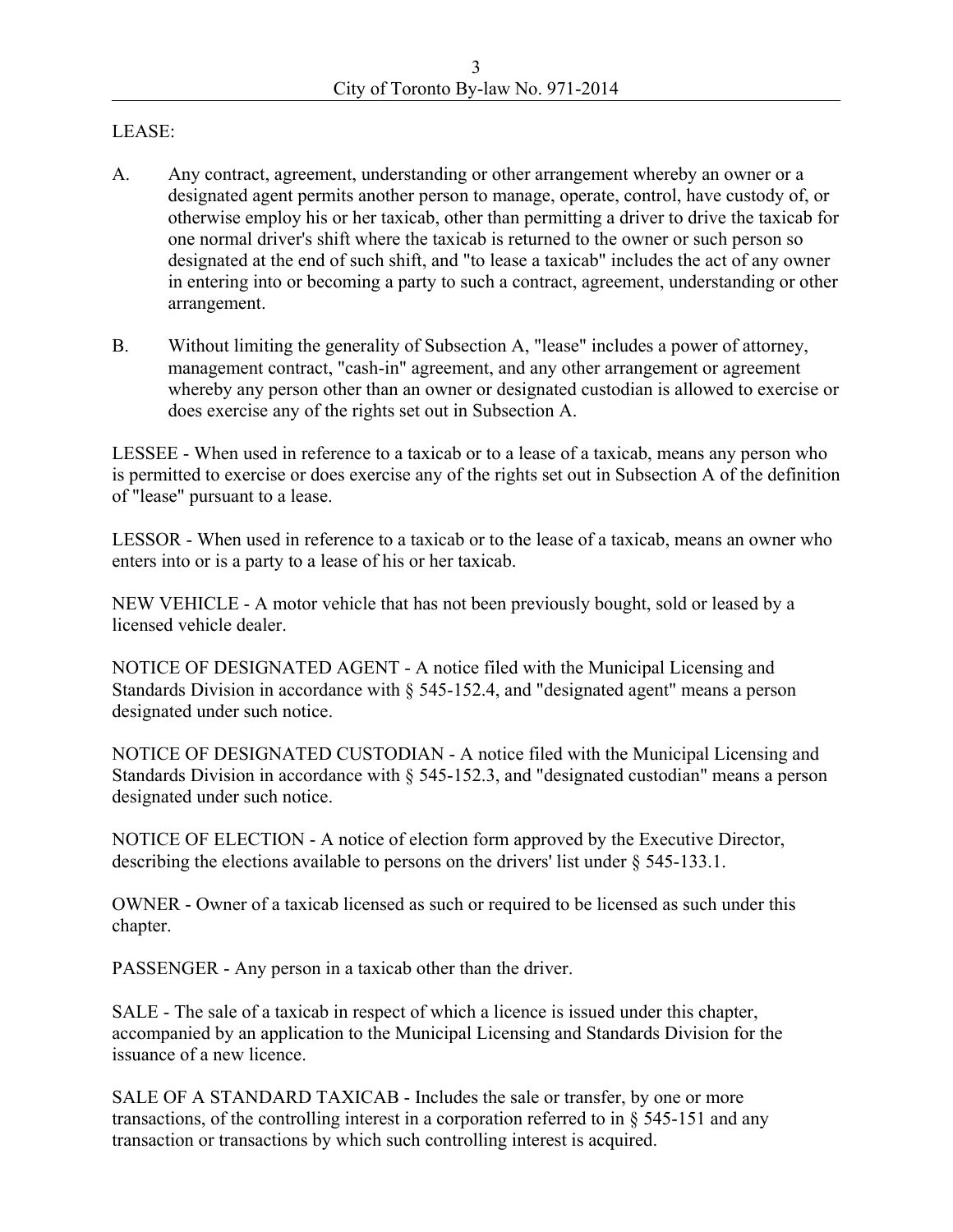STANDARD TAXICAB - A taxicab in respect of which a taxicab owner's licence was issued before July 29, 1999, and includes all taxicabs in respect of which licences were issued as a result of a sale or transfer of a standard taxicab before July 1, 2014.

TORONTO TAXICAB - A taxicab in respect of which an owner's licence is first issued after July 1, 2014.

TO OPERATE - When used in reference to a taxicab, includes to drive a taxicab, and to make a vehicle available to the public for use as a taxicab but does not include the services performed by a taxicab broker licensed under this chapter.

YEAR DATE - The figures appearing under the heading "year" in the description of the motor vehicle portion of the current Ontario Ministry of Transportation passenger motor vehicle permit for any vehicle.

## **§ 545-132. Additional information to be filed with application for driver's licence.**

- A. In addition to any information required to be furnished under this chapter, every applicant for a licence as a driver shall produce an unrestricted and fully privileged passenger vehicle driver's licence issued by the Province of Ontario and shall submit three photographs of himself or herself, one of which shall be attached to the licence, and, upon application for renewal of any licence, shall furnish new photographs if required so to do by the Municipal Licensing and Standards Division.
- B. No owner shall be issued a taxicab driver's licence.

## **§ 545-132.1. Training course before issuance of driver's licence.**

- A. Every applicant for a licence as a driver shall attend and successfully complete the taxicab driver's training course provided by the Municipal Licensing and Standards Division, which course shall address skills relating to taxicab driving as set out in a curriculum approved by the Executive Director or his or her designate.
- B. The courses prescribed by §§ 545-132.1A and 545-132.2A(1) shall include accessibility training as part of the curriculum approved by the Executive Director or his or her designate.
- C. Effective January 1, 2015, the courses prescribed by  $\S$  545-132.1A and 545-132.2A(1) shall include simulated defensive driving training as part of the curriculum approved by the Executive Director or his or her designate.

## **§ 545-132.2. Training courses before renewal of driver's licences.**

- A. Every applicant for the renewal of a licence as a driver shall:
	- (1) Attend and successfully complete the taxicab driver's refresher training course provided by the Municipal Licensing and Standards Division once every four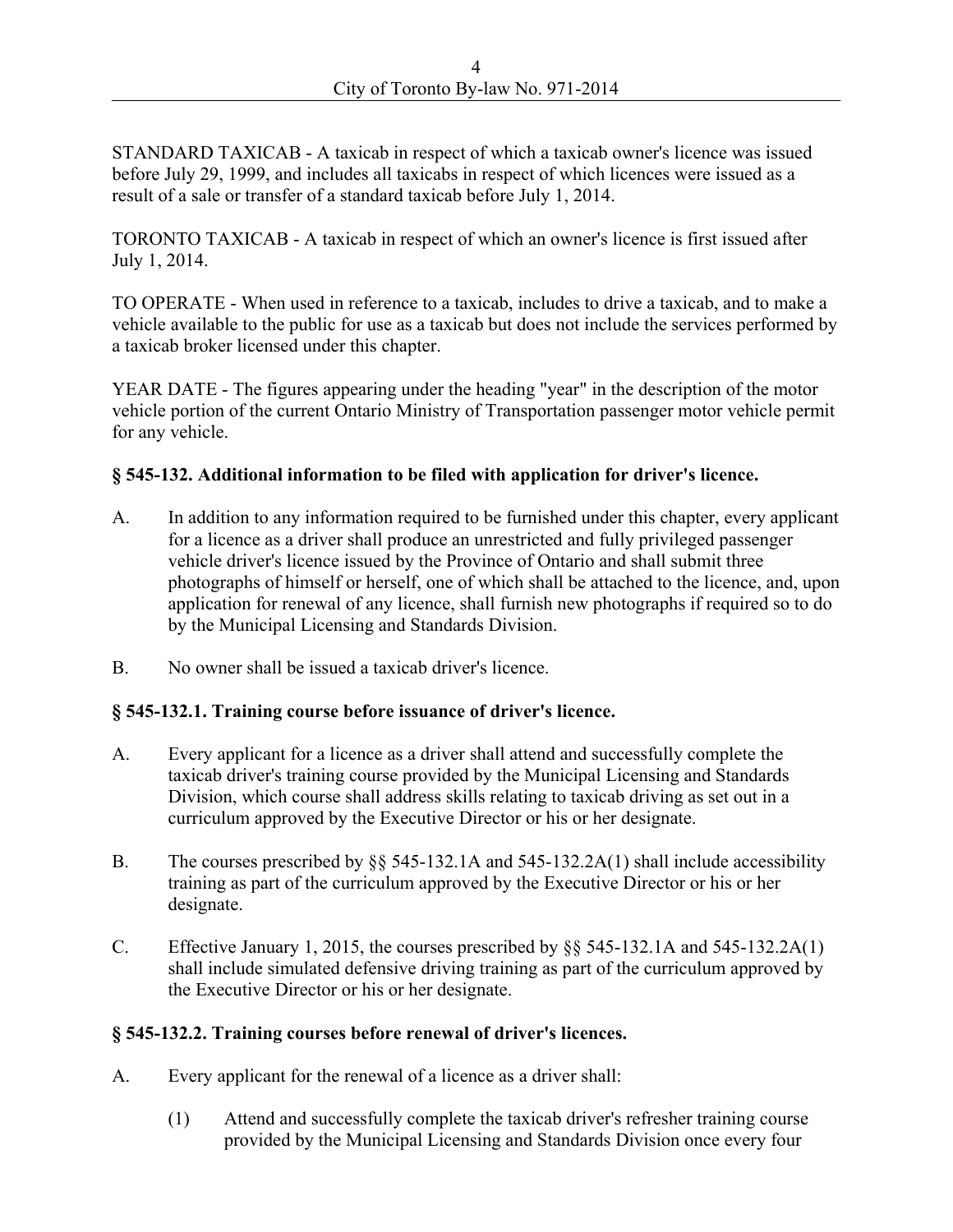consecutive years, which course shall address skills relating to taxicab driving as set out in a curriculum approved by the Executive Director or his or her designate; and

- (2) Subject to Subsection B, successfully complete a one-day first aid and cardiopulmonary resuscitation course provided by the City of Toronto's Emergency Medical Services, or by such other agency as may be approved by the Executive Director, once every four consecutive years.
- B. Subsection A(2) does not apply to a driver who is unable to attend the course due to health reasons and who files with the Municipal Licensing and Standards Division a medical certificate or report from a qualified medical practitioner stating that he or she is unable to attend the course due to health reasons.
- C. Every driver of an accessible vehicle used as a taxicab shall, in addition to completing the taxicab driver's refresher training course, attend and complete the accessibility refresher training course once every four consecutive years, as set out in a curriculum approved by the Executive Director or his or her designate.

#### **§ 545-132.3. Examination requirements before driver's licence renewal.**

- A. A person previously licensed as a driver who fails to renew his or her licence for more than three consecutive years shall successfully complete the taxicab driver's training course in accordance with § 545-132.1.
- B. A person previously licensed as a driver who fails to renew his or her licence for any period up to and including three years shall be examined in accordance with § 545-132.1 but shall not be required to attend any classes or courses in relation to the examination.
- C. Despite Subsections A and B, the Executive Director or his or her designate may, for compassionate reasons only:
	- (1) Exempt any person from Subsections A and B; or
	- (2) Direct that the licence be renewed on the condition that the applicant comply with Subsection A or B as soon as possible.

#### **§ 545-133. Issuance of Toronto Taxicab owner's licence to persons on the Drivers' List.**

- A. In this section "qualified persons" means persons who:
	- (1) Pay the prescribed fee for attendance at the Toronto Taxicab Owners training course, plus any applicable taxes, and successfully complete that course;
	- (2) Comply with all provisions of this chapter applicable to the operation of a Toronto Taxicab; and
	- (3) Are entitled to the issuance of a licence in accordance with this chapter.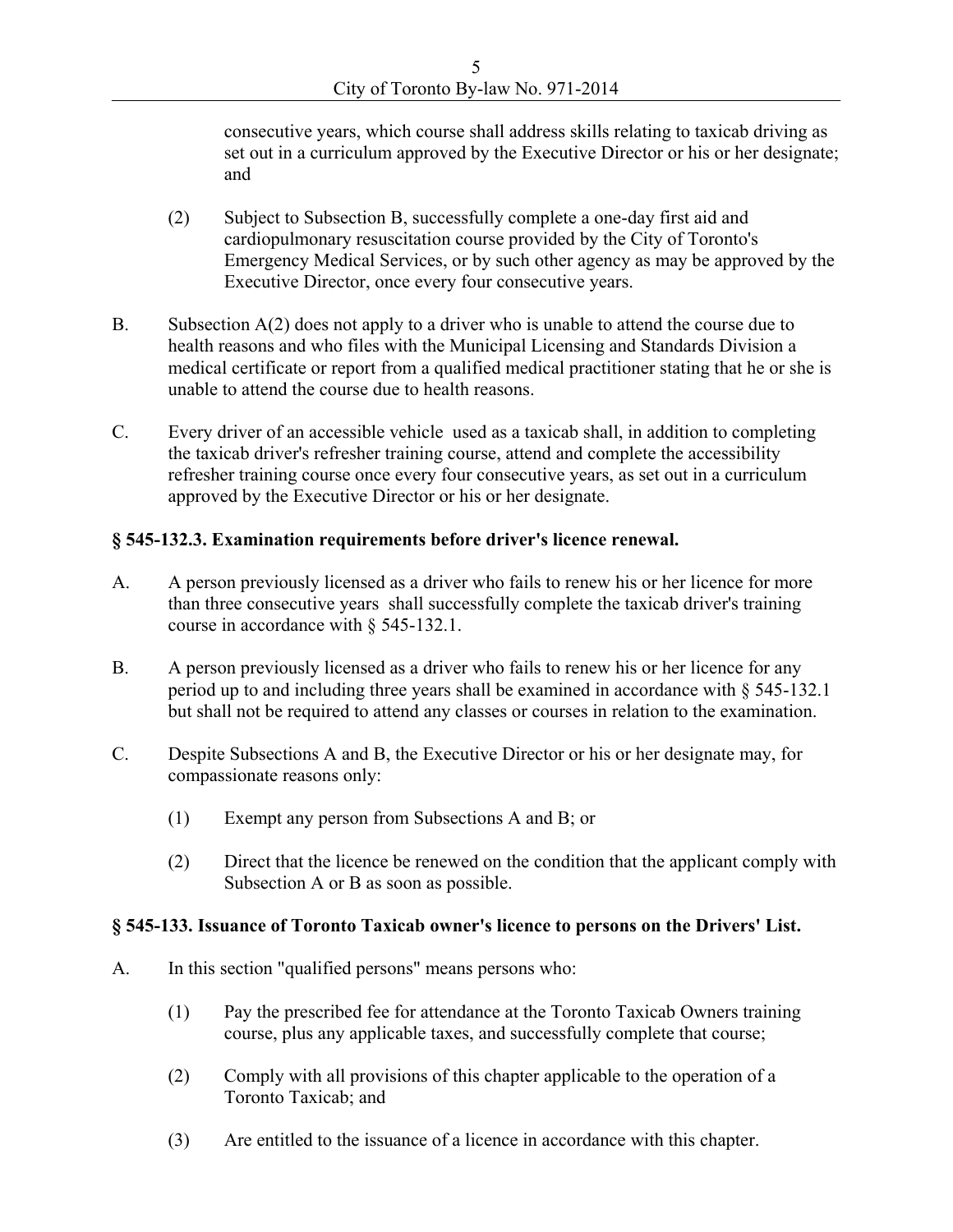B. The Municipal Licensing and Standards Division may issue up to 290 Toronto Taxicab licences to qualified persons on the drivers' list.

## **§ 545-133.1. Notice of election.**

- A. When a person on the drivers' list is eligible for the issuance of a Toronto Taxicab licence by reason of that person's position on the drivers' list, the Municipal Licensing and Standards Division shall send a Notice of Election by regular pre-paid mail to that person's last known address on file with the Municipal Licensing and Standards Division, and the notice of election shall state the date of the next available Toronto Taxicab owners training course.
- B. A person to whom a Notice of Election is sent shall, within 30 days of the date of the notice, elect to attend the next available Toronto Taxicab owners training course, elect to defer attendance at the course for a period of one year, or elect not to attend the course by completing the Notice of Election and filing it with the Municipal Licensing and Standards Division.
- C. A person who fails to make the election referred to in Subsection B shall be deemed to have elected to defer attendance at the Toronto Taxicab owners training course for a period of one year.
- D. A person who has elected to defer attendance at the Toronto Taxicab owners training course shall retain his or her position on the drivers' list unless such person has deferred attendance more than twice, in which case such person shall be repositioned to the bottom of the drivers' list.
- E. A person who has elected not to attend the Toronto Taxicab owners training course shall be struck from the drivers' list.
- F. A person who elects to attend the next available Toronto Taxicab owners training course shall, before registering for the course, attend in person at the offices of the Municipal Licensing and Standards Division and shall complete the prescribed forms.
- G. A person who elects to attend the next available Toronto Taxicab owners training course but does not register for the course or does not meet the minimum attendance requirement of the course shall be deemed to have elected to defer attendance at the taxicab training course for a period of one year.

## **§ 545-133.2. Failure to pass the Toronto Taxicab owners training course.**

- A. A person on the drivers' list who fails the Toronto Taxicab owners training course shall retain his or her position on the drivers' list and may re-attend at the next available course or, if eligible to do so, may re-take the course examinations at the next available course.
- B. Despite Subsection A, a person on the drivers' list who fails the Toronto Taxicab owners training course more than once, or who does not re-attend at the course or re-take the examinations in accordance with Subsection A, shall be struck from the drivers' list.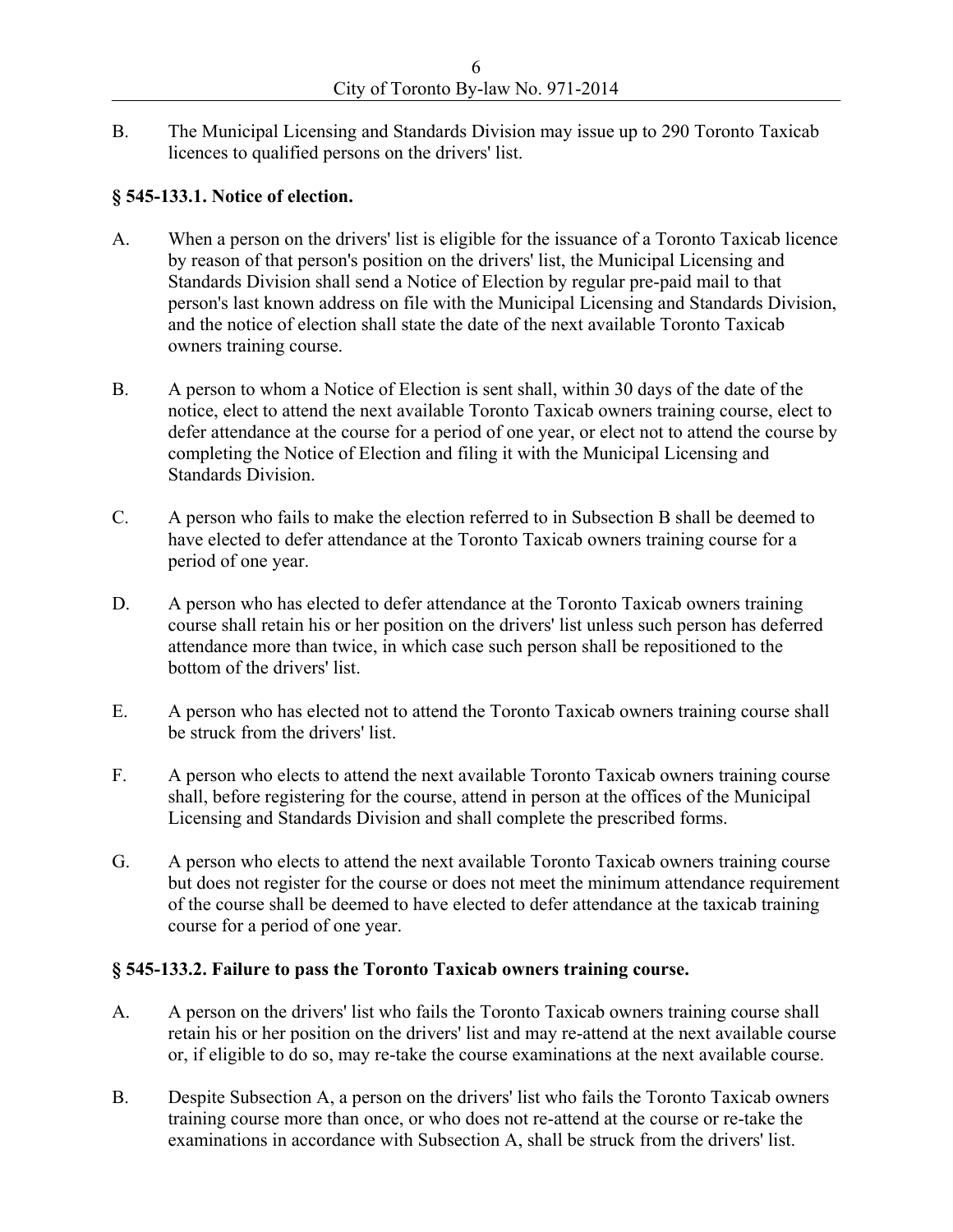## **§ 545-133.3. Time limit to start operating a taxicab after completing training course.**

- A. An applicant on the drivers' list shall begin operating his or her taxicab within 90 days of completing the Toronto Taxicab owners training course.
- B. Subject to Subsection C, an applicant who does not begin operating his or her taxicab within the 90 day period prescribed by Subsection A shall be re-positioned to the bottom of the drivers' list.
- C. An applicant may, before the expiry of the 90 day period prescribed by Subsection A, apply to the Toronto Licensing Tribunal for an extension of the 90 day period, which extension shall not be granted unless the applicant satisfies the Toronto Licensing Tribunal that his or her failure to comply fully with the provisions of Subsection A is the result of illness, injury or pregnancy.

#### **§ 545-134. Transition to Toronto Taxicab licences.**

- A. Effective July 1, 2014, no standard, ambassador and accessible taxicab owner's licences shall be issued.
- B. A standard or ambassador taxicab owner's licence which is valid and subsisting as of July 1, 2014 may be renewed as such upon the expiry of the term of the licence and the taxicab may continue to operate as a standard or ambassador taxicab in accordance with this article until the earlier of:
	- (1) The conversion of the licence to a Toronto Taxicab licence;
	- (2) The sale of the standard or ambassador taxicab; and
	- (3) July 1, 2024.
- C. Notwithstanding any other provision of this chapter, no taxicab may be operated as a standard or ambassador taxicab after July 1, 2024 and no standard or ambassador taxicab licence may be renewed for any period past July 1, 2024.

#### **§ 545-134.1. Conversion of standard, ambassador and accessible taxicab licences to Toronto Taxicab licences.**

- A. Any person licensed as an owner as of July 1, 2014 may convert his or her owner's licence to a Toronto Taxicab licence by application to the Municipal Licensing and Standards Division.
- B. Upon the issuance of a Toronto Taxicab licence to an owner who has made an application under Subsection A, the owner's licence previously issued to that person shall be terminated.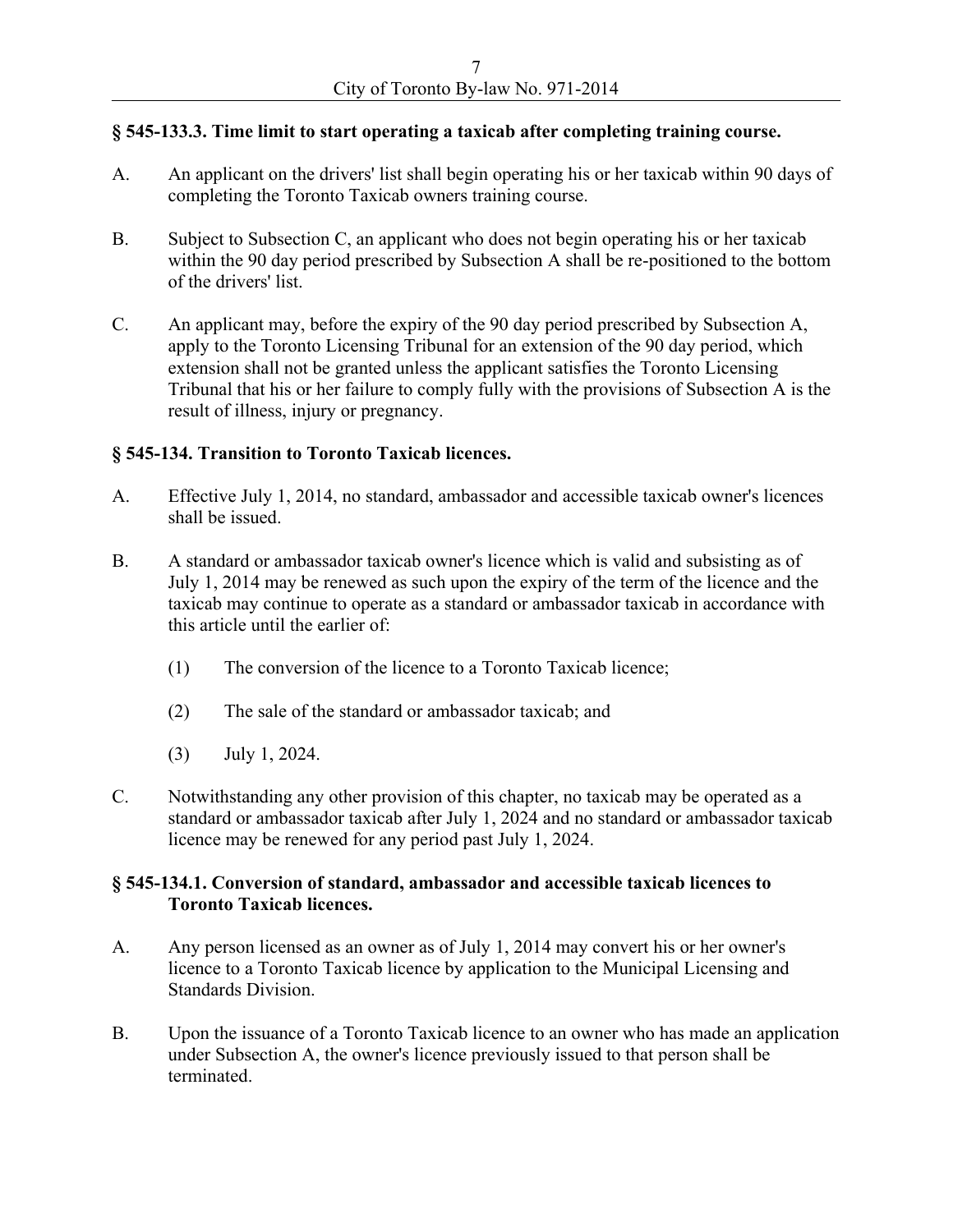- C. An owner who applies for a Toronto Taxicab licence under Subsection A shall be issued a Toronto Taxicab licence if he or she:
	- (1) Complies with all other provisions of this chapter applicable to the operation of a Toronto Taxicab;
	- (2) Pays the prescribed fee for the issuance of a Toronto Taxicab licence; and
	- (3) Has successfully completed the Toronto Taxicab owners training course.

## **§ 545-135. Standard Taxicabs endorsed as accessible taxicabs.**

- A. An owner of a standard taxicab who operates, or wishes to operate, his or her standard taxicab as an accessible taxicab may do so if the vehicle used is an accessible vehicle, and his or her licence has been so endorsed by the Municipal Licensing and Standards **Division**
- B. Notwithstanding Subsection A, an owner of a standard taxicab whose licence has been endorsed as an accessible taxicab shall be deemed to be the owner of a standard taxicab for the purposes of this chapter.

## **§ 545-136. Training courses required before renewal of owner's licences.**

- A. Every applicant for the renewal of an owner's licence shall attend and successfully complete the taxicab owner's refresher training course once every four consecutive years, which course shall address knowledge relating to taxicab management and accessibility as set out in a curriculum approved by the Executive Director or his or her designate.
- B. Subsection A does not apply to any owner who is unable to attend the course due to health reasons and who files with the Municipal Licensing and Standards Division a medical certificate or report from a qualified medical practitioner stating that the owner is unable to attend the course due to health reasons.

## **§ 545-137. Drivers' List.**

- A. The Municipal Licensing and Standards Division shall keep a list of the taxicab drivers desiring to obtain a Toronto Taxicab licence, and the drivers' list shall be open and accessible to the public, and, subject to all other conditions and qualifications set out elsewhere in this chapter, when the number of Toronto Taxicab licences is to be increased amongst the persons on the drivers' list, priority shall be given by order of seniority of application.
- B. The drivers' list as it existed immediately prior to the enactment of By-law No. 503-2014 shall be taken up and continued under and in conformity with Subsection A.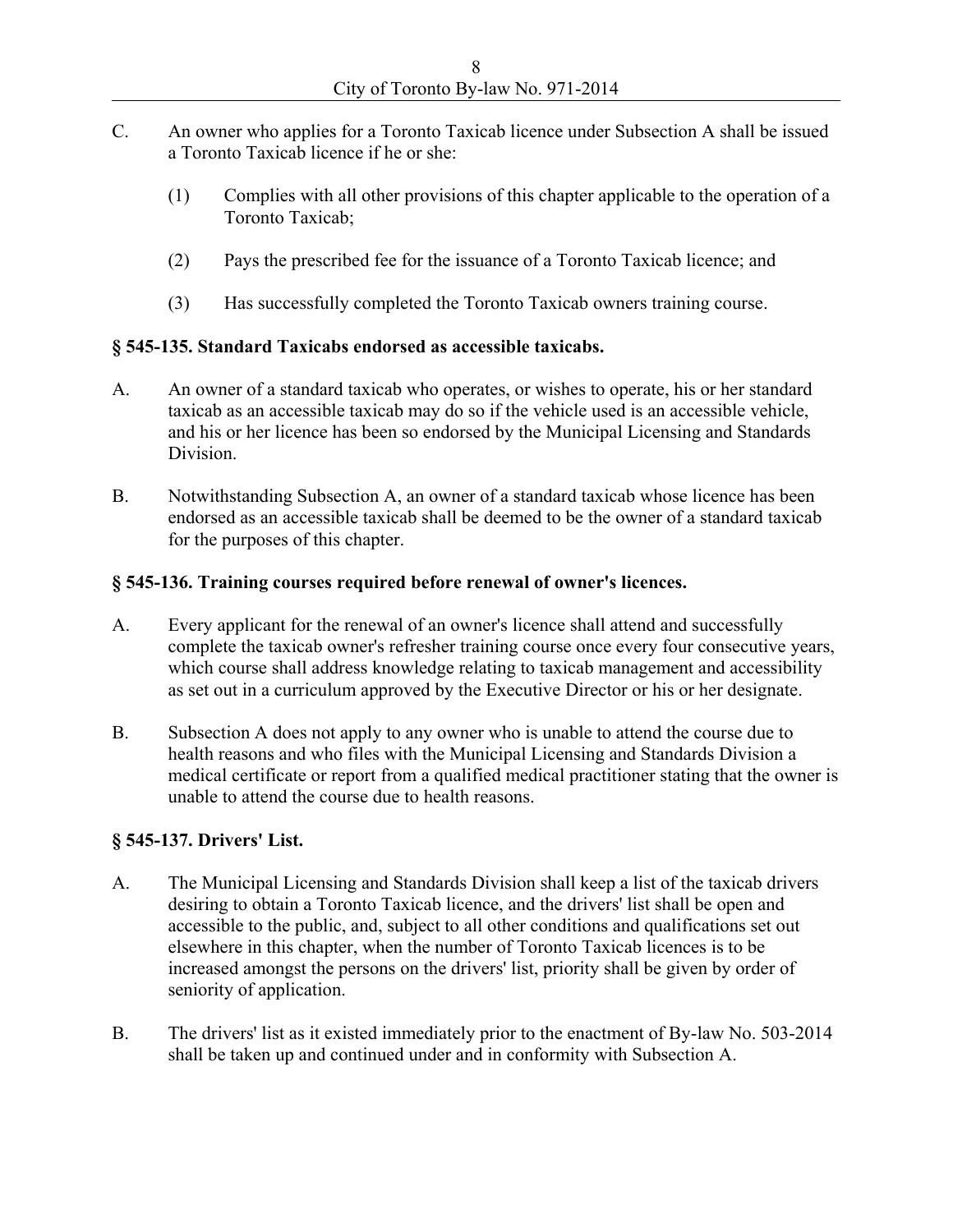## **§ 545-137.1. Qualifications for placement on Drivers' List.**

- A. No person shall be placed on the drivers' list unless and until the following qualifications are met:
	- (1) The applicant is not at the time of the application licensed as an owner and has not been so licensed for a period of five years immediately preceding the application;
	- (2) The applicant is not, and has not been during the period of five years immediately preceding the application, a shareholder or partner in any company or firm having an interest, whether direct or indirect, in an owner's licence;
	- (3) Neither the applicant, nor any corporation in which he or she holds or has ever held a controlling interest, nor any partnership in which he or she is or ever has been a partner, has been granted a taxicab owner's licence from any list established pursuant to this chapter or any predecessor thereof; and
	- (4) Subject to § 545-137.3E, F and G, the applicant is and has been licensed as a taxicab driver continuously by the Municipal Licensing and Standards Division without revocation, lapse, or suspension for at least three years immediately preceding the application, and has been continuously, and is presently, earning a living in the City of Toronto (on a full-time basis and not on a part-time basis) as a taxicab driver during the whole of such three-year period.
- B. Every person applying to be placed on the drivers' list shall, at the time of application, file with the Municipal Licensing and Standards Division a statutory declaration on a form supplied by the Municipal Licensing and Standards Division setting out:
	- (1) The name of every employer of the applicant during the three years immediately preceding the application; and
	- (2) The amount of income earned from employment as a driver during the three years immediately preceding the application, and the amount of income from all other sources during such period.

## **§ 545-137.2. Filing Requirements for persons on Drivers' List.**

- A. Every person on the drivers' list shall:
	- (1) On or before the 30th day of April in every year, file with the Municipal Licensing and Standards Division a written statement signed by every person by whom he or she was employed, or provided service to, as a taxicab driver, indicating the period of such employment or during which such services were provided;
	- (2) On or before the 30th day of April in every year file with the Municipal Licensing and Standards Division a statutory declaration on a form supplied by the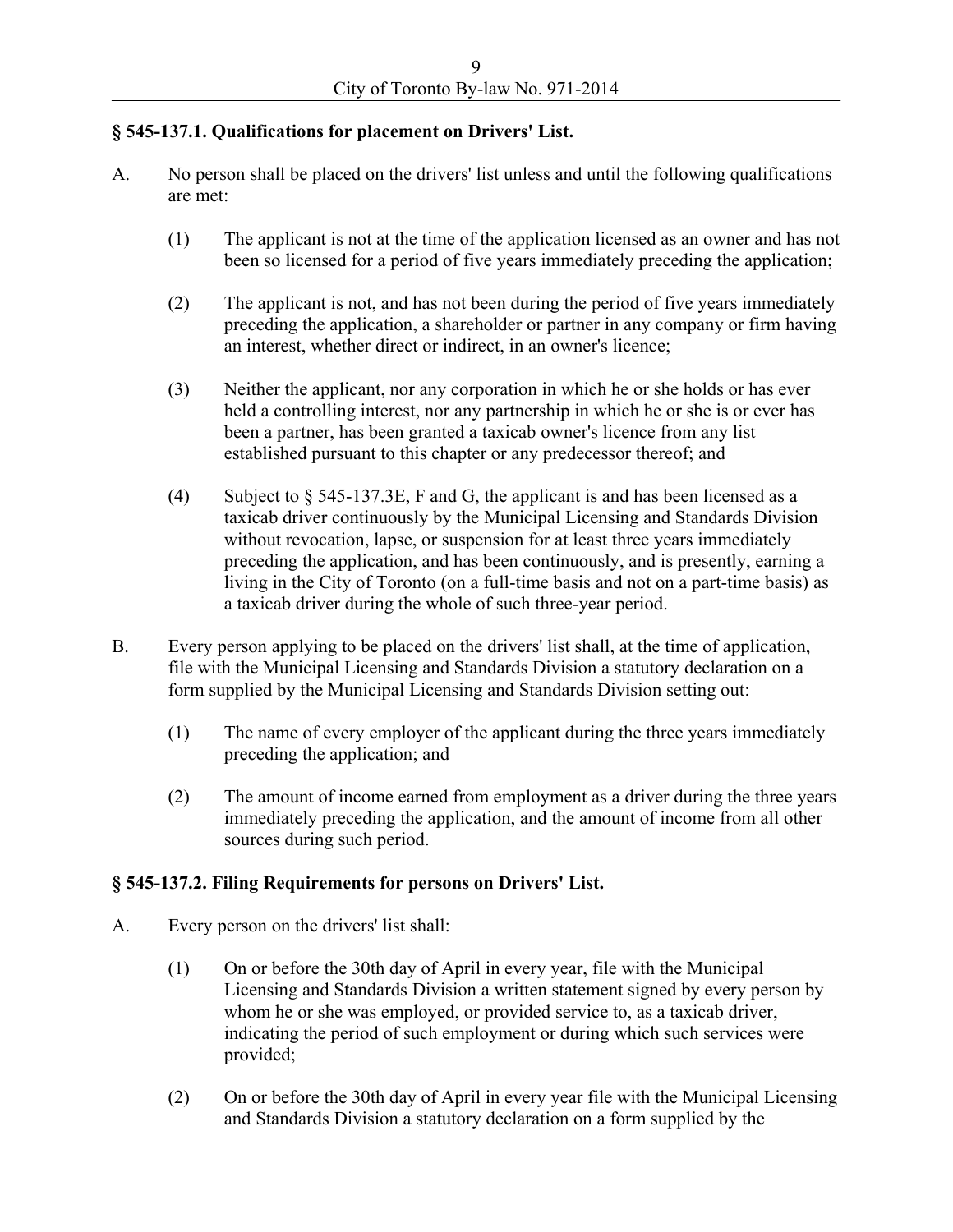Municipal Licensing and Standards Division setting out the information referred to in § 545-137.1B, with respect to the preceding year; and

- (3) Upon written request from the Municipal Licensing and Standards Division, file with the Municipal Licensing and Standards Division a copy of part of his or her income tax return for the preceding year in the form in which it was submitted to the federal government. The required part shall be restricted to name, address, date of birth, employer, those lines related to sources of income and, if submitted to the federal government, the statement of income and expenditure for the year.
- B. No owner, broker, dispatcher or other person shall fail or refuse to comply with a request by a taxicab driver for a written statement referred to in Subsection A(1).
- C. Requests made under Subsection A(3) shall be limited to conduct an audit of no more than 10 percent of all statutory declarations filed with the Municipal Licensing and Standards Division pursuant to  $\S$  545-137.1B and Subsection A(2) of this section in any given year.

# **§ 545-137.3. Removal from, and repositioning on, Drivers' list.**

- A. An applicant on the drivers' list shall cease to continue to be eligible for a Toronto Taxicab licence and shall be struck off the drivers' list if:
	- (1) The applicant acquires, by purchase or otherwise, an owner's licence or an interest of any kind, whether direct or indirect, in an owner's licence or becomes or remains a shareholder in, or a partner in, or acquires or retains some other interest in, a company or firm which holds or acquires an owner's licence; or
	- (2) Subject to Subsection H, the applicant's licence as a driver lapses or is revoked; or
	- (3) Subject to Subsections E, F and G, the applicant ceases to earn a living in the City of Toronto on a full-time basis as a driver, provided that a driver whose licence has been suspended under this chapter shall be deemed not to cease to earn a living on a full-time basis as a driver during the period of suspension; or
	- (4) The applicant fails to file with the Municipal Licensing and Standards Division any of the documents required by § 545-137.2A.
- B. For the purposes of this section, the pecuniary interests of a spouse of an applicant shall be deemed to also be the pecuniary interests of the applicant.
- C. An applicant who has been struck off the drivers' list shall be notified of such action forthwith by the Municipal Licensing and Standards Division by letter addressed to the applicant at the last address of record furnished by the applicant to the Municipal Licensing and Standards Division.
- D. Notwithstanding  $\S$  545-137, where the licence of a taxicab driver on the drivers' list is suspended under this chapter, the seniority of his or her application for a Toronto Taxicab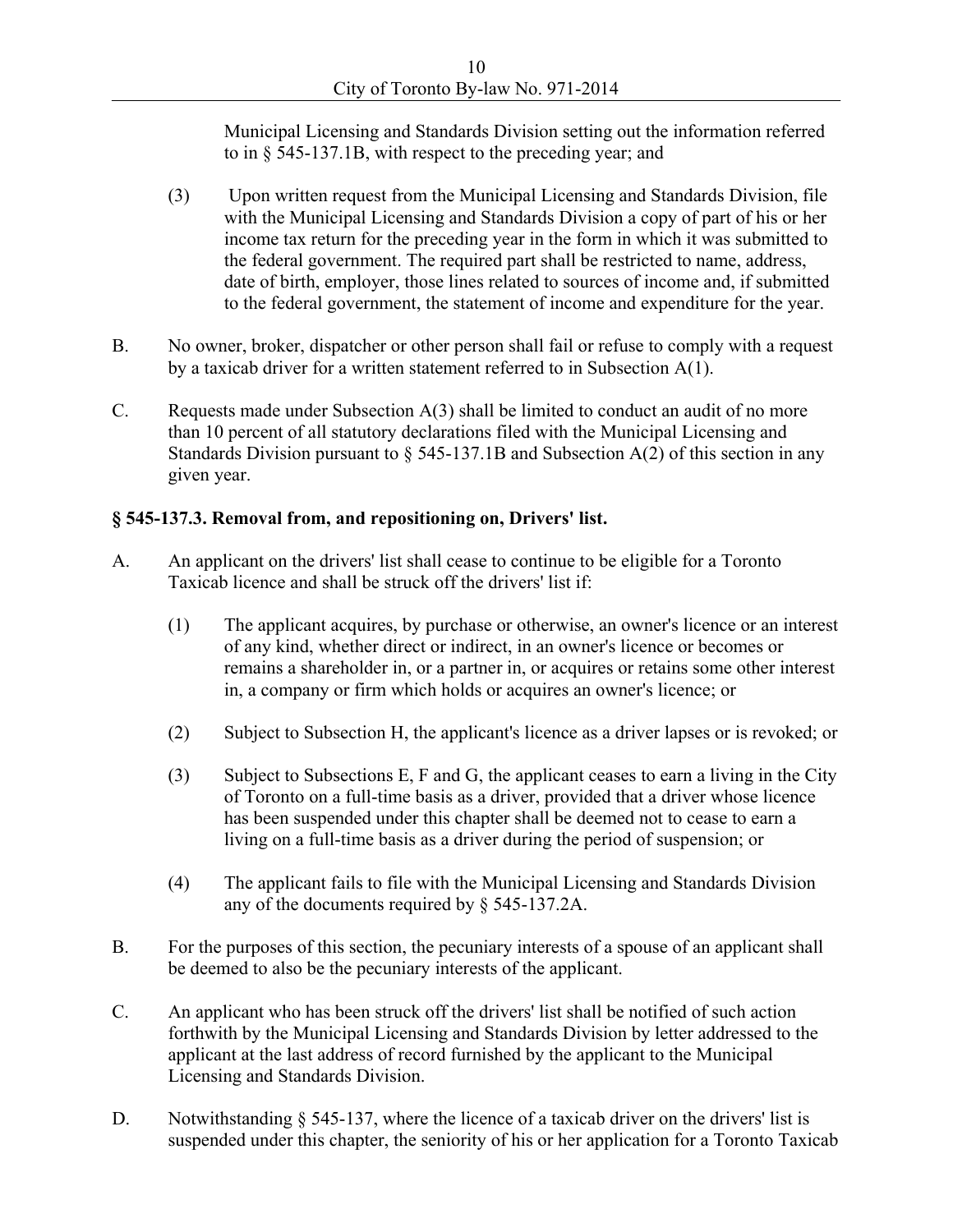licence shall be reduced by a period of time equivalent to the period of the suspension imposed by the Toronto Licensing Tribunal under this chapter, or one year if the suspension is under § 545-139.1.

- E. Where an applicant satisfies the Toronto Licensing Tribunal that his or her failure to comply fully with the provisions of § 545-137.2A is the result of illness or injury and is entirely beyond the control of the applicant and that the interruption in service is not in all the circumstances excessive, the Toronto Licensing Tribunal may deem the employment service of the applicant to be uninterrupted.
- F. Subject to Subsection G, where an applicant satisfies the Toronto Licensing Tribunal that failure to comply fully with the provisions of § 545-137.2A is the result of the applicant's pregnancy and that the interruption in service is not more than six consecutive months, the Toronto Licensing Tribunal may deem the employment service of the applicant to be uninterrupted.
- G. For the purposes of Subsection F, an applicant shall, within 30 days of returning to earning a living on a full-time basis as a driver, file with the Municipal Licensing and Standards Division a written statement signed by a duly qualified medical practitioner, confirming the period of time during which the applicant was pregnant.
- H. The Toronto Licensing Tribunal may, if it deems the employment service of an applicant to be uninterrupted for or during a particular period of time under Subsections E, F and G, deem, for the purpose of permitting such applicant to remain on the drivers' list, that his or her licence as a driver has not lapsed during that period.

## **§ 545-138. Sale of a taxicab; issuance of new licence to purchaser.**

- A. No owner's licence shall be transferred, but, subject to any other provisions of this chapter, an owner of a standard, ambassador or Toronto Taxicab may sell his or her taxicab and its equipment to any individual person licensed as a taxicab driver under this chapter, and upon the sale the owner's licence issued in respect of the taxicab shall be terminated.
- B. Notwithstanding Subsection A, an owner of a Toronto Taxicab may not sell his or her taxicab unless that owner:
	- (1) obtained his or her Toronto Taxicab at least two full years before the sale; or
	- (2) obtained his or her Toronto Taxicab by converting his or her accessible, ambassador or standard taxicab into a Toronto Taxicab.
- C. Subject to Subsection D, the Municipal Licensing and Standards Division may, in its discretion, issue a Toronto Taxicab licence to the purchaser of a taxicab and its equipment subject to the following conditions:
	- (1) That the applicant qualifies under all other provisions of this chapter;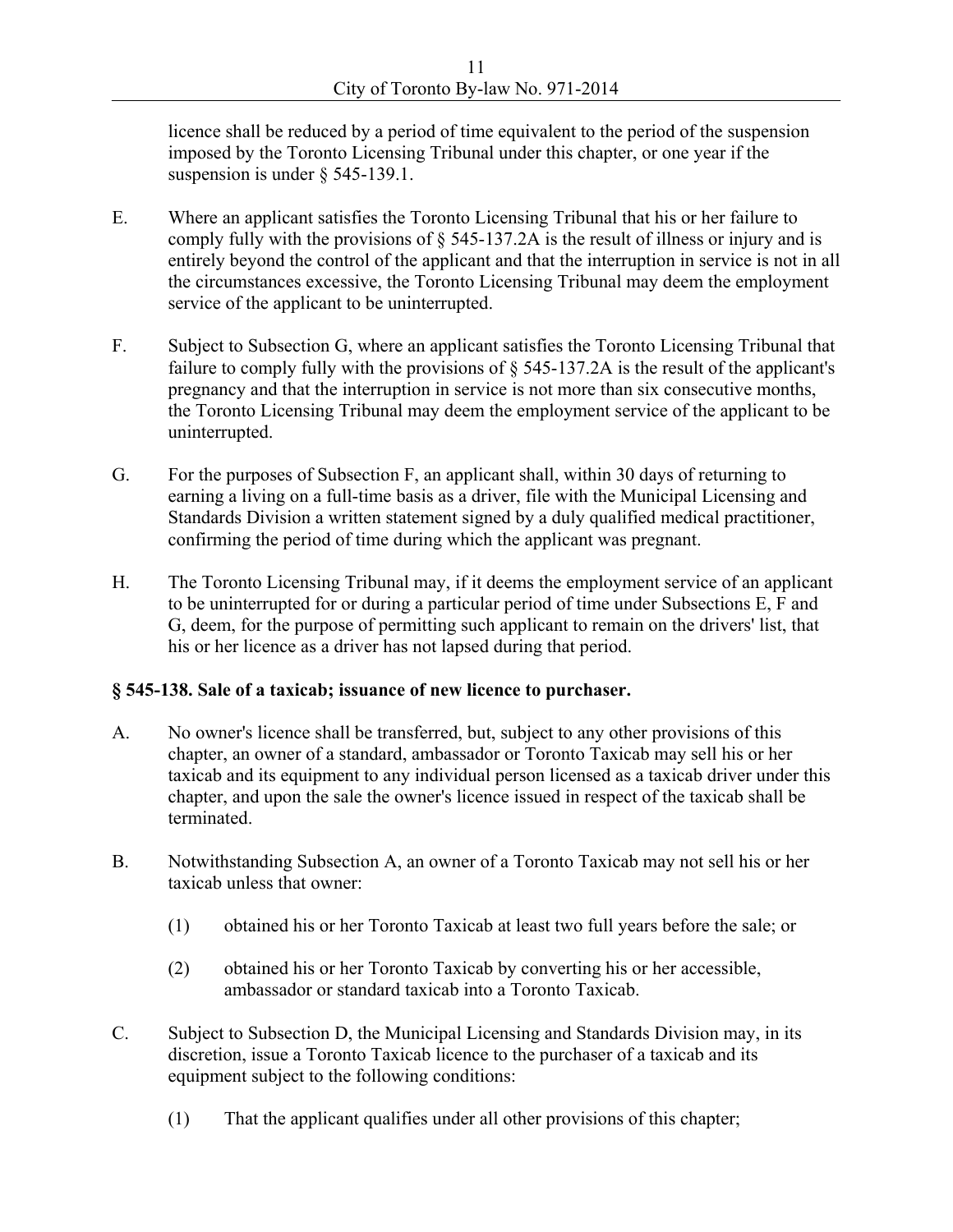- (2) That the applicant and the vendor file with the Municipal Licensing and Standards Division an executed copy of a written agreement between the parties containing all the details of the dealings between the parties in respect of the taxicab and its equipment;
- (3) The agreement must contain a statutory declaration in a form supplied by the Municipal Licensing and Standards Division by both the parties and a further statutory declaration by the solicitor for the purchaser in a form supplied by the Municipal Licensing and Standards Division;
- (4) The agreement shall provide for the vendor to receive the total consideration for the transaction in cash or by certified cheque at the time that the transaction is completed;
- (5) There shall be attached to the agreement a statutory declaration, in a form provided by the Municipal Licensing and Standards Division, to be taken by any person or persons financing the transaction or holding any chattel mortgage, conditional sale contract, lien or charge of any type or description, whether equitable or legal and whether written or verbal, upon or relating to the taxicab or its equipment;
- (6) The making of a false or intentionally misleading recital of fact, statement or representation in any such agreement or statutory declaration required to be attached thereto shall be deemed a violation of the provisions of this chapter;
- (7) An agreement may pertain to more than one taxicab vehicle and its equipment, but the vendor in such agreement shall not be permitted, notwithstanding anything else in this chapter, to purchase or otherwise acquire any additional taxicab owner's licences by any means for a period of five years following the date of the transaction; and
- (8) The purchaser of a taxicab is an individual person licensed as a taxicab driver under this chapter.
- D. Notwithstanding Subsections A, B and C, the Toronto Licensing Tribunal may, in its discretion, refuse to issue a new licence to a purchaser in a transaction under this section when the Toronto Licensing Tribunal is of the opinion that it is not in the public interest, as determined by the Toronto Licensing Tribunal, that such new licence should be issued, and the Toronto Licensing Tribunal shall, upon demand from any party to the transaction, deliver written reasons for such decision.

## **§ 545-138.1. Death of owner.**

A. In this section, "owner" includes any person who directly or indirectly owns the controlling interest in a corporation holding one or more taxicab owner's licences, and "taxicab" includes the shares in such corporation owned or controlled by such owner.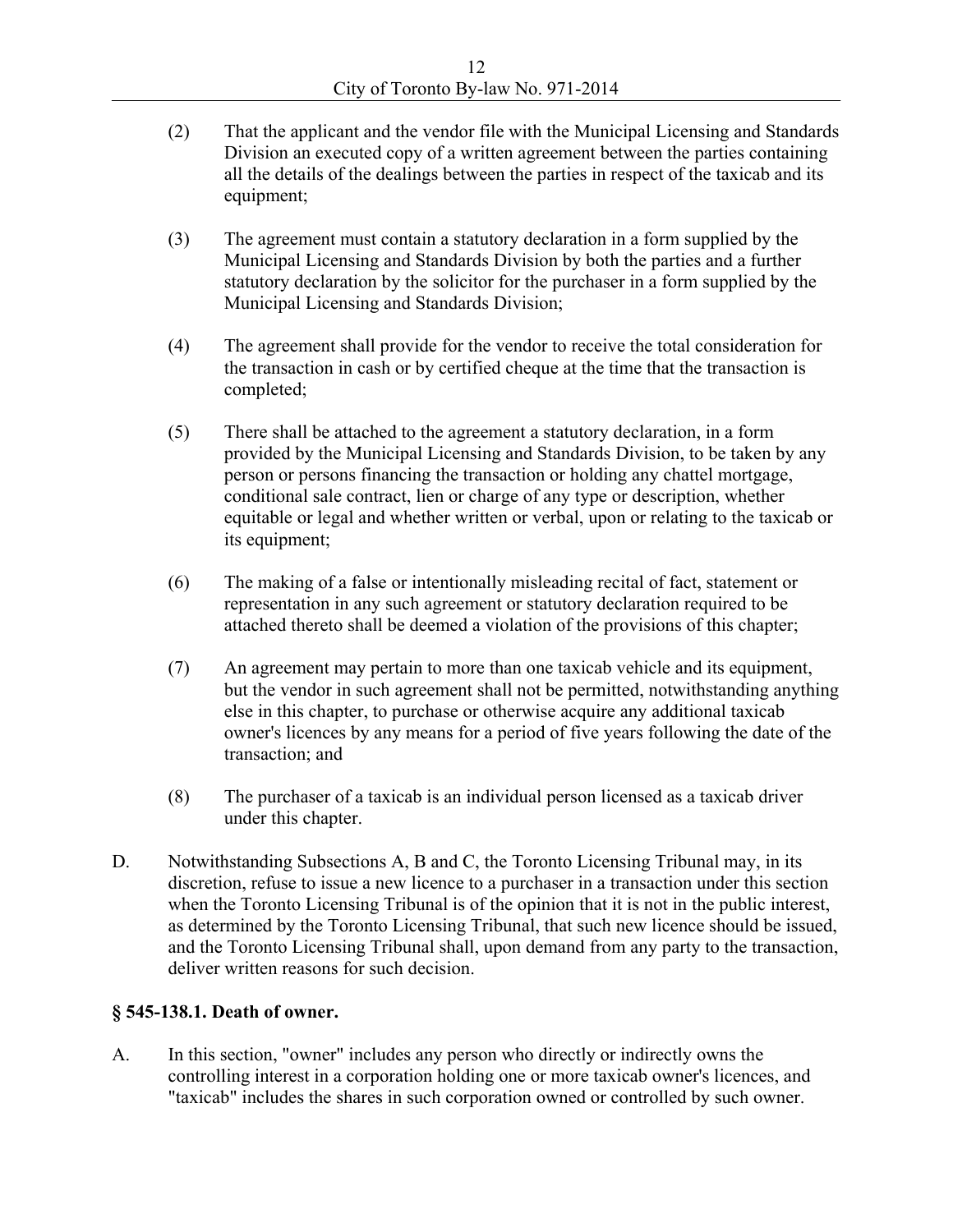- B. Subject to Subsection C, upon the death of an owner, the owner's licence issued to that owner shall be terminated.
- C. Upon receiving notice of the death of the owner of a standard taxicab, ambassador taxicab or a Toronto Taxicab, the Municipal Licensing and Standards Division may re-issue the licence for its unexpired term or may issue a new licence in the name of the estate of the deceased owner pending disposition of the taxicab by the personal representative or representatives of such deceased owner.
- D. Where a licence has been issued to the estate of a deceased taxicab owner in accordance with Subsection C, his or her personal representative or representatives shall be deemed to be the owner of the taxicab for the purposes of this chapter.
- E. Where a licence has been issued to the estate of the deceased taxicab owner in accordance with Subsection C, the licence shall terminate one year from the date of death of the deceased taxicab owner.
- F. The Toronto Licensing Tribunal may, in its discretion, extend the one-year period referred to in Subsection E either before or after its expiry.
- G. Upon the sale, transfer or other disposition of a taxicab by the personal representative or representatives of a deceased taxicab owner, the licence issued in respect of such taxicab shall be terminated, and the Municipal Licensing and Standards Division may, in its discretion, issue a new Toronto Taxicab licence to the person purchasing or otherwise obtaining the taxicab, and the provisions of § 545-138A, C and D and the provisions of this chapter requiring a fee to be paid upon the issue of a licence to a purchaser of a taxicab on a sale approved by the Toronto Licensing Tribunal shall apply.

## **§ 545-139. Command of English language; minimum age of drivers.**

- A. Every owner and driver shall be able to speak, read and write the English language.
- B. Every driver shall be at least 18 years old.

#### **§ 545-139.1. Passenger vehicle driver's licence to be maintained.**

Every driver shall have and maintain in good standing at all times an unrestricted and fully privileged passenger vehicle driver's licence issued by the Province of Ontario, and the taxicab driver's licence, and the driving privileges of an owner conferred under this chapter shall, for all purposes of this chapter, be conclusively deemed suspended during any period in which such driver's licence is under suspension.

## **§ 545-139.2. Owners and drivers to be licensed.**

- A. No driver shall drive any taxicab unless the owner of the taxicab is licensed as such under this chapter.
- B. No owner shall allow any person other than a licensed driver to operate his or her taxicab.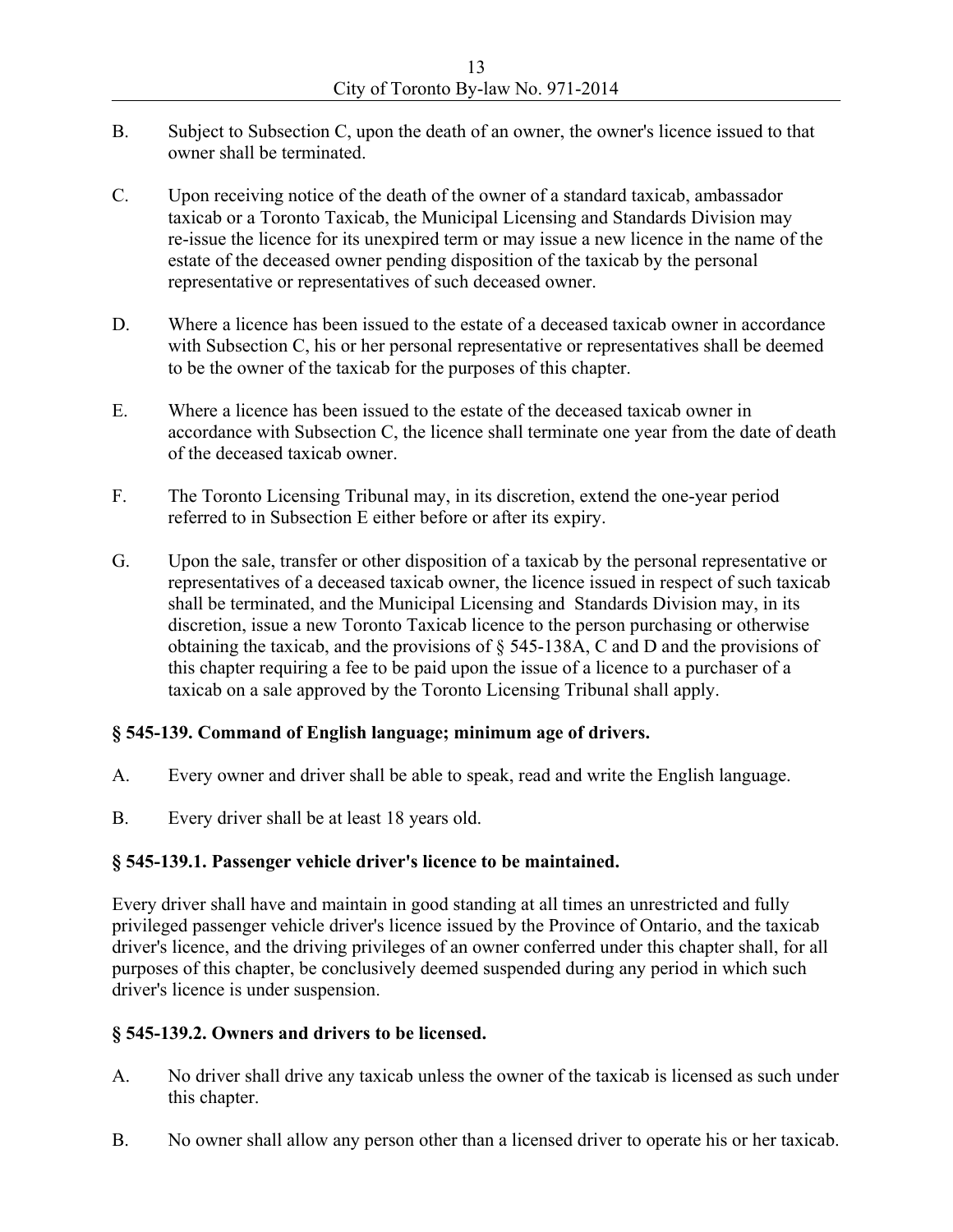- C. No driver, while having the care and control of a taxicab, shall permit any person other than the owner or an employee of the owner of the taxicab to drive it.
- D. Every owner of more than one taxicab required to be licensed under this chapter shall take out a separate licence for each taxicab.
- E. Every driver and owner shall carry his or her licence with him or her at all times while operating a taxicab and shall produce the licence for inspection when requested to do so by the Municipal Licensing and Standards Division or a police officer.
- F. No owner shall permit any taxicab which he or she does not own to be driven under the authority of his or her owner's licence.

#### **§ 545-139.3. Medical examination of owner or driver.**

- A. Where there are reasonable grounds to believe that, by reason of illness, injury or any other physical or mental impairment, the conduct of an owner or driver may not be in accordance with this chapter, or may endanger the health or safety of other persons, the Municipal Licensing and Standards Division and the Toronto Licensing Tribunal may require such owner or driver to be medically examined by a duly qualified medical practitioner, and the medical practitioner may make a report of the examination to the Municipal Licensing and Standards Division or the Toronto Licensing Tribunal, as the case may be.
- B. Every driver shall produce to the Municipal Licensing and Standards Division, before his or her licence is issued or renewed, a certificate on a form supplied by the Municipal Licensing and Standards Division, signed by a duly qualified medical practitioner, certifying that the driver is fit to drive a taxicab, provided that, subject to Subsection A, no such certificate shall be required by the Municipal Licensing and Standards Division more than once every three years.

## **§ 545-140. Taximeters.**

- A. Every owner shall ensure that his or her taxicab is equipped with a taximeter which registers distances travelled, records trips and units, and computes fares to be paid, and each taximeter shall be:
	- (1) Submitted for testing, inspection and sealing by a person designated by the Executive Director at the times required by the Executive Director or his or her designate;
	- (2) Illuminated between sunset and sunrise;
	- (3) In plain view of the passengers and approved by the Executive Director or his or her designate;
	- (4) Adjusted in accordance with the rates prescribed by Chapter 545, Appendix C, "Tariff A";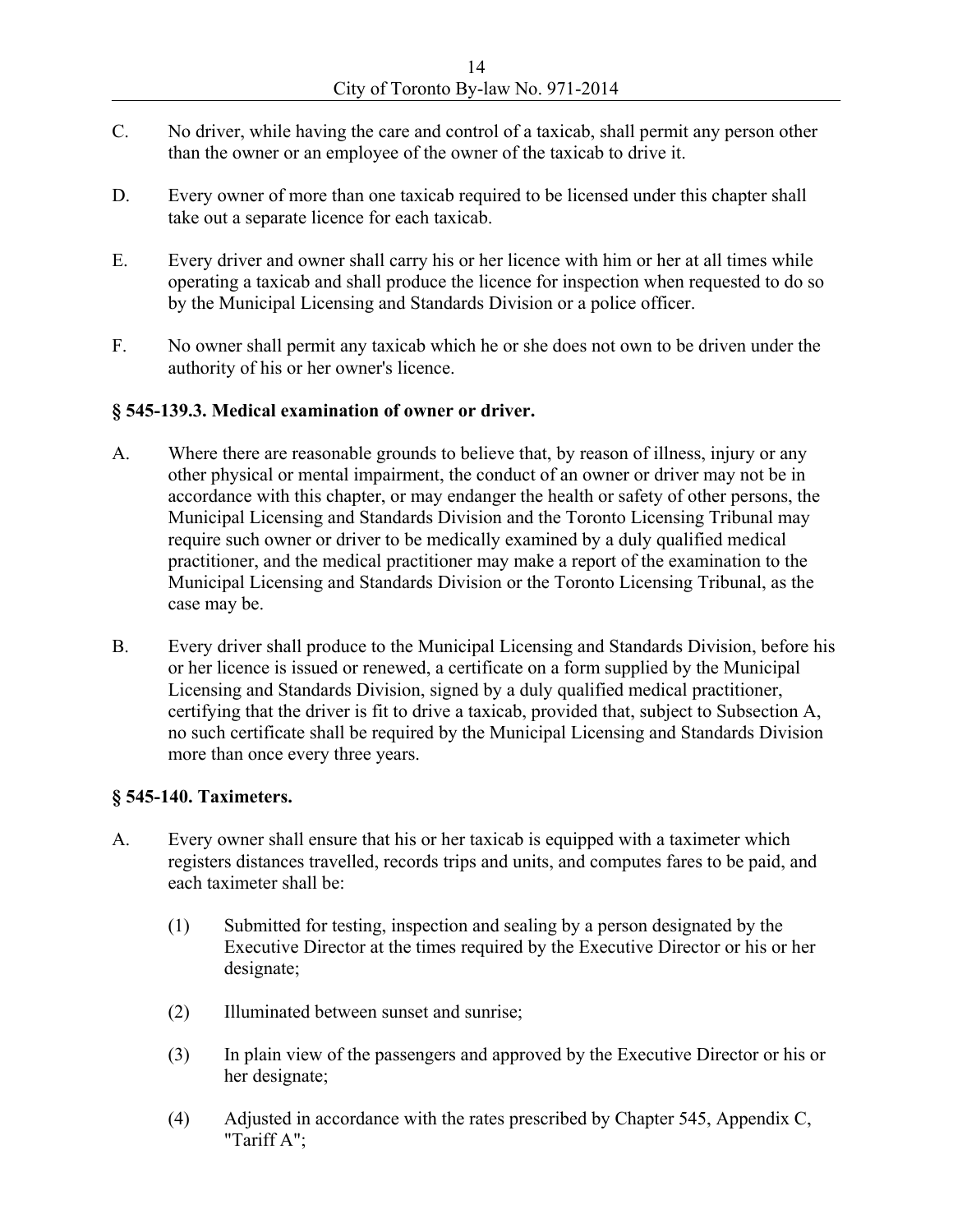- (5) Tested by running the taxicab to which it is attached over a measured track or distance before being sealed, or by such mechanical means as the Executive Director or his or her designate may approve;
- (6) Used only when its seal is intact;
- (7) Kept in good working condition at all times and not used when defective in any way;
- (8) Numbered and, subject to the provisions of this chapter, of a make and model approved by the Executive Director or his or her designate;
- (9) Equipped with a light, approved by the Executive Director or by his or her designate, which is clearly visible from any direction outside the taxicab; and
- (10) Programmed to record the income of each driver of the taxicab.
- B. The taximeter referred to in Subsection A shall be set up in such a manner that:
	- (1) When the taximeter is in operation the light prescribed by Subsection A(9) shall be illuminated and the electric sign prescribed by § 545-141.1B(5) shall be extinguished; and
	- (2) When the taximeter is not in operation the light prescribed by Subsection A(9) shall be extinguished and the electric sign referred to in § 545-141.1B(5) shall be illuminated.
- C. No driver or owner of a taxicab equipped with a taximeter shall operate or permit to be operated any such taxicab:
	- (1) Unless and until the taximeter has been tested and sealed by a person designated by the Executive Director, hereinafter called the "meter tester";
	- (2) When the taximeter or the taximeter seal has been changed, repaired, altered, adjusted or broken, unless and until the taximeter has been subsequently tested and sealed by the meter tester;
	- (3) When any object within the taxicab obstructs the view from any direction outside the taxicab of the light referred to in Subsection  $A(9)$ ;
	- (4) Unless the electric sign referred to in  $\S$  545-141.1B(5) is operating in the manner prescribed in Subsection B; or
	- (5) Unless the taximeter is illuminated between sunset and sunrise.
- D. If a taximeter is repaired or altered when the meter tester is off duty, the taxicab may be operated without the taximeter having been tested or sealed until the meter tester is again on duty, but only if the owner or driver of the taxicab has in his or her possession a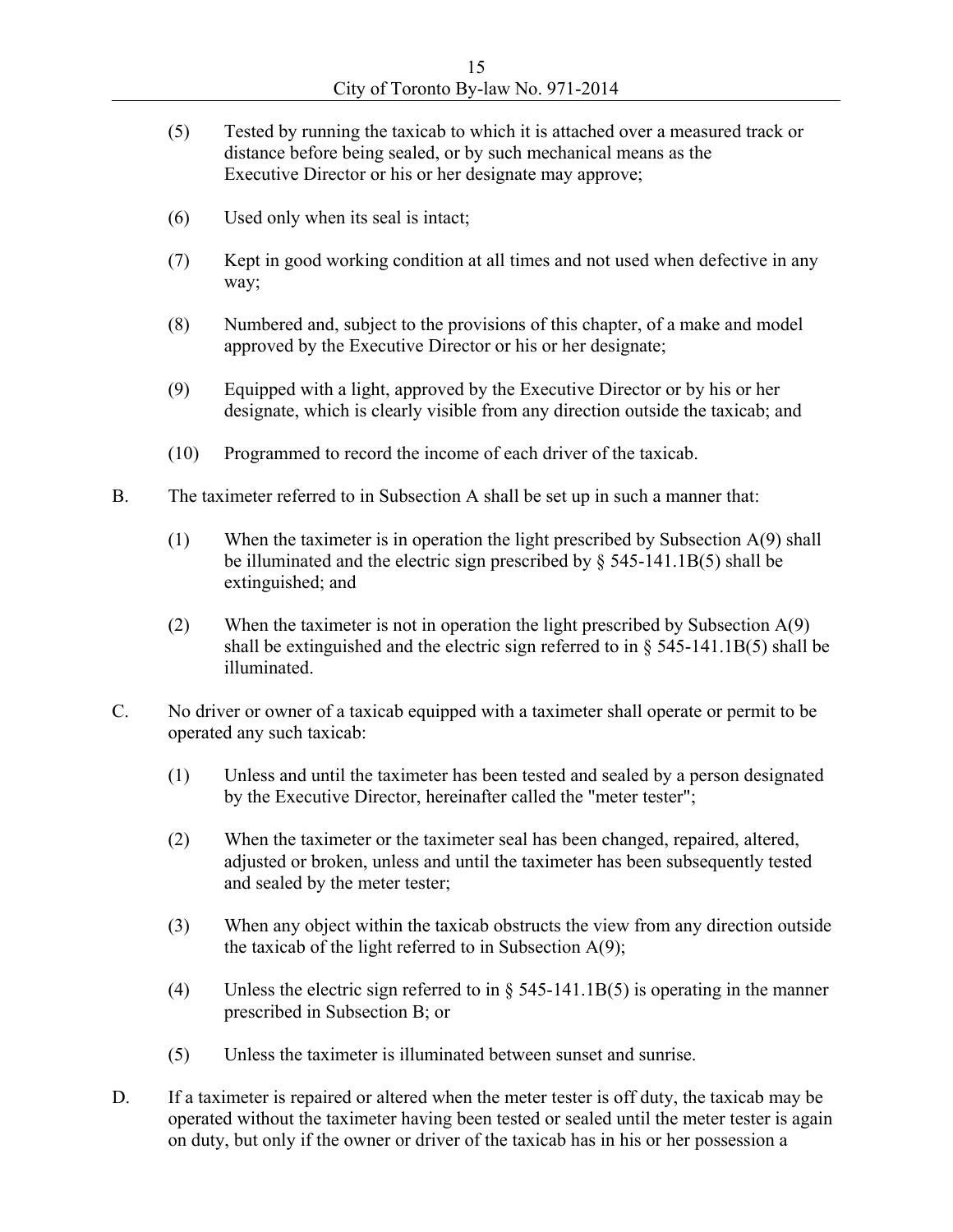certificate from the person who made the repairs or alteration stating the time, date and nature thereof and the place where the work was done and the certificate has been countersigned by the officer in charge of the police station nearest to the place where the work was done.

#### **§ 545-141. Advertising.**

- A. Every owner shall submit to the Municipal Licensing and Standards Division every plate, poster, handbill, card, novelty or other matter used to advertise his or her taxicab business, and no such advertising matter shall be used or published until approved by the Municipal Licensing and Standards Division.
- B. No owner or driver shall permit his or her services or the services of his or her taxicab to be advertised in any way, except by himself or herself, or by some licensed owner with whom he or she is associated.
- C. No owner of a taxicab shall display or permit the display of advertisements on or in his or her taxicab until the application for approval has been granted.
- D. The Executive Director or his or her designate shall grant applications for approval of a form of advertising on a taxicab unless, in the opinion of the Executive Director or his or her designate, the advertisement:
	- (1) Is not safe for the driver, passengers and general public;
	- (2) Is not or cannot be safely attached to the vehicle;
	- (3) Extends beyond the dimensions of the vehicle, with the exception of rooftop signs in accordance § 545-141.1B(5); or
	- (4) Obscures or reduces the visibility of any taxicab markings and identifications required by this chapter.
- E. If, in the opinion of the Executive Director or his or her designate, an application for approval of a form of advertising on a taxicab should not be granted on the basis of the criteria in Subsection D, the Municipal Licensing and Standards Division shall send notice of this fact to the applicant by pre-paid mail at the address as shown on the application form, which notice shall include:
	- (1) A statement that the applicant may request that the matter be referred to the Licensing and Standards Committee for review and disposition by delivering a written request to the Municipal Licensing and Standards Division within 30 days of the notice; and
	- (2) A statement that if no request for a hearing is delivered by the applicant, the application will not be granted.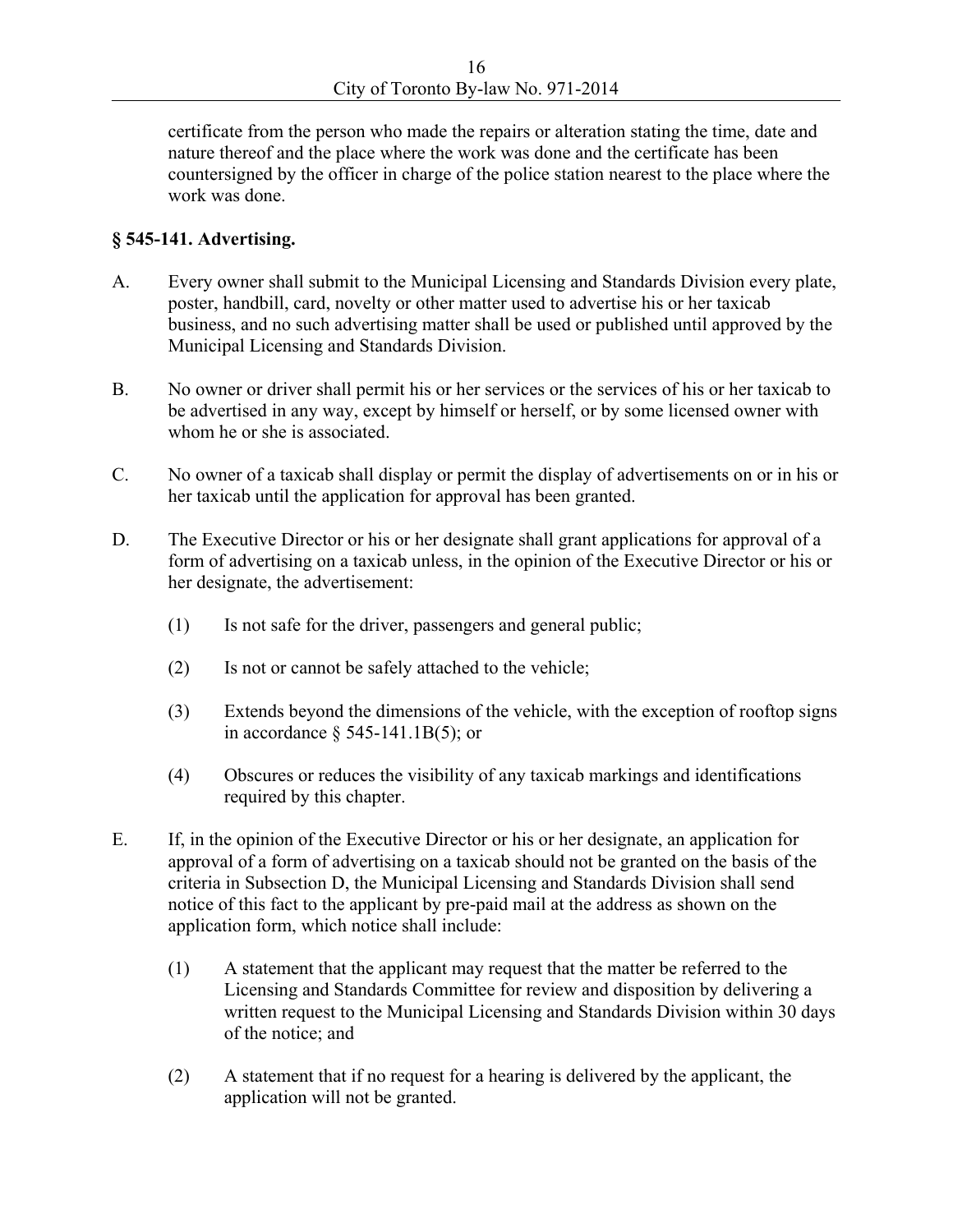F. Where the Municipal Licensing and Standards Division receives a request for a hearing in accordance with Subsection E, the application shall be referred to the Licensing and Standards Committee forthwith.

#### **§ 545-141.1. Required equipment and markings; prohibitions.**

- A. Every driver shall, at all times when driving a taxicab, have his or her photograph and name affixed in a place in the taxicab approved by the Executive Director or his or her designate so that it is plainly visible to, and readable by, passengers in the back seat.
- B. When a vehicle is being operated as a taxicab, the owner shall provide and maintain in and on the vehicle the following equipment and markings:
	- (1) A plate supplied by the Municipal Licensing and Standards Division and bearing an identifying number, securely affixed to the back of the taxicab in a position approved by the Municipal Licensing and Standards Division;
	- (2) The number on the plate referred to in Subsection B(1) painted on the exterior sides of the taxicab in numbers at least 15 centimetres high and of contrasting colour, all to the approval of the Municipal Licensing and Standards Division;
	- (3) A tariff card supplied by the Municipal Licensing and Standards Division and bearing the name of the owner of the taxicab and the number referred to in Subsection  $B(1)$ , affixed in a place in the taxicab approved by the Municipal Licensing and Standards Division such that it is plainly readable by passengers in the back seat;
	- (4) A holder for the tariff card and photograph and name of the driver or owner in a place in the taxicab approved by the Municipal Licensing and Standards Division as required by §§ 545-141.1A and 545-150J;
	- (5) On the top of the taxicab an electric sign, permanently and securely affixed, approved by the Municipal Licensing and Standards Division, indicating that the vehicle is a taxicab, which sign:
		- (a) Shall be co-ordinated with the operation of the taximeter in the manner provided in  $\S$  545-140B;
		- (b) Shall not show a name or telephone number of any person, firm or corporation other than the name and telephone number of the person, firm or corporation presently holding the licence as owner of the taxicab, or of a taxicab broker with whom the taxicab is associated; and
		- (c) Shall be maintained by the owner in good repair and be clearly readable by persons outside the taxicab;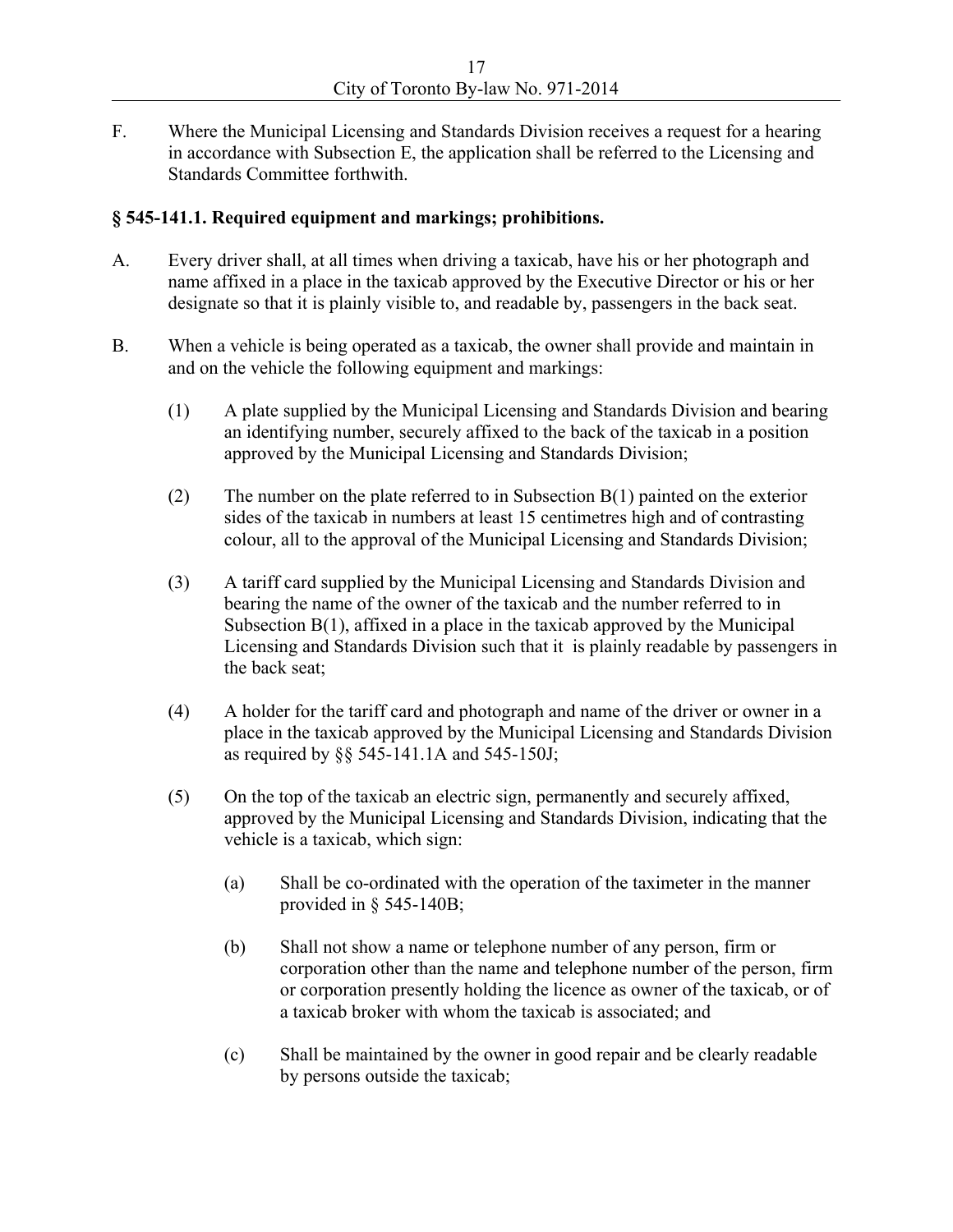- (6) A centre, rear high-mounted stop lamp installed in accordance with the regulations made under the *Motor Vehicle Safety Act*, S.C. 1993, c.16, as amended;
- (7) A sign or signs, as approved by the Municipal Licensing and Standards Division, affixed in a manner and in a location satisfactory to the Municipal Licensing and Standards Division to indicate clearly to any passenger upon entering or intending to enter or while seated in the vehicle that smoking is not permitted;
- (8) Three "Watch for Bikes" stickers, in a form approved by the Executive Director or his or her delegate, one affixed to the driver's side mirror, one affixed to the right rear side window and one affixed to the left rear side window, affixed in manner that will not obstruct the driver's view; and
- (9) A Taxicab Bill of Rights which contains the information set out in Chapter 545, Appendix "P" in a form approved by the Executive Director or his or her designate, affixed to the back of the front passenger seat.
- C. No owner or driver shall exhibit on or about his or her taxicab any number, sign or card other than those approved or issued under this chapter, or as otherwise required by law.
- D. No owner shall use or permit to be used any taxicab owned by him or her which simulates a colour scheme or emblem which has been or is being used by any other owner or taxicab broker, unless the approval of the Municipal Licensing and Standards Division is first obtained.
- E. Every owner shall provide and maintain on his or her taxicab signs or markings as may be approved by the Executive Director, identifying the taxicab as a standard, ambassador, accessible or Toronto Taxicab, as the case may be.
- F. No owner or driver shall operate, or permit to be operated, his or her taxicab unless a Taxicab Bill of Rights, as prescribed by this section, is displayed in the taxicab in accordance with Subsection B(9)**.**

## **§ 545-142. Emergency lights system; camera system; global positioning system.**

A. As used in this section, the following terms shall have the meanings indicated:

CAMERA SYSTEM - A camera system, approved by the Municipal Licensing and Standards Division, capable of recording images of persons in a taxicab, such that access to the images is limited to law enforcement personnel authorized by the Executive Director for law enforcement purposes only.

EMERGENCY LIGHTS SYSTEM - A system of lights, approved by the Municipal Licensing and Standards Division, which may be activated by a driver in emergency situations.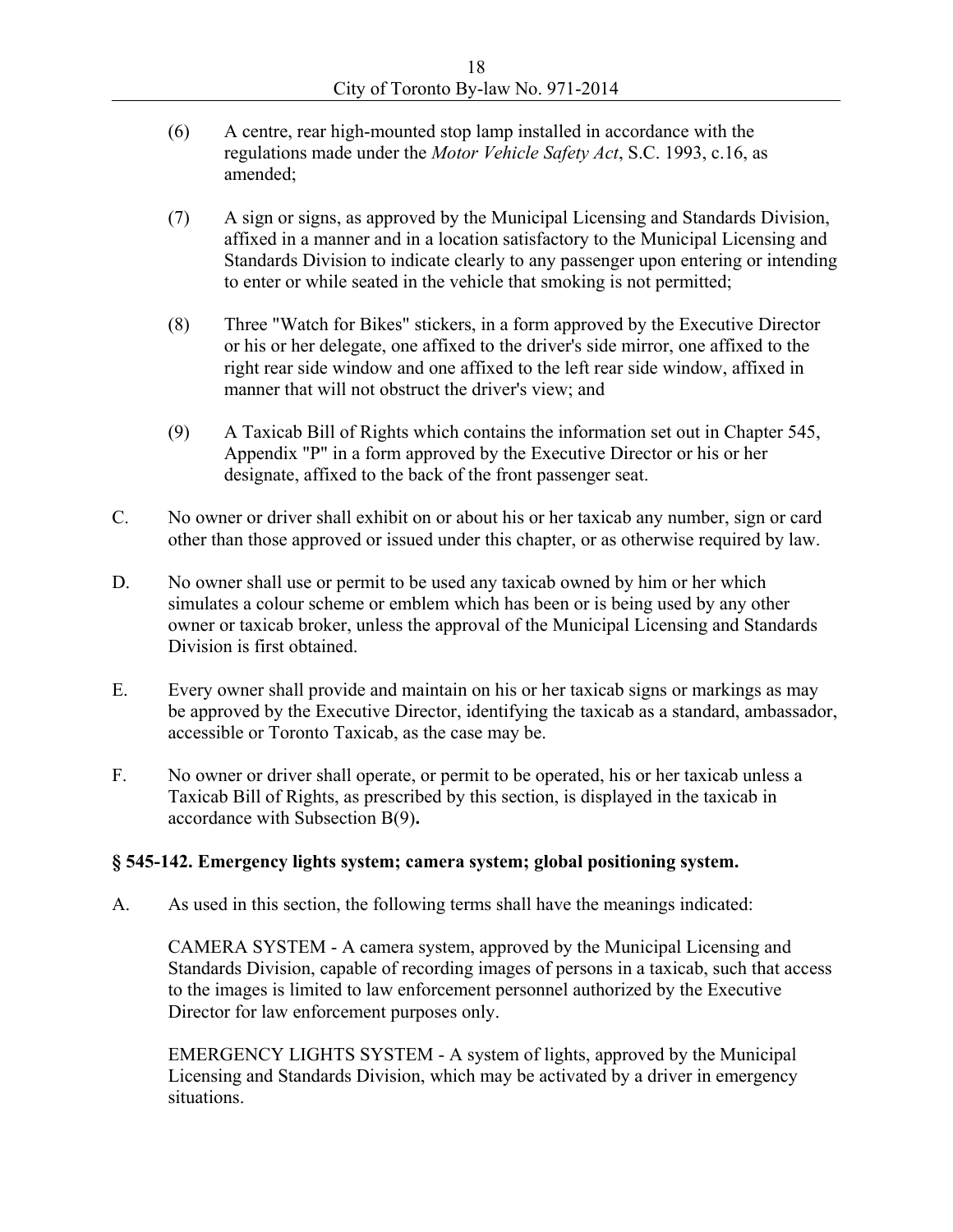GLOBAL POSITIONING SYSTEM - A system, approved by the Municipal Licensing and Standards Division, capable of tracking and locating the position of a taxicab and includes a vehicle location system.

- B. Every owner shall, for each taxicab for which he or she holds a licence, provide and maintain in and on the taxicab:
	- (1) A fully functioning emergency lights system; and
	- (2) A fully functioning camera system installed and serviced by the manufacturer or the manufacturer's authorized agent.
- C. Every owner may provide a fully functioning global positioning system in each taxicab for which he or she holds a licence, and where a global positioning system is provided, the owner shall maintain it in good working condition.
- D. No owner shall operate, or permit to be operated, his or her taxicab unless it is equipped in accordance with this section.
- E. No driver shall operate a taxicab unless the systems and equipment installed therein in accordance with Subsections B and C are fully functioning.
- F. No owner or driver shall operate, or permit to be operated, a taxicab equipped with a camera system unless a decal approved by the Executive Director is affixed to the taxicab, in a location and manner approved by the Executive Director, stating that photographic images of passengers in the taxicab are being recorded.

## **§ 545-143. Duplicate tariff cards and plates.**

- A. When a tariff card or number plate has been defaced, lost or destroyed, it may be replaced by the Municipal Licensing and Standards Division upon the original tariff card or plate being satisfactorily accounted for and, in the case of a plate, upon payment of the cost of a duplicate plate.
- B. The duplicate plate shall bear the number of the original plate, together with the letter "D" identifying it as a duplicate plate.
- C. The Municipal Licensing and Standards Division may issue a special interim plate for use during the period required to obtain the duplicate plate, and the interim plate shall be returned to the Municipal Licensing and Standards Division forthwith upon demand or upon receipt of a duplicate plate.
- D. No person shall use a number plate in place of which a duplicate has been issued.
- E. No duplicate plate shall be replaced except upon the approval of the Executive Director.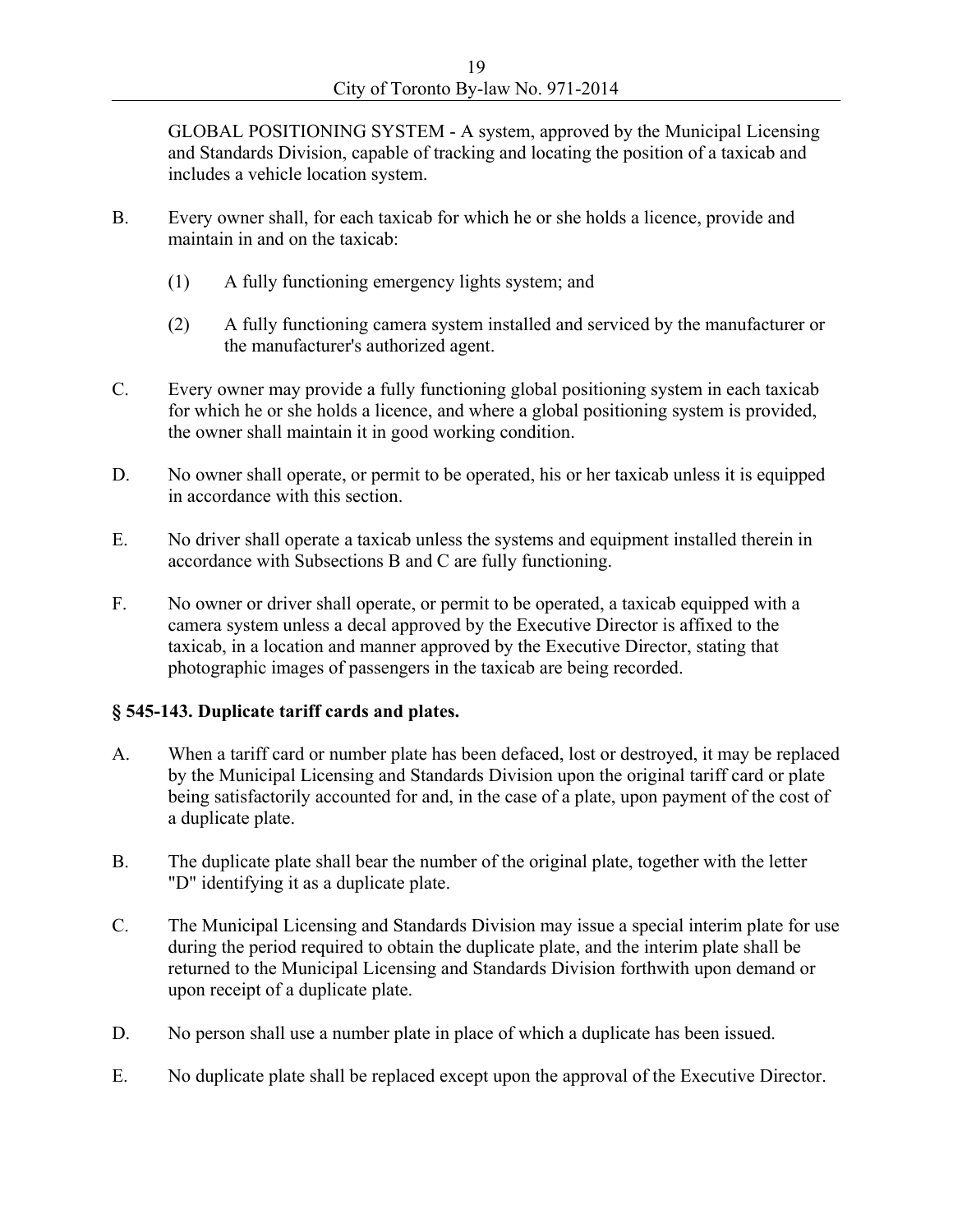- F. The Municipal Licensing and Standards Division may, in its discretion, issue one or more spare plates to an owner permitting him or her to operate a motor vehicle as a taxicab while his or her taxicab is being repaired, provided that:
	- (1) The spare plate and the plate, or its duplicate, supplied by the Municipal Licensing and Standards Division for the taxicab being repaired, are securely affixed to the motor vehicle;
	- (2) The motor vehicle is equipped, inspected, approved and registered as required by this article; and
	- (3) The owner provides proof of insurance in respect of the motor vehicle as required by this article.

# **§ 545-143.1. Unlawful affixing of plates.**

Every owner who permits a plate supplied to him or her to be affixed to a motor vehicle other than in accordance with this article shall be required to attend before the Toronto Licensing Tribunal for a hearing to determine whether or not his or her licence should be suspended, revoked or have conditions placed on it.

## **§ 545-144. Condition of vehicles.**

- A. No owner shall use or permit to be used any vehicle as a taxicab until:
	- (1) He or she has submitted the motor vehicle for approval in accordance with this chapter; and
	- (2) He or she has attended at the offices of the Municipal Licensing and Standards Division and has produced the Provincial motor vehicle permit issued with respect to the motor vehicle.
- B. Every owner who uses, or permits to be used, any motor vehicle as a taxicab without submitting it for approval in accordance with this chapter and producing to the Municipal Licensing and Standards Division the Provincial motor vehicle permit with respect to such vehicle and who is found, by the Municipal Licensing and Standards Division, to be operating more motor vehicles as taxicabs than he or she has taxicab licences, except as provided in this chapter, shall be required to attend before the Toronto Licensing Tribunal for a hearing to determine whether or not his or her licence should be suspended, revoked or have conditions placed on it.
- C. No driver or owner shall operate or permit to be operated any taxicab unless it is:
	- (1) Equipped with an extra tire and wheel ready for use;
	- (2) Clean as to its exterior;
	- (3) In good repair as to its exterior;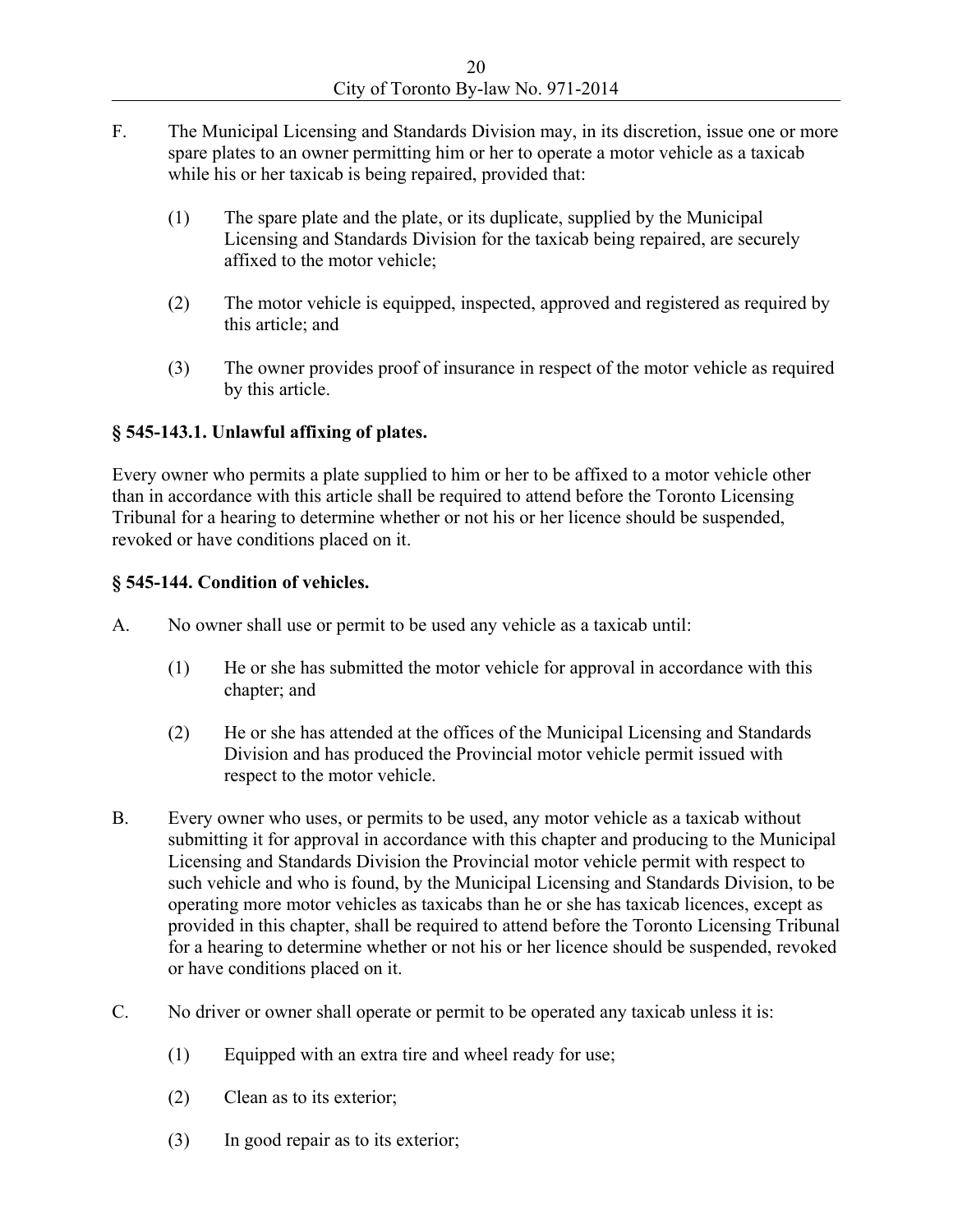- (4) Clean as to its interior;
- (5) In good repair as to its interior;
- (6) Free from mechanical defects; and
- (7) Equipped with a plate supplied by the Municipal Licensing and Standards Division securely affixed as required by § 545-141.1B(1).

## **§ 545-144.1. Seat belts.**

- A. Every owner who permits the operation of his or her taxicab, and every driver who operates a taxicab, which is not equipped with seat belts is guilty of an offence.
- B. Every owner who permits the operation of his or her taxicab and every driver who operates a taxicab that is equipped with seat belts and who does not ensure that such seat belts are plainly visible to or may be conveniently used by a passenger is guilty of an offence.

#### **§ 545-144.2. Child safety locks.**

A. As used in this section, the following terms shall have the meanings indicated:

CHILD SAFETY LOCK - A locking mechanism or device which, when activated, locks the passenger doors of a taxicab such that the doors cannot be opened from within the taxicab but can be opened by persons outside of the taxicab by use of the external door handles.

## PERSON UNDER A DISABILITY:

- (a) A minor; or
- (b) A person who is mentally incapable within the meaning of section 45 of the *Substitute Decisions Act, 1992*, as amended.
- B. Subject to Subsection C, no taxicab may be equipped with any mechanism or device by which a passenger in the taxicab is not able to unlock and open the doors of the taxicab.
- C. Where a taxicab is equipped with a child safety lock, signs stating that the taxicab is so equipped shall be affixed to the windows of the taxicab in a prominent position immediately above the door handles of the taxicab such that the signs are plainly visible to persons entering the taxicab or seated in the taxicab.
- D. No driver shall use or activate a child safety lock while a passenger is in the taxicab except where the passenger is a person under a disability and the driver has received written authorization from the parent or guardian of that person to activate the child safety lock, or from such other persons with authority in law to provide such written authorization.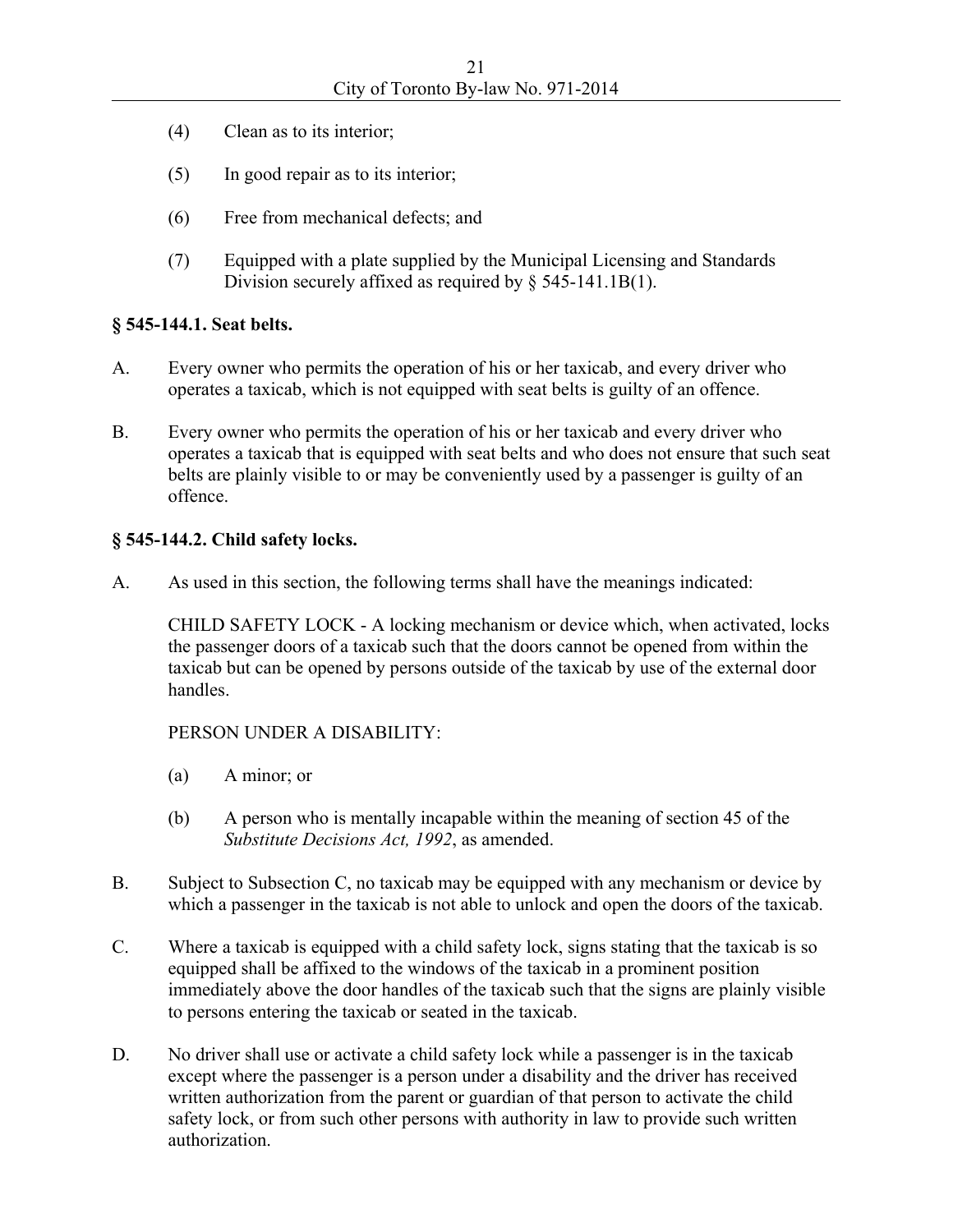#### **§ 545-144.3. Air-conditioning and heating systems.**

- A. No owner or driver shall operate or permit to be operated his or her taxicab unless the taxicab is equipped with fully functional air-conditioning and heating systems.
- B. Every owner and driver shall, upon the request of a passenger, activate the airconditioning or heating systems in the taxicab.

#### **§ 545-144.4. Snow tires.**

Every vehicle used as a taxicab shall be equipped with four snow tires every year from December  $1<sup>st</sup>$  to March  $15<sup>th</sup>$ .

#### **§ 545-144.5. Vehicle type for accessible and Toronto Taxicabs.**

Every vehicle used as an accessible or Toronto Taxicab shall be an accessible vehicle.

#### **§ 545-145. Examination by designated mechanic.**

- A. Every owner shall submit his or her taxicab for examination by a designated mechanic before a licence is issued, and twice a year thereafter as scheduled by the Executive Director, at the same time as he or she submits his or her taximeter for examination pursuant to this article.
- B. Where there are reasonable and probable grounds to believe that a taxicab or its equipment is mechanically defective, the owner or driver shall be given written notice by the Municipal Licensing and Standards Division requiring the owner or driver to submit the taxicab for examination by a designated mechanic within 24 hours.
- C. Where there are reasonable and probable grounds to believe that a taxicab is dangerous or unsafe, the taxicab number plate supplied by the Municipal Licensing and Standards Division may be removed, and the owner or driver shall submit the taxicab for examination by a designated mechanic forthwith.
- D. An owner or driver who fails to submit his or her taxicab for examination by a designated mechanic as required by this section is guilty of an offence.
- E. Where an appointment has been made for the inspection of a taxicab pursuant to this section and if the taxicab is not produced at the time and place appointed for the inspection, the Executive Director or his or her designate may, notwithstanding anything else contained in this chapter, suspend the licence issued in respect of the taxicab until the taxicab has been tested, inspected and approved.

#### **§ 545-145.1. Mechanically defective cabs; major mechanical defects.**

A. Subject to Subsection B, when a taxicab is examined by a designated mechanic pursuant to § 545-145 who reports in writing that the taxicab is mechanically defective, the owner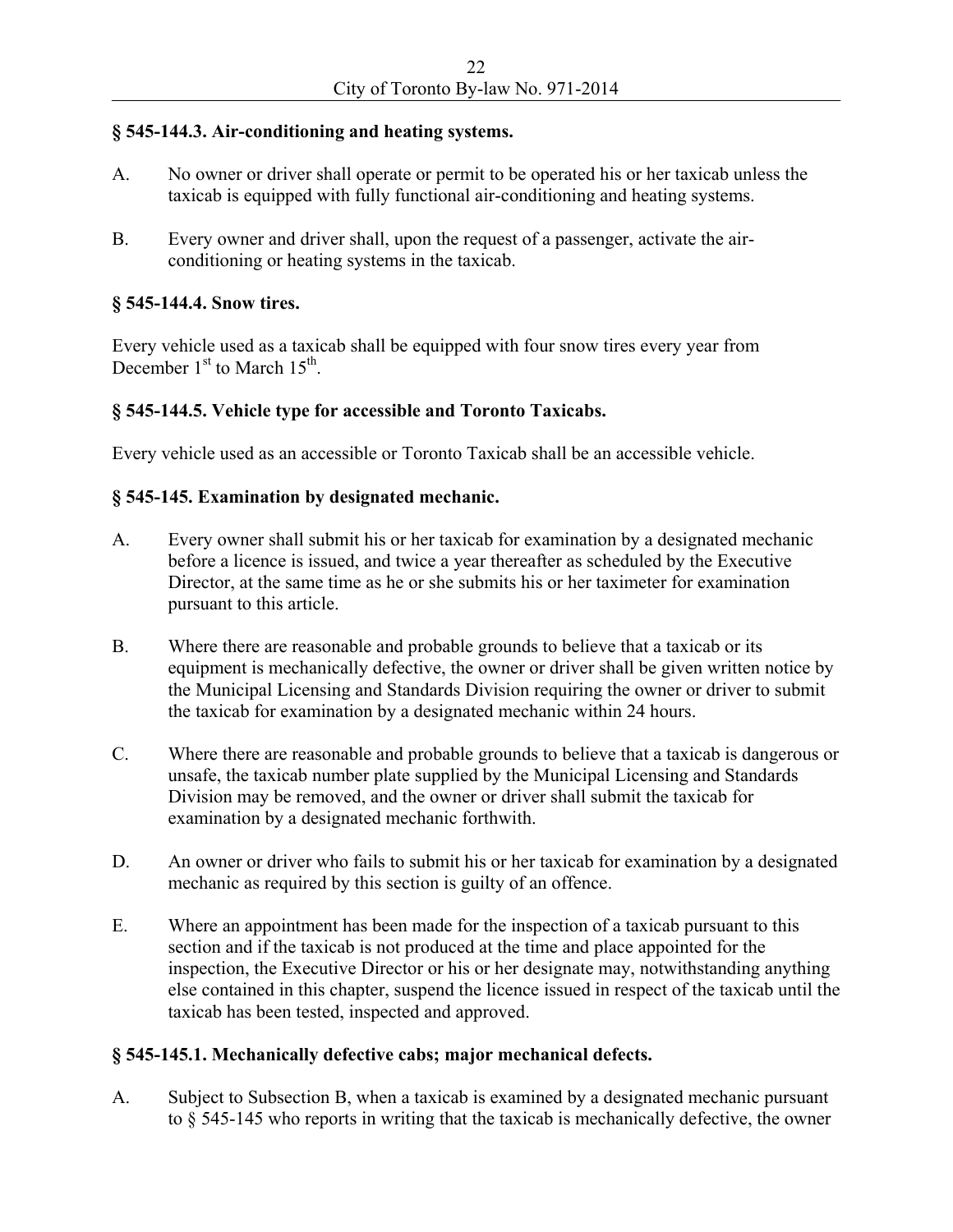shall not operate or permit to be operated such taxicab until such mechanic certifies in writing that the mechanical defects so reported are corrected.

- B. The Municipal Licensing and Standards Division shall immediately remove the taxicab licence plate supplied by the Municipal Licensing and Standards Division if a designated mechanic reports in writing that the taxicab referred to in Subsection A failed such examination on two occasions due to major mechanical defects in any one of the periods designated for mechanical examinations referred to in § 545-145A, or on one occasion due to major mechanical defects in each of two consecutive periods designated for mechanical examinations referred to in § 545-145A; and the plate shall remain removed until a designated mechanic certifies in writing that the major mechanical defects so reported are corrected.
- C. For the purpose of Subsection B, "major mechanical defect" means mechanical defects directly or indirectly related to any part or parts of the motor vehicle involving or affecting:
	- (1) Its brakes or braking system;
	- (2) Its steering system;
	- (3) Its suspension system; or
	- (4) Its underbody.
- D. When a taxicab is examined by a designated mechanic who reports in writing that the taxicab is dangerous or unsafe and his or her reasons for that finding, the Municipal Licensing and Standards Division shall immediately remove the taxicab licence plate supplied by the Municipal Licensing and Standards Division, and the plate shall remain removed until a designated mechanic certifies in writing that the taxicab is no longer dangerous or unsafe.
- E. Except when an owner submits his or her taxicab for examination by a designated mechanic before a licence is issued, every owner whose taxicab is reported by such mechanic as dangerous or unsafe, or whose taxicab is reported by such mechanic to have major mechanical defects on the occasions referred to in Subsection B, may be required to attend before the Toronto Licensing Tribunal to determine whether or not his or her licence should be suspended, revoked or have conditions imposed on it.
- F. The Executive Director or his or her designate may prescribe the form of report and certification used by a designated mechanic.

## **§ 545-145.2. Examination of taxicab before and after shifts; cabs not in good mechanical condition not to be operated.**

A. Every owner and driver shall, on each work shift before commencing driving, examine his or her taxicab for mechanical defects, and shall similarly examine the taxicab at the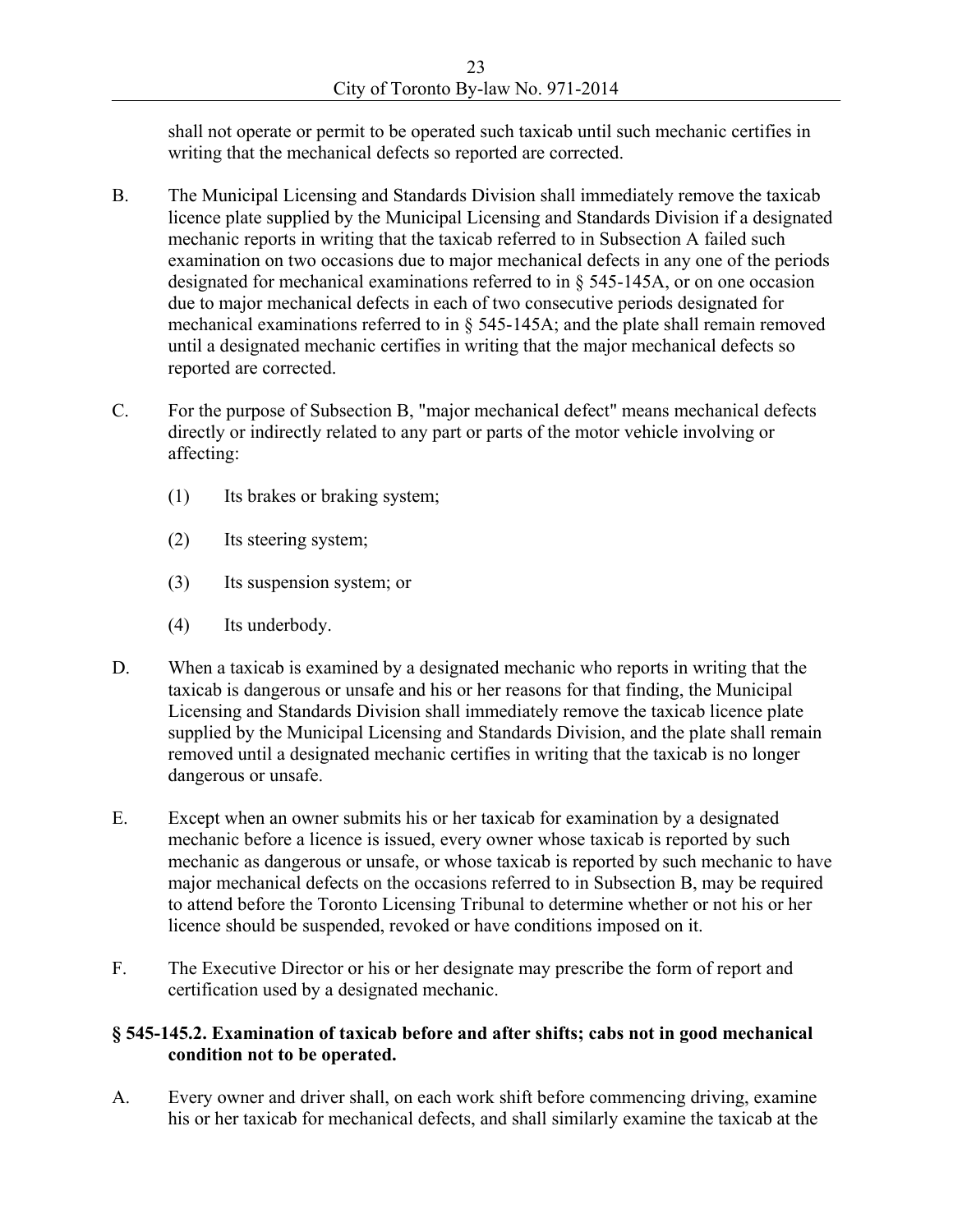end of each shift, and if he or she is not the owner of the taxicab shall report forthwith to the owner any mechanical defects of which he or she is or becomes aware.

B. Every owner shall check immediately any mechanical defect in his or her taxicab reported to him or her by a driver and shall not in any case operate or permit to be operated as a taxicab any vehicle not in good mechanical condition.

#### **§ 545-146. Age of vehicles for Standard Taxicabs.**

- A. A motor vehicle that by year date is more than five model years old shall not be used as a standard taxicab.
- B. Despite Subsection A, a standard taxicab that is operated exclusively by the owner of the taxicab shall not be more than six model years old by year date except that it may be seven model years old by year date if it was a new vehicle when it became registered as a taxicab.

#### **§ 545-146.1. Age of vehicles for Ambassador Taxicabs.**

A motor vehicle that by year date is more than six model years old shall not be used as an ambassador taxicab except that it may be seven model years old by year date provided that it was a new vehicle when it became registered as a taxicab.

#### **§ 545-146.2. Age of accessible vehicles.**

- A. The holder of a Toronto Taxicab licence shall provide a motor vehicle that by year date is no more than two model years old for use as that owner's taxicab.
- B. A motor vehicle that by year date is more than seven model years old shall not be used as an accessible or Toronto Taxicab.

#### **§ 545-146.3. Age of fuel efficient vehicles.**

A. A motor vehicle that, by year date, is one or two model years older than the year date prescribed by §§ 545-146 and 545-146.1, up to a maximum of seven years, may be used as a taxicab if the motor vehicle is an alternative fuel vehicle, hybrid vehicle or low emission vehicle.

#### **§ 545-146.4. Replacement vehicles.**

A. As used in this section and in § 545-146.3, the following terms shall have the meanings indicated:

ALTERNATIVE FUEL VEHICLE - A vehicle that runs on a fuel derived from a resource other than petroleum, including, but not limited to, ethanol, biodiesel, natural gas, propane or hydrogen.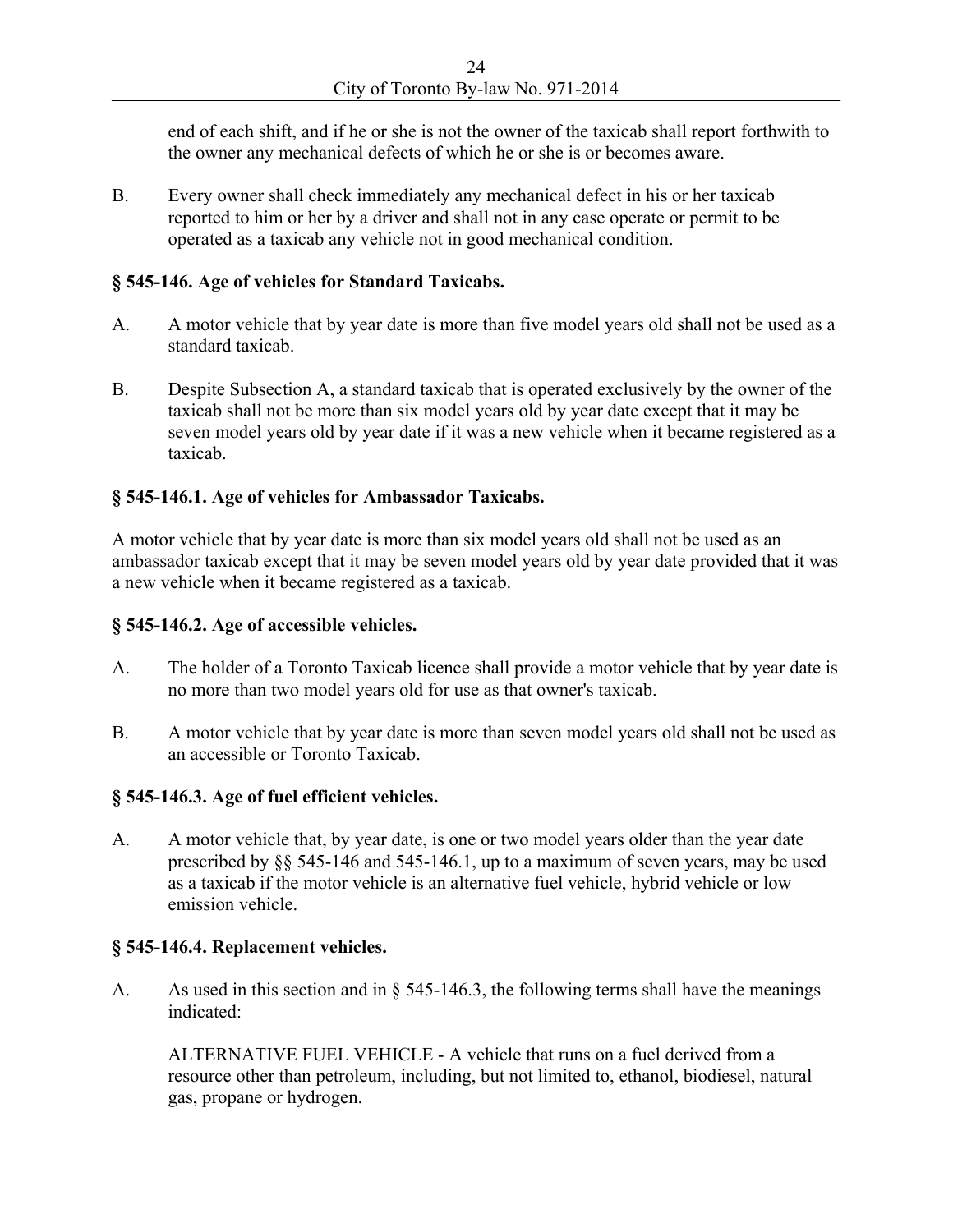COMBINED FUEL CONSUMPTION RATING - The weighted average of 55% of the vehicle's city fuel consumption rating for the model year, and 45% of the vehicle's highway fuel consumption rating for the model year, as published in Natural Resources Canada's Fuel Consumption Guide or as shown on the EnerGuide Label for Vehicles, as amended.

EXHAUST EMISSIONS - As prescribed in Section 1(1) of the On-Road Vehicle and Engine Emission Regulations (SOR/2003-2), as amended.

FULL USEFUL LIFE EMISSION BIN - As prescribed in Section 1(1) of the On-Road Vehicle and Engine Emission Regulations (SOR/2003-2), as amended.

HYBRID VEHICLE - A vehicle that runs on two or more distinct fuel sources including, but not limited to, electricity and petroleum gasoline, electricity and diesel, or electricity and alternative fuels.

LOW EMISSION VEHICLE - A vehicle with lower emissions of greenhouse gas pollutants and smog pollutants than the average for that model-year, as indicated by:

- (1) Exhaust Emissions at or below Full Useful Life Emission Bin 5; or
- (2) For vehicles manufactured in and before Model Year 2014, a Combined Fuel Consumption Rating of 7 or fewer liters per 100 kilometers, and for vehicles manufactured in and after Model Year 2015, a Combined Fuel Consumption Rating currently estimated at 8.4 or fewer liters per 100 kilometers, to be adjusted to an actual rating after Natural Resources Canada publishes such rating in its Fuel Consumption Guide.
- B. A vehicle shall not be used as a replacement vehicle for a taxicab, unless it is registered as a taxicab or has been registered as a taxicab in the forty-five-day period immediately preceding the date of application to use the vehicle as a replacement vehicle, where the vehicle is:
	- (1) More than three model years old by year date; or
	- (2) Branded by the Ontario Ministry of Transportation as a rebuilt vehicle.
- C. The forty-five-day time limit contained in Subsection B shall not apply to vehicles in the event of the cancellation of a lease of the taxicab.
- D. Despite any other provision in this article, a taxicab shall not be replaced with a motor vehicle that has been used as a police vehicle in any jurisdiction or as a taxicab in any jurisdiction except the City of Toronto.
- E. No vehicle may be used as a replacement vehicle unless it is either:
	- (1) an accessible vehicle; or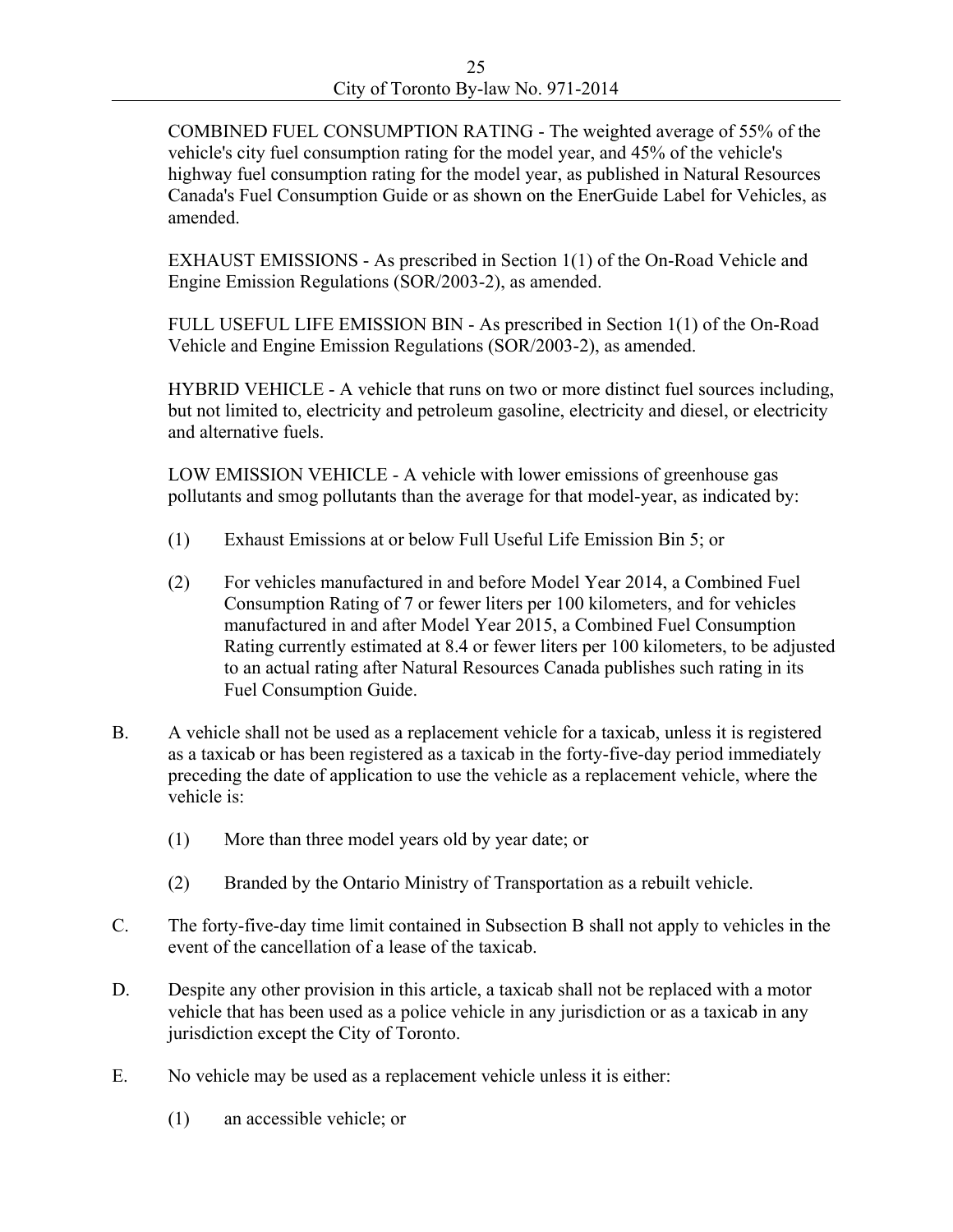(2) an alternative fuel vehicle, hybrid vehicle or a low emission vehicle.

# **§ 545-147. Taxicab operator log.**

- A. A driver or owner who drives a taxicab shall keep a record in the form set out in Chapter 545, Appendix D, "Operator Log" of the operation of the taxicab, and the Operator Log shall contain the following information for each shift or working period that the taxicab is operated:
	- (1) The number of the taxicab;
	- (2) The provincial plate number of the vehicle;
	- (3) The date and time on which the driver or owner started and finished work;
	- (4) The taxicab driver or owner's licence number;
	- (5) The signature of the taxicab driver or owner; and
	- (6) The details of any refusals of service, in accordance with § 545-147.5C.
- B. A driver or owner who is driving a taxicab shall record the starting information required in the Operator Log before the commencement of any shift or continuous working period and shall record the ending information required on the Operator Log at the conclusion of any shift or continuous working period they work.
- C. An owner shall ensure that the driver operating his or her taxicab completes the Operator Log as required by Subsection A and provides the Operator Log to the owner, or his or her designated custodian, within seven days of the conclusion of a shift.
- D. Operator Logs shall be kept for at least 12 months by the owner, designated agent or lessee of the taxicab and shall be open to inspection by the Municipal Licensing and Standards Division which may remove the records and retain them for a reasonable period of time.

## **§ 545-147.1. Taxicab stands.**

- A. No driver shall take on any passenger within 30 metres of a public taxicab stand when there are one or more taxicabs upon the stand, except where an arrangement has been previously made with the passenger to take him or her on at that location.
- B. A driver who wishes to enter a public taxicab stand with his or her taxicab shall do so by taking the position at the end of any line formed by taxicabs already on the stand, and when a driver is either first or second in line at a public taxicab stand, he or she shall remain in the driver's seat of the taxicab ready to be hired.
- C. No driver shall overcrowd a public taxicab stand, nor push any taxicab already on the stand.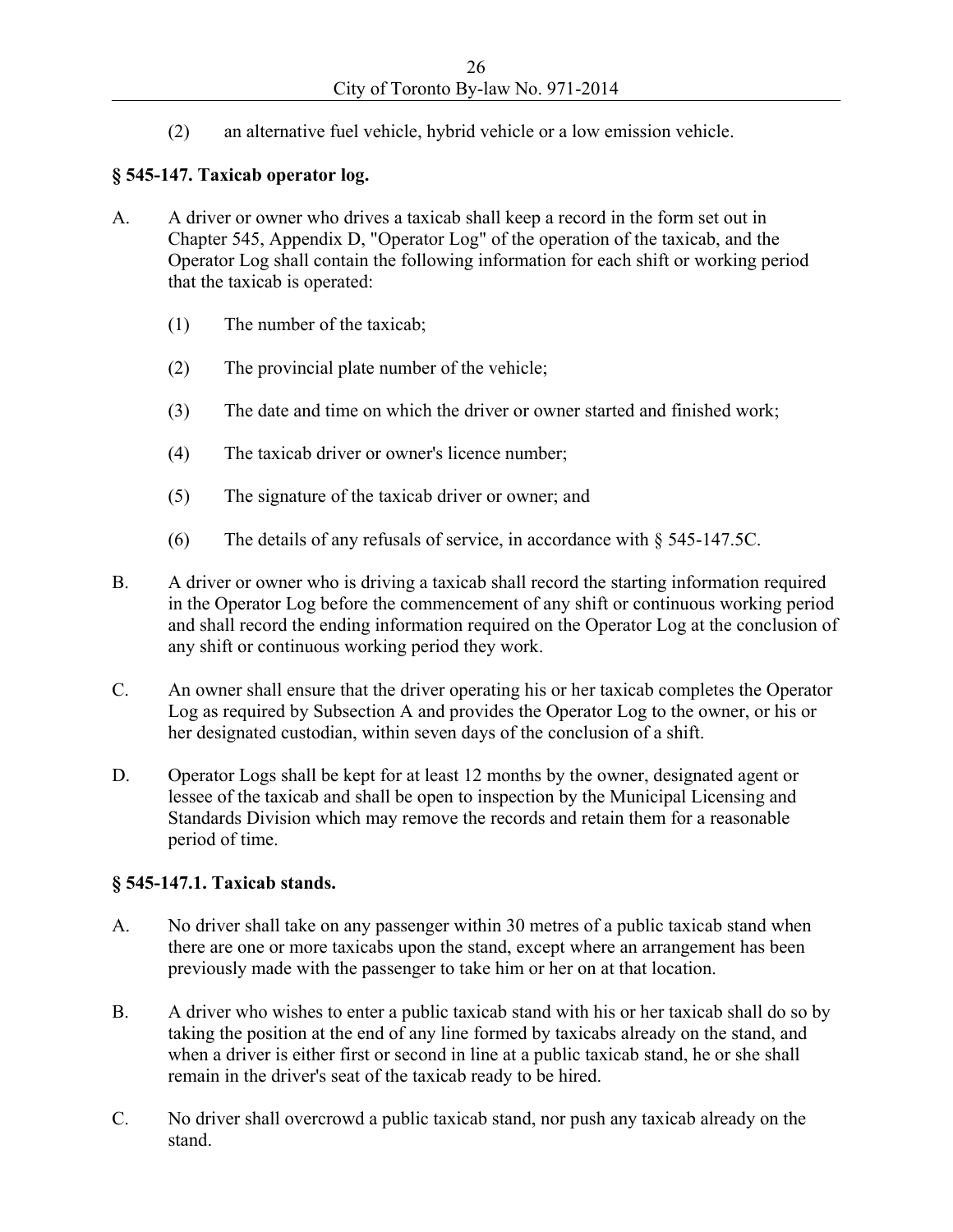- D. No driver shall, while waiting for hire or engagement, park on any highway except at a stand authorized and assigned for taxicabs and marked as a taxicab stand by an authorized sign.
- E. No owner or driver shall wash, clean or make repairs to his or her taxicab while upon any public taxicab stand unless such repairs are immediately required to render the taxicab operable.
- F. Use of taxicab stands by taxicab owners.
	- (1) No person driving a taxicab shall operate such taxicab from any of the following public taxicab stands authorized and assigned by by-law, unless he or she is the owner of the taxicab in his or her own personal right and has no contract, agreement or arrangement with a taxicab broker for the obtaining of fares:
		- (a) Colborne Street, north side, between Victoria Street and Leader Lane.
		- (b) King Street East, south side, between Victoria Street and King Edward Hotel entrance.
		- (c) Victoria Street, east side, between Colborne Street and King Edward Hotel entrance.
		- (d) Victoria Street, east side, immediately south of King Street East.
		- (e) James Street, west side, north of Queen Street West.
		- (f) Front Street West, south side, west door Union Station to 15.24 metres east of York Street.
		- (g) Front Street West, north side, east of entrance to Royal York Hotel.

#### **§ 545-147.2. General provisions respecting the operation of taxicabs.**

- A. No owner or driver shall carry in any taxicab a greater number of persons than the manufacturer's rating of seating capacity of the taxicab inclusive of the driver.
- B. No owner or driver shall drive a taxicab with luggage or other material piled or placed in a manner that obstructs his or her view.
- C. Smoking.
	- (1) No owner or driver shall smoke in his or her taxicab.
	- (2) In this section, "smoke" includes the carrying of a lighted cigar, cigarette, pipe or any other lighted smoking equipment.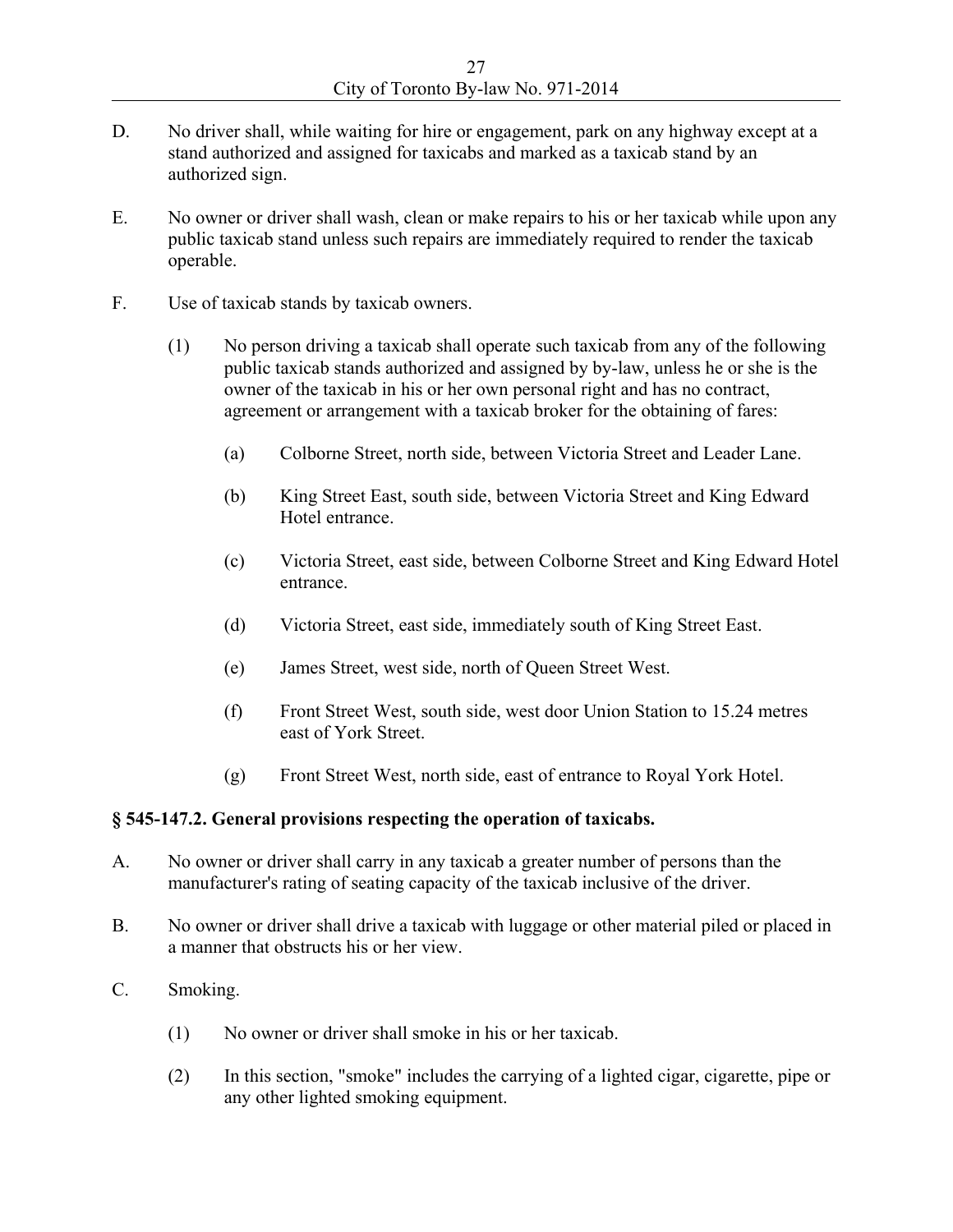- D. Subject to Subsection E, every driver shall turn off any radio or other sound-producing mechanical device in his or her taxicab upon the request of a passenger, and shall leave the device in the off position until that passenger's trip has been completed.
- E. Every driver whose taxicab is equipped with a two-way radio pursuant to a contract, agreement or arrangement with a taxicab broker for the obtaining of fares shall activate the radio when he or she first enters the taxicab and maintain it in full operation so as to permit him or her to receive calls from the broker throughout the period in which he or she is operating the taxicab in the City of Toronto.
- F. No owner or driver shall take, consume or have in his or her possession any liquor while he or she is in charge of his or her taxicab, nor shall the use of liquor by him or her be apparent while he or she is in charge of any such taxicab.
- G. Every driver or owner shall be properly dressed, neat and clean in person, and be civil and well-behaved, and while on any public taxicab stand shall sit or stand sufficiently close to his or her taxicab so as to have it constantly under close observation, and shall not in any way obstruct the use of the sidewalk, or make any loud noise or disturbance.
- H. Any owner or driver who changes his or her address shall, within two days after the change, attend at the offices of the Municipal Licensing and Standards Division and notify the Municipal Licensing and Standards Division of the change of address and produce his or her licence for the change to be entered thereon.
- I. No person licensed under this chapter shall solicit or employ or allow any runner or other person to assist or act in concert with him or her in soliciting any person to take or use his or her taxicab on any public highway, lane, street, common, park or square.
- J. No owner shall pay any female driver in his or her employ wages at a lesser rate than he or she pays to male drivers in his or her employ, or if such owner only employs female drivers, at a lesser rate than the prevailing rate paid by other owners to their male drivers.
- K. The Municipal Licensing and Standards Division may, upon receiving information which indicates that a taxicab has not been actively operated in providing taxicab service to the public for two full shifts daily for at least five days during any seven-day period, require that the owner of that taxicab attend before the Toronto Licensing Tribunal for a hearing to determine whether the licence should be suspended, revoked or have conditions placed on it.
- L. Every owner and driver shall take due care of all property delivered or entrusted to him or her for conveyance or safekeeping.
- M. Every driver shall, immediately upon the termination of any hiring or engagement, carefully search his or her taxicab for any property lost or left therein, and all property or money left in his or her taxicab shall be forthwith delivered over to the owner of the property or money, or if the owner cannot at once be found, then to the nearest police station, with all information in his or her possession regarding the same.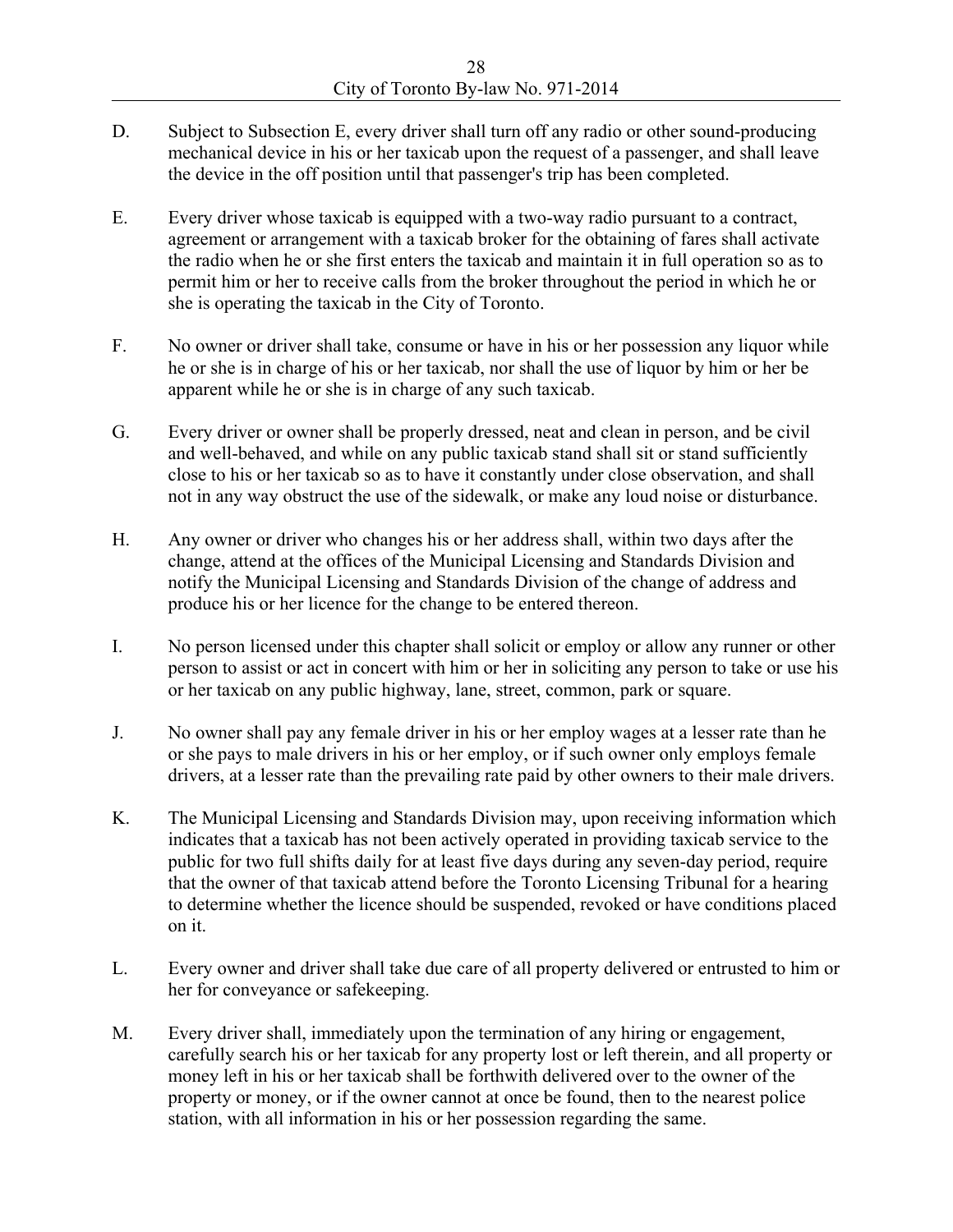- N. No driver or owner shall knowingly drive or permit to be driven about the streets in his or her taxicab any person for the purpose of soliciting from the taxicab for acts of prostitution.
- O. No owner or driver shall induce any person to employ his or her taxicab by knowingly misleading or deceiving such person as to the location or distance of any place or by making any false representation to such person.
- P. No person licensed under this chapter who is operating a taxicab, other than a taxicab which is actually being used for the transportation of children to and from school or for the transportation of one or more persons with disabilities pursuant to an agreement between any owner or taxicab broker and the Toronto Transit Commission, shall take on any additional passenger after the taxicab has departed with one or more passengers from any starting point except at the request of a passenger already in the taxicab or with the approval of the Municipal Licensing and Standards Division due to special emergency conditions.
- Q. Every driver shall:
	- (1) Report forthwith to his or her employer any accident in which he or she was involved while operating his or her employer's taxicab; and
	- (2) At the expiration of his or her work period return the taxicab to his or her employer and shall not at any time abandon the taxicab or permit any other person to drive same.
- R. A driver may carry parcels, letters or documents without carrying a passenger at the same time, provided that:
	- (1) The driver maintains the taximeter in operation throughout the trip;
	- (2) The driver takes the shortest possible route to the destination;
	- (3) Subject to the minimum charge prescribed by Chapter 545, Appendix C, "Tariff A", the driver charges the amount of the fare registered on the meter; and
	- (4) No passenger is accepted by the driver after he or she has been engaged to deliver such parcel, letter or document.
- S. Every owner and every lessee of a taxicab in respect of whose taxicab there is a contract, agreement or arrangement with a taxicab broker for the accepting of requests for service shall, forthwith after the commencement by every driver of a contract, agreement or arrangement pursuant to which the driver is to drive the taxicab, provide to the taxicab broker the name and taxicab driver's licence number of the driver and the time when he or she first commenced to drive the taxicab pursuant to the contract, agreement or arrangement, and upon the termination of a contract, agreement or arrangement with a driver the owner or lessee shall forthwith notify the taxicab broker of the termination.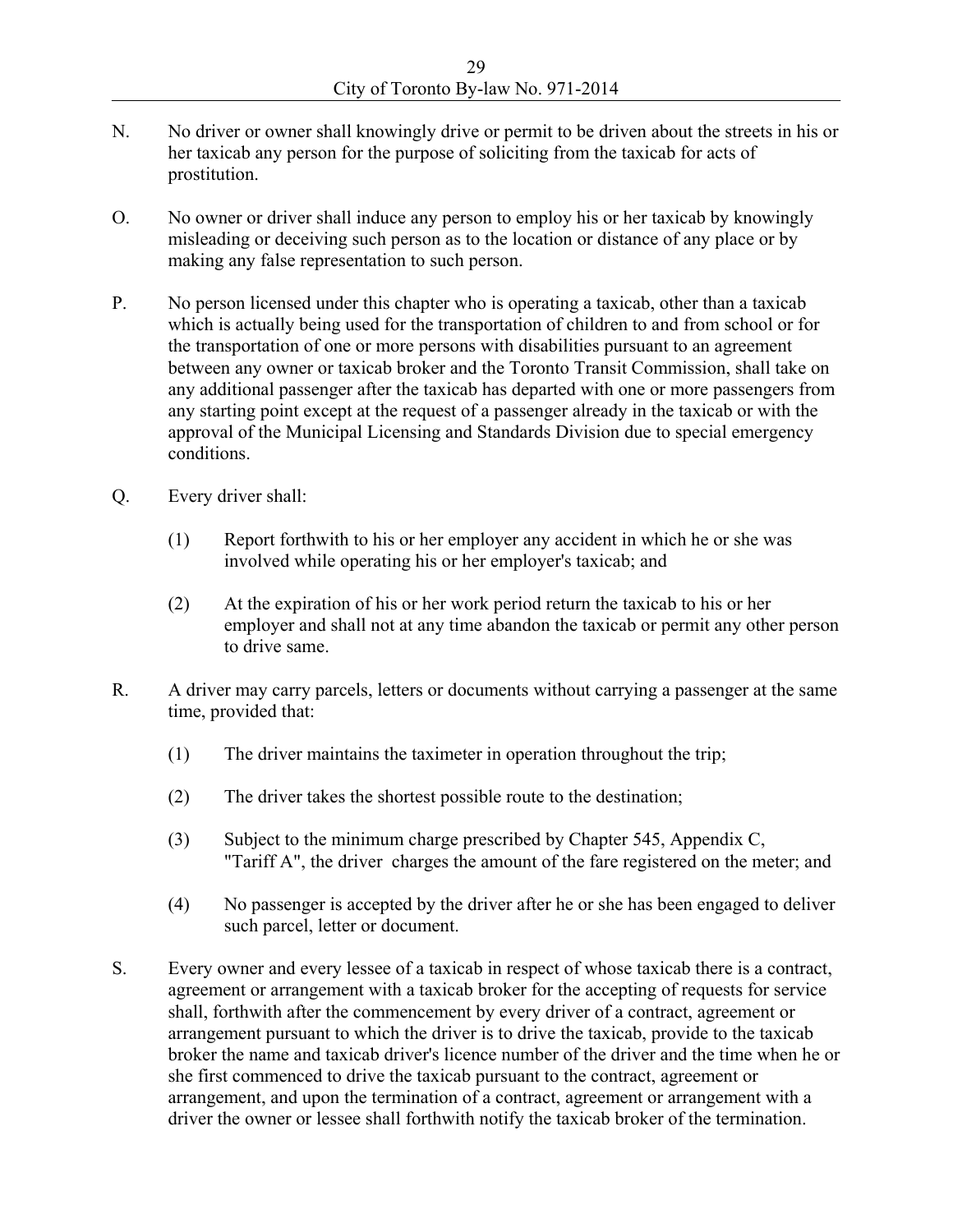- T. Use of cellular telephones.
	- (1) Definition. As used in this subsection, the following term shall have the meaning indicated:

EMERGENCY - In the case of an outgoing call, situations including the medical distress of a passenger, traffic accidents, fires and the commission of crimes which are observed by a driver or owner driving his or her taxicab; and in the case of incoming calls, includes family crises such as a medical emergency.

(2) No driver or owner driving his or her taxicab shall use a cellular telephone while the taxicab is for hire, passengers are in the vehicle and the taxicab is engaged in transporting passengers, except in an emergency.

## **§ 545-147.3. Operation of accessible taxicabs and Toronto Taxicabs.**

- A. Every owner and every driver of an accessible taxicab and a Toronto Taxicab shall:
	- (1) Notify the passenger that he or she has arrived at the pick up point;
	- (2) Provide appropriate assistance to the passenger when requested; and
	- (3) Properly and safely handle customer mobility aides.
- B. Every owner of an accessible taxicab and every owner of a Toronto Taxicab shall have an arrangement or agreement with a taxicab broker licensed as such under this chapter for the purpose of providing taxicab services to persons who request such services by contacting a taxicab broker.
- C. Every owner of an accessible taxicab who was issued his or her licence as a Qualified Taxicab Brokerage prior to the enactment of By-law No. 503-2014 shall operate the taxicab by providing Wheel-Trans service pursuant to a contract with the Toronto Transit Commission.

## **§ 545-147.4. Exclusive concession agreements.**

A. Definition. As used in this section, the following term shall have the meaning indicated:

EXCLUSIVE CONCESSION AGREEMENT - includes any agreement, whether or not for valuable consideration, which has for its purpose or effect the granting to any person of a right or licence to provide taxicab service to any public transportation terminal, subway station, hotel, motel, taxicab stand, or any other place, to the exclusion of one or more other cabs.

B. No owner or driver shall enter into or become a party to an exclusive concession agreement.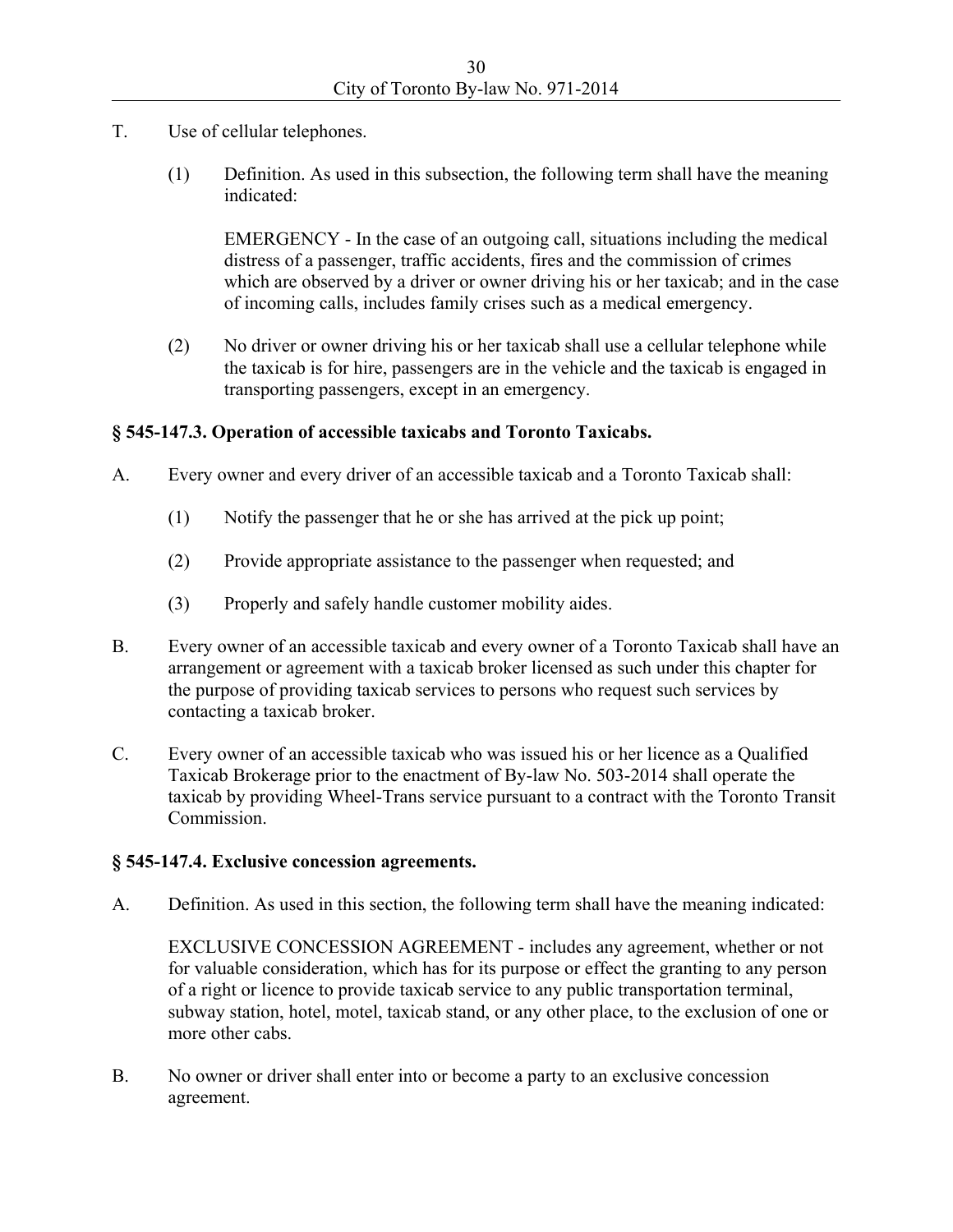- C. No owner or driver shall pay, agree to pay, accept, or agree to accept a fee or consideration, or do any other act or thing, pursuant to an exclusive concession agreement.
- D. No owner or driver shall pay or agree to pay any consideration to any person in return for or as a result of any act by such person done for the purpose of soliciting business for such taxicab or directing or encouraging any person to use such taxicab at any of the places referred to in Subsection A.

#### **§ 545-147.5. Right to refuse service to certain passengers; indication of being on duty or off duty.**

- A. Except as provided in Subsection C, a driver who refuses to serve the first person requesting the service of his or her taxicab at any place within the City of Toronto at any time of day or night is guilty of an offence.
- B. Notwithstanding any provision in this section, nothing herein permits any owner or driver to contravene the provisions of § 545-147.1A.
- C. A driver may refuse to serve the first person requesting the service of his or her taxicab, provided that such owner or driver immediately records his or her reasons for such refusal on his or her taxicab operator log, if such person requiring the service:
	- (1) Owes such owner or driver for a previous fare or service;
	- (2) Upon being requested by such owner or driver, refuses to disclose his or her final destination before or immediately after entering the taxicab;
	- (3) Asks to be driven to a remote place in circumstances which such owner or driver reasonably believes to be unsafe;
	- (4) Is unduly obnoxious or abusive;
	- (5) Smokes in the taxicab; or
	- (6) Fails or refuses to make an advance payment when requested by the driver in accordance with § 545-150S.
- D. A driver may seek police assistance to have removed from his or her taxicab a person to whom he or she has a right to refuse service.
- E. An owner who drives his or her taxicab, or a driver, is guilty of an offence who:
	- (1) Refuses to serve a person requesting the services of his or her taxicab;
	- (2) Pleads some previous engagement; and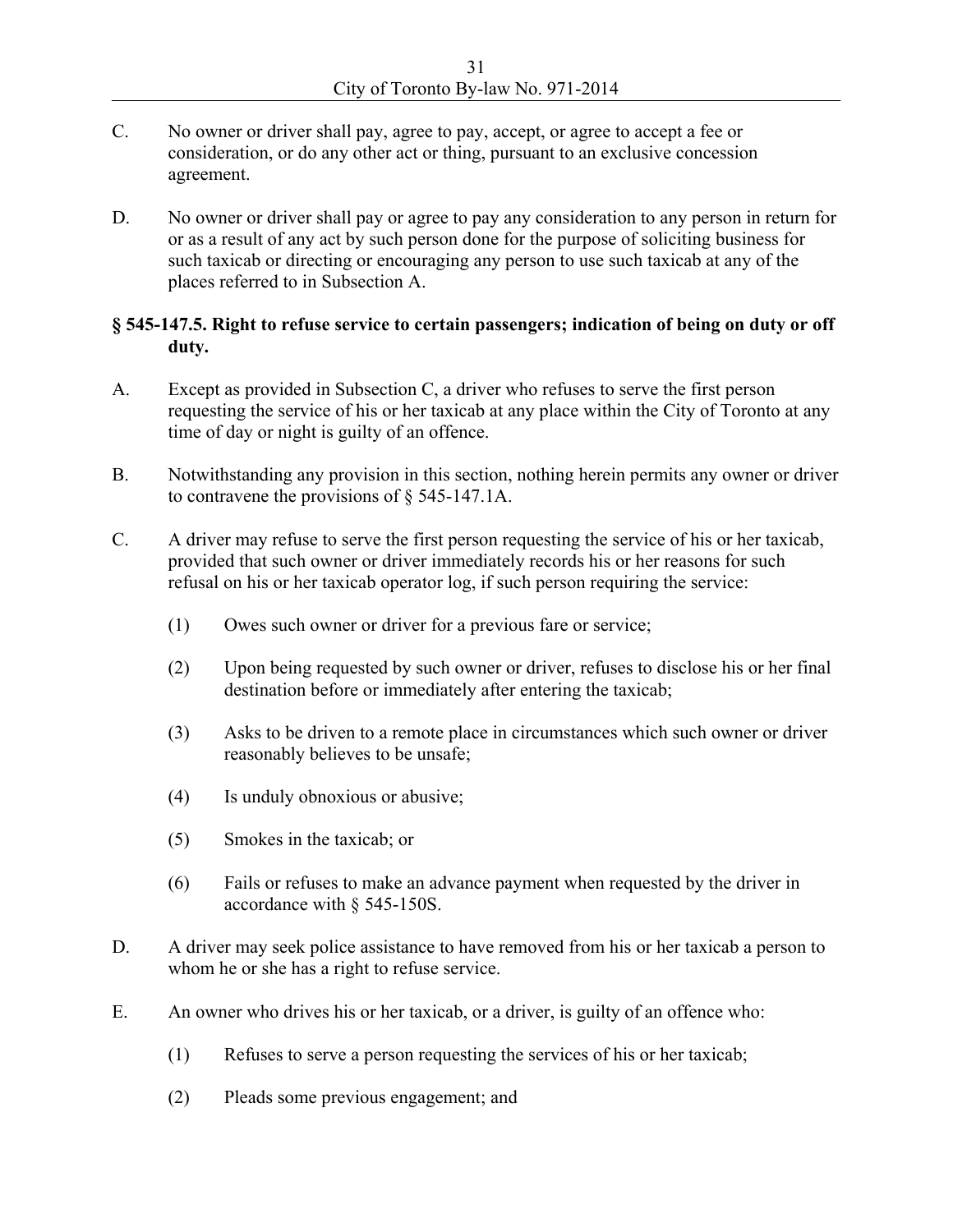(3) Does not give the name and address of the person to whom he or she is so engaged, together with the time and place of such engagement, to the Municipal Licensing and Standards Division when requested by them to do so.

## **§ 545-147.6. Transportation of children to or from school.**

- A. Every owner or driver shall, while his or her taxicab is being used for the transportation of children to or from school, observe and comply with the following regulations:
	- (1) Not more than six children shall be at any one time carried in a standard fivepassenger taxicab, and not more than eight children shall be carried at any one time in a standard seven-passenger taxicab.
	- (2) No child shall be permitted to stand while the taxicab is in motion.
	- (3) The taxicab shall carry on the front and at the rear thereof signs not less than 27 centimetres by 35 centimetres in size clearly and visibly displaying the words "School Vehicle" in black letters on a white or yellow background.
	- (4) The signs referred to in Subsection A(3) shall be carried only when the taxicab is actually engaged in transporting children to or from school and shall be removed when the taxicab is engaged in any other business.
- B. The rates contained in Chapter 545, Appendix C, "Tariff A" shall not apply to taxicabs being used for the transportation of children to or from school.

## **§ 545-148. Maximum hours in a shift.**

- A No driver shall operate a taxicab for more than 12 hours during any period of 24 consecutive hours.
- B. No owner shall permit any driver to operate such owner's taxicab for any period in excess of the hours prescribed by this section.

## **§ 545-148.1. Ambassador owners minimum driving requirements.**

- A. Subject to § 545-148, every owner of an ambassador taxicab shall drive his or her taxicab for a minimum of 156 hours each calendar month.
- B. Subsection A does not apply to a personal representative of an estate who is deemed to be an owner in accordance with § 545-138.1D.
- C. Despite Subsection A, the Executive Director, or his or her designate, may exempt an owner of an ambassador taxicab from the minimum hours of operation where he or she is satisfied that:
	- (1) The owner is unable to operate his or her taxicab for the minimum required hours by reason of illness or vacation; and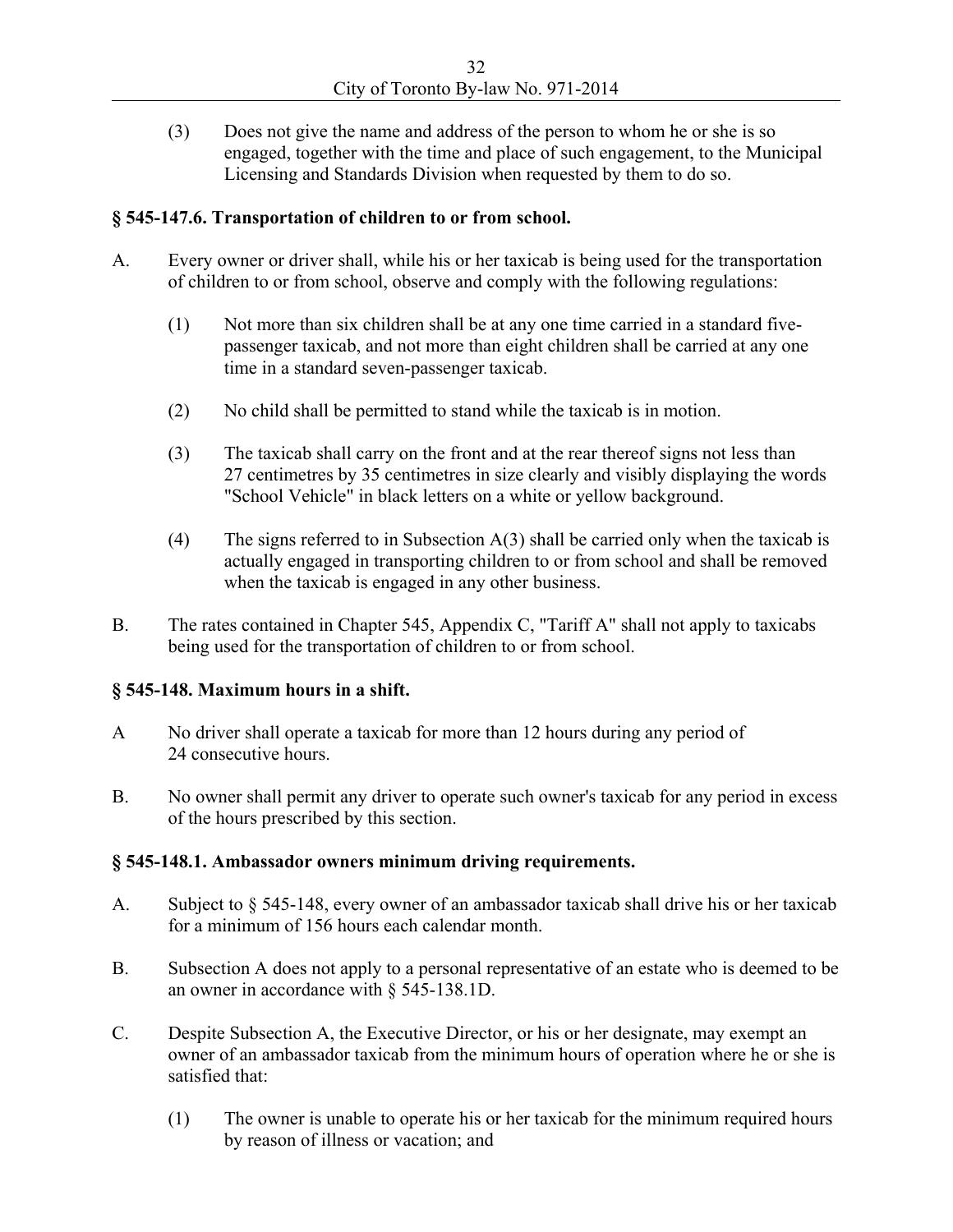(2) The illness or vacation has been reported to the Municipal Licensing and Standards Division within two weeks of the vacation or illness.

#### **§ 545-148.2. Toronto Taxicab Owners minimum driving requirements.**

A. Definition. As used in this section, the following term shall have the meaning indicated:

#### IMMEDIATE FAMILY MEMBER –

- (1) The owner's spouse;
- (2) A parent, step-parent or foster parent of the owner or the owner's spouse;
- (3) A child, step-child or foster child of the owner or the owner's spouse;
- (4) A grandparent, step-grandparent, grandchild or step-grandchild of the owner or of the owner's spouse;
- (5) The spouse of a child of the owner;
- (6) The owner's brother or sister; or
- (7) A relative of the owner who is dependent on the owner for care or assistance.
- B. Subject to § 545-148, every owner of a Toronto Taxicab shall drive his or her taxicab for a minimum of 167 hours each calendar month.
- C. Subsection B does not apply to a personal representative of an estate who is deemed to be an owner in accordance with § 545-138.1D.
- D. The Executive Director, or his or her designate, may upon application of an owner of a Toronto Taxicab, reduce the minimum hours prescribed by Subsection B in whole or in part where he or she is satisfied that the owner is unable to drive his or her taxicab for the minimum hours because of illness, infirmity, disability, vacation or because he or she requires time off to care for an immediate family member, if the owner:
	- (1) Files with the Municipal Licensing and Standards Division a written request for a reduction in the minimum hours within two weeks of the event or occurrence relied upon by the owner in support of the request; and
	- (2) Includes in his or her written request the details of the reason for the request, the reduction in the monthly hours being sought, and the estimated duration of the reduction in the monthly hours.
- E. If a request made under Subsection D is granted, the owner shall submit a written notice to the Municipal Licensing and Standards Division when he or she is able to resume driving on a full time basis, which notice shall state the date on which the owner will resume driving on a full time basis.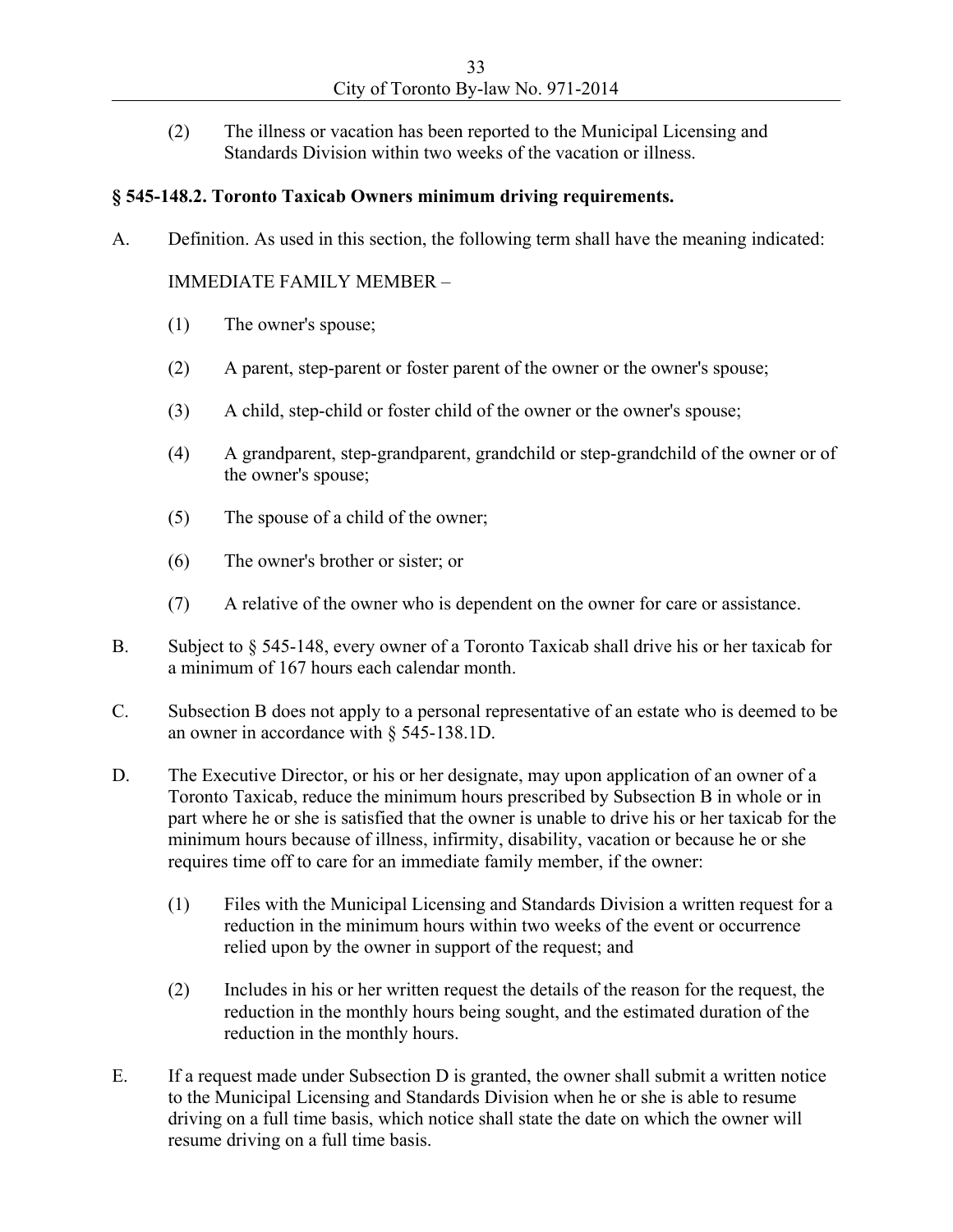- F. Notwithstanding any other provision in this article, no owner of a Toronto Taxicab shall be granted a reduction in the minimum monthly driving hours for more than 24 cumulative months.
- G. An owner of a Toronto Taxicab who is unable to meet the minimum driving hours after having been granted a reduction in those hours for 24 cumulative months shall not permit any other person to operate his or her taxicab, and may either sell the taxicab or return the licence and plate to the Municipal Licensing and Standards Division for safekeeping.
- H. Nothing in this section relieves an owner of a Toronto Taxicab from his or obligation to apply for the renewal of his or her licence upon the expiry of its term and if an owner fails to renew his or her licence, the Municipal Licensing and Standards Division shall cancel the licence.

#### **§ 545-149. Insurance.**

- A. Policy of insurance; certified copy or certificate.
	- (1) Every owner shall, in respect of each taxicab for which he or she holds a licence, procure a policy of insurance endorsed to the effect that the Municipal Licensing and Standards Division will be given at least 10 days' notice in writing of any cancellation, expiration or variation in the amount of the policy, and insuring, in at least the amount of \$2,000,000 (exclusive of interest and costs) comprehensive against loss or damage resulting from bodily injury to or the death of one or more persons, or from loss or damage to property resulting from any one accident; and the policy shall make provision for passenger hazard in an amount not less than the foregoing. A certified copy or certificate of such policy shall be deposited with the Municipal Licensing and Standards Division.
	- (2) The policy of insurance and the certified copy or certificates referred to in Subsection  $A(1)$  shall include the name of every person having an interest in the taxicab, including any lessee of the taxicab.
- B. The Executive Director or his or her designate may, notwithstanding anything else contained in this chapter, suspend a taxicab owner's licence in respect of any taxicab as to which there has been a failure to comply with Subsection A or where there has been a cancellation of a policy of insurance filed under Subsection A, and the suspension shall continue until there has been satisfactory compliance with Subsection A.

#### **§ 545-150. Rates and fares.**

A. Subject to Subsections E(3), (4) and (5), the rates or fares to be charged by the owners or drivers of taxicabs shall be exactly as shown in Chapter 545, Appendix C, "Tariff A", and no greater or lesser amount shall be demanded or received, provided that owners or drivers may charge a lesser amount to passengers in need who are over 65 years of age or are persons with disabilities.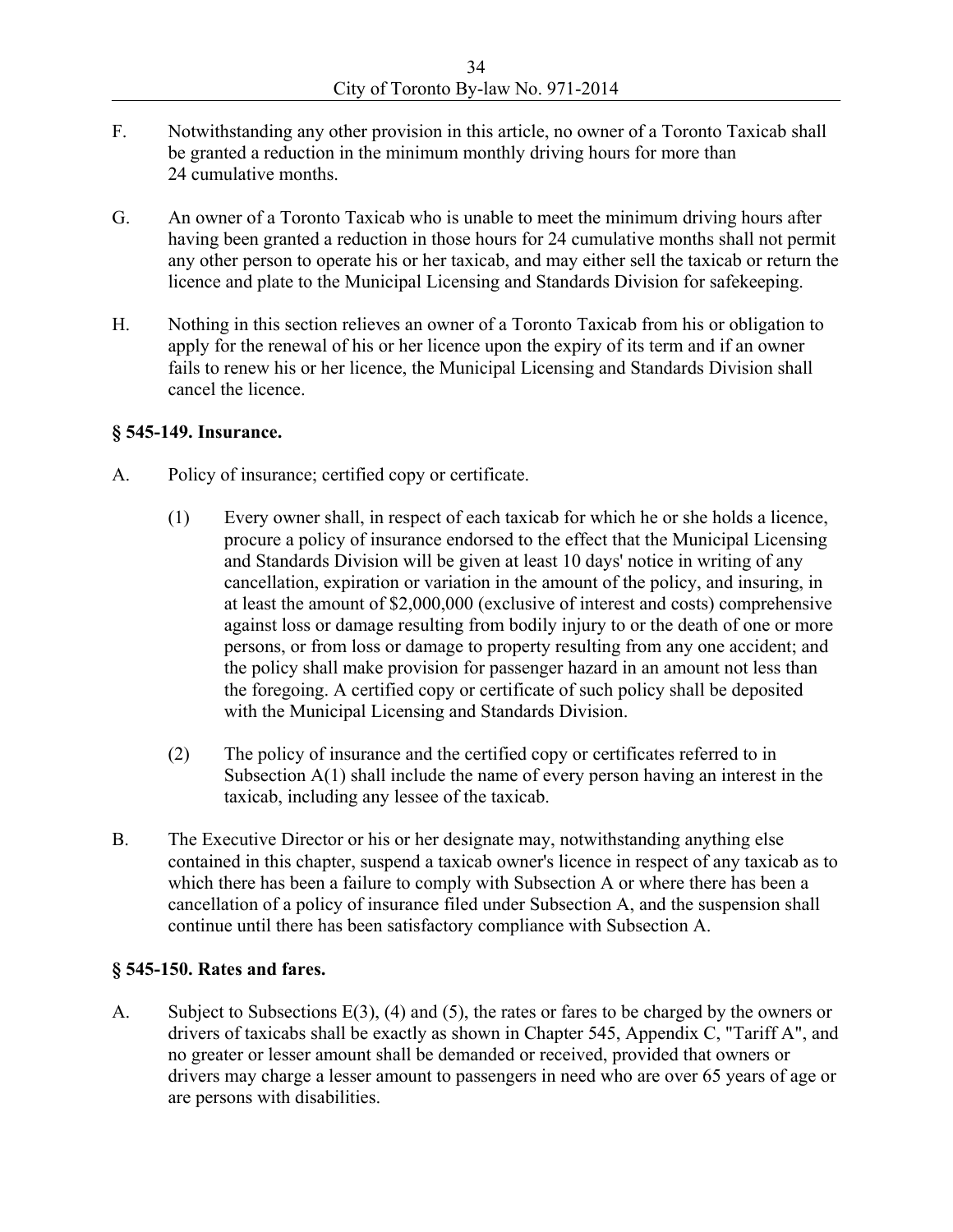- B. When operating on a meter basis, the rate of fare charged shall be exactly as shown by the taximeter, together with any additional charges authorized by Chapter 545, Appendix C, "Tariff A".
- C. No owner or driver shall publish or use a tariff or demand or receive rates and charges other than those authorized by this chapter, whether such rates and charges are determined by distance or by time.
- D. No owner or driver shall be entitled to recover or receive any fare or charge from any person from whom he or she shall have demanded any fare or charge greater or less than those authorized by this chapter, or to whom he or she has refused to show his or her tariff card as provided in this chapter.
- E. Taximeters to be placed in operation; flat rates.
	- (1) When a passenger first enters a taxicab, the driver shall immediately place the taximeter in an operating position and maintain it in operation throughout the trip.
	- (2) Every driver providing taxicab service to a passenger shall take the shortest possible route to the destination desired unless the passenger designates another route.
	- (3) If a trip extends more than five kilometres beyond the limits of the City of Toronto, the driver and passenger may agree before the start of the trip to a flat rate, but the driver shall maintain the taximeter in operation at all times within the limits of the City of Toronto or within five kilometres from those limits.
	- (4) When a trip originates within the City of Toronto, excluding the area bounded by Kipling Avenue on the east, Finch Avenue on the north, Eglinton Avenue on the south and the western boundary of the City of Toronto, and terminates at Lester B. Pearson International Airport, the passenger may be charged a flat rate equal to the rate applicable in Appendix M, Taxi Tariffs from the City of Toronto to Lester B. Pearson International Airport, for that trip or the passenger may elect to pay the taximeter rate, whichever is lower.
	- (5) Where a taxicab brokerage has entered into a flat rate arrangement in accordance with § 545-130, the driver who services the call shall place and maintain in operation the taximeter in the taxicab that he or she is driving, and the rate or fare to be charged to the customer for the trip shall be the flat rate.
	- (6) Every driver shall place the taximeter in the taxicab in operation when a passenger is in the taxicab within the City of Toronto or within five kilometres from the City of Toronto.
	- (7) Every driver who fails to place his or her taximeter in operation as required by this section or who fails to maintain it in operation as required by this section and who charges a passenger for a fare for a trip during which such failure occurs is guilty of an offence.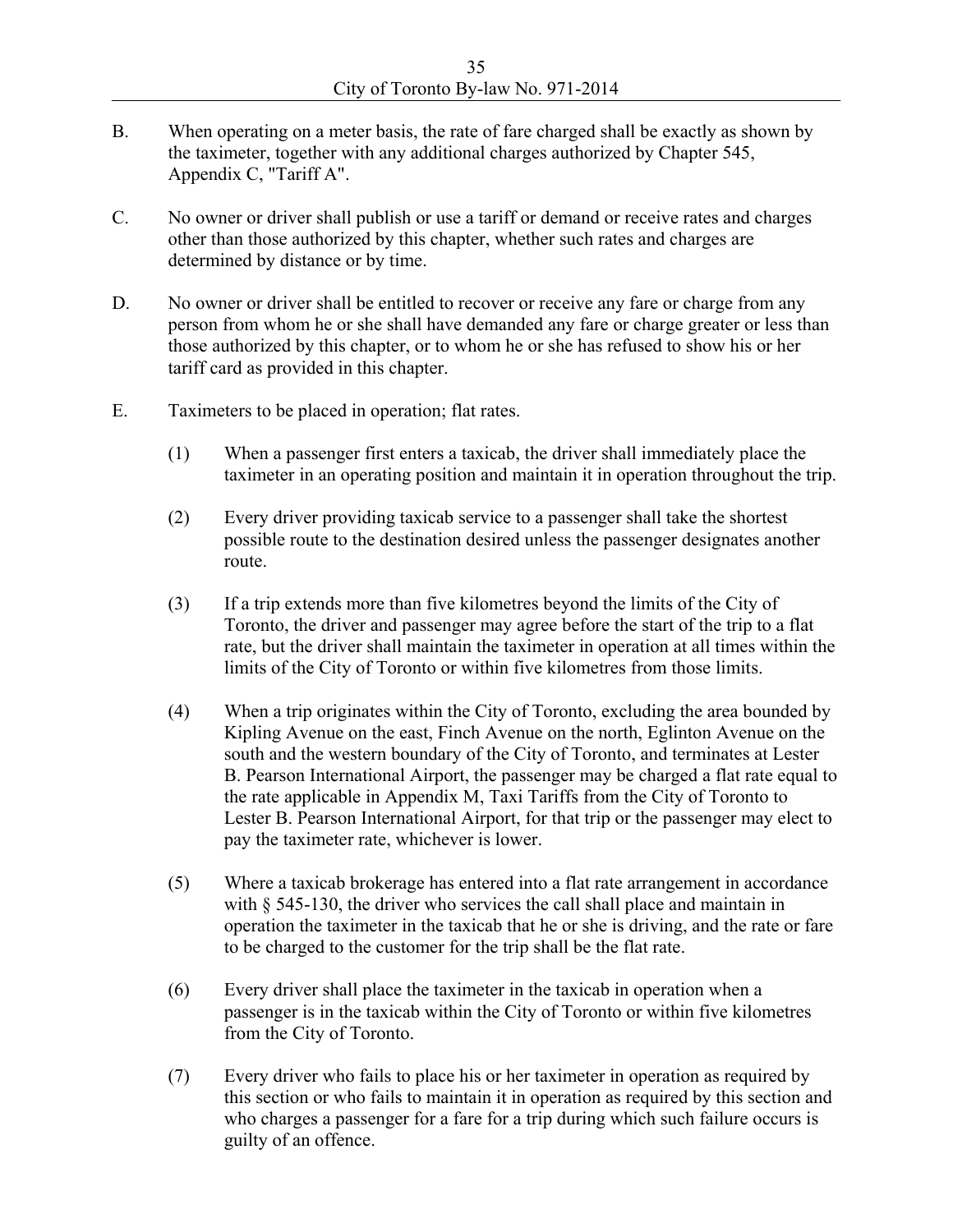- F. At the conclusion of the trip, the driver shall call the passenger's attention to the amount of fare registered on the taximeter and shall place the taximeter in a non-operating position.
- G. No licensed person shall make any charge under this chapter for time lost through defects or inefficiency of the taxicab or incompetency of the driver thereof or for time consumed by the arrival of the taxicab in response to a call in advance of the time such taxicab has been requested by the person calling same.
- H. The tariff or rates herein authorized shall be computed from the time when, or place at which, the passenger or passengers first enter the taxicab to the time when, or place at which, the passenger or passengers finally discharge the taxicab.
- I. Every driver and owner, while operating a taxicab, shall keep and maintain at all times in the taxicab at least \$20 in bills and coins of denominations less than \$20, such that change may be provided to passengers of the taxicab.
- J. No owner shall allow to be operated and no driver shall operate any taxicab without having the tariff card supplied by the Municipal Licensing and Standards Division with respect to that taxicab displayed in the holder provided for in § 545-141.1B(4).
- K. No owner shall allow to be operated and no driver shall operate any taxicab without a sign, as approved by the Executive Director or his or her designate, to indicate clearly that the fare as shown on the taximeter includes the harmonized sales tax.
- L. A driver or owner shall give a passenger a receipt when requested or whenever there is a dispute over the fare, which receipt shall state the date, the time of the commencement and conclusion of the trip, the distance travelled, the plate number of the taxicab, the total fare charged and the Municipal Licensing and Standards Division taxicab customer service telephone number.
- M. When a dispute arises with a passenger as to the fare, the driver or owner may, if the passenger agrees, refer the dispute to the officer in charge of the nearest police station, and if the driver or owner was correct in the demand for fare made, he or she may add to the fare an amount equal to the proper charge under Chapter 545, Appendix C, "Tariff A" for the distance travelled from the place where the dispute arose to the police station, and any reasonable waiting time while the dispute was being investigated.
- N. Subsections A and F do not apply to taxicab service provided to one or more persons with disabilities pursuant to an agreement between any owner or taxicab broker and the Toronto Transit Commission.
- O. No owner shall allow to be operated and no driver shall operate any taxicab without having multiple copies of an airport flat fee map to be supplied by the Municipal Licensing and Standards Division and every driver shall, upon request, provide copies of the map to passengers.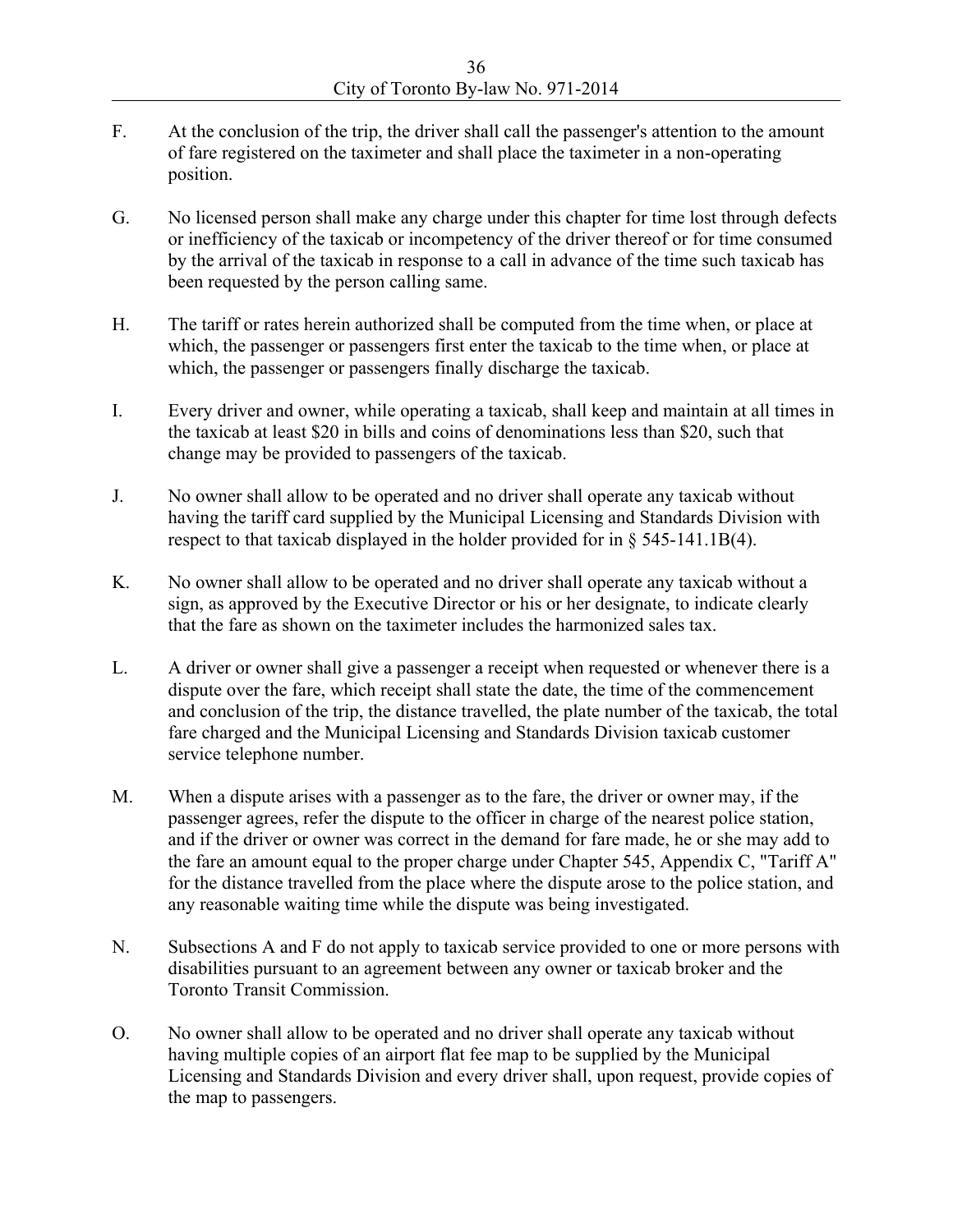- P. If a taxicab is equipped with a means of accepting debit or credit card payments, the owner or driver of the taxicab shall not operate the taxicab unless it bears signs affixed to each rear passenger door in a manner and in a location satisfactory to the Municipal Licensing and Standards Division to indicate clearly to any passenger upon entering or intending to enter the taxicab the amount of any fee charged for making payment with a debit or credit card.
- Q. A driver or owner driving his or her taxicab, upon being asked by a passenger whether he or she accepts debit or credit cards as a form of payment for the fare shall inform the passenger of any additional fees that would be incurred as a result of paying with either type of card.
- R. If the means to accept debit or credit card payments is not available for any reason, the sign referred to in § 545-150P shall be removed from display forthwith until such means is once more available.
- S. Advance Payment
	- (1) A driver may, at the commencement of a trip, request advance payment of the rate or fare in an amount equal to the estimated fare to a maximum of \$25.00.
	- (2) A driver who requests advance payment of the rate or fare shall:
		- (a) Provide a receipt for the advance payment if requested by the passenger;
		- (b) If the taxicab is affiliated with a taxicab broker, contact the broker to confirm the amount of the fare estimate if requested to do so by the passenger; and
		- (c) If, at the conclusion of the trip, the advance payment exceeds the amount indicated on the taximeter, return to the passenger the excess amount.

#### **§ 545-151. Corporations; share transfers.**

- A. Every limited liability taxicab company shall file with the Municipal Licensing and Standards Division an annual return on a form supplied by the Municipal Licensing and Standards Division, on or before February 28<sup>th</sup> of each year.
- B. Where a corporation is the holder of a taxicab owner's licence or licences, the corporation shall forthwith notify the Municipal Licensing and Standards Division in writing of all transfers of existing shares and of the issue of all new shares of the capital stock of the corporation.
- C. Where, as a result of the transfer of existing shares or by the issue of new shares of a corporation, the Municipal Licensing and Standards Division has reasonable grounds to believe that the corporation may not be entitled to the continuation of its licence in accordance with this chapter, the Toronto Licensing Tribunal may determine whether the licence or licences shall be revoked or have conditions placed on it.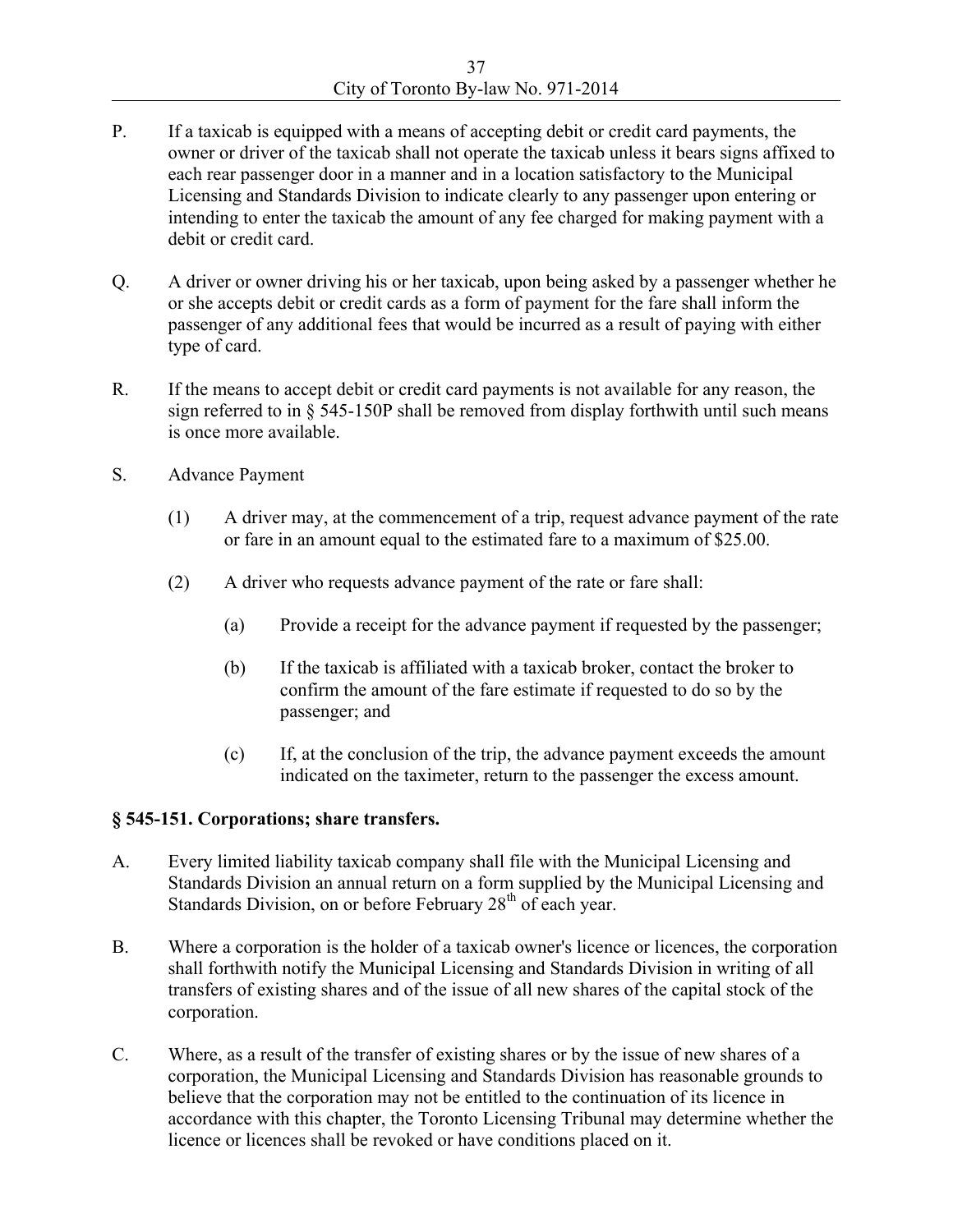- D. Termination of licence upon transfer of controlling interest in corporation; review of licence.
	- (1) Where, by the transfer or sale of issued shares in, or by the issuance of new shares of, a corporation holding one or more taxicab owner's licences, the controlling interest in such corporation is sold, transferred or acquired, such licence or licences shall be terminated forthwith, and the Municipal Licensing and Standards Division may issue a new licence or new licences upon payment of the prescribed fee.
	- (2) The Toronto Licensing Tribunal may, in its discretion, refuse to issue a new licence or licences to a purchaser in a transaction under this section if it determines that it is not in the public interest so to do or for any other reason which it is authorized by law to consider upon such application.
- E. Where the shares in a corporate owner are held in whole or in part by another corporation, such other corporation shall file with the Municipal Licensing and Standards Division, at the same time as the owner, an annual return as provided in Subsection A, and in such return disclose that the shares in such other corporation are in turn held in whole or in part by a third corporation, then such third corporation shall likewise file an annual return under Subsection A, and so on until the names of living persons not being corporations are shown and identified as the shareholders of any and all corporations having an interest, direct or indirect, in any owner's licence.

## **§ 545-152. Custody of accessible taxicabs.**

- A. Subject to Subsection B, the owner of an accessible taxicab shall not lease his or her accessible taxicab, or give up possession, custody or control of the taxicab, or allow any other person to manage or operate the taxicab.
- B. Despite Subsection A, the owner of an accessible taxicab may permit up to three licensed taxicab drivers who have successfully completed the accessible taxicab training course to drive his or her taxicab on a shift basis, subject to the following conditions:
	- (1) Every owner who was granted an accessible taxicab licence as a result of that person's position on the drivers' list shall drive his or her taxicab on a full-time basis;
	- (2) Every owner shall ensure that every driver engaged to drive his or her accessible taxicab returns the taxicab to the owner at the conclusion of each shift;
	- (3) Every owner shall keep and maintain a list of all persons driving his or her accessible taxicab and shall produce that list to the Municipal Licensing and Standards Division upon request; and
	- (4) Every owner shall ensure that every driver of his or her accessible taxicab is properly licensed under this chapter.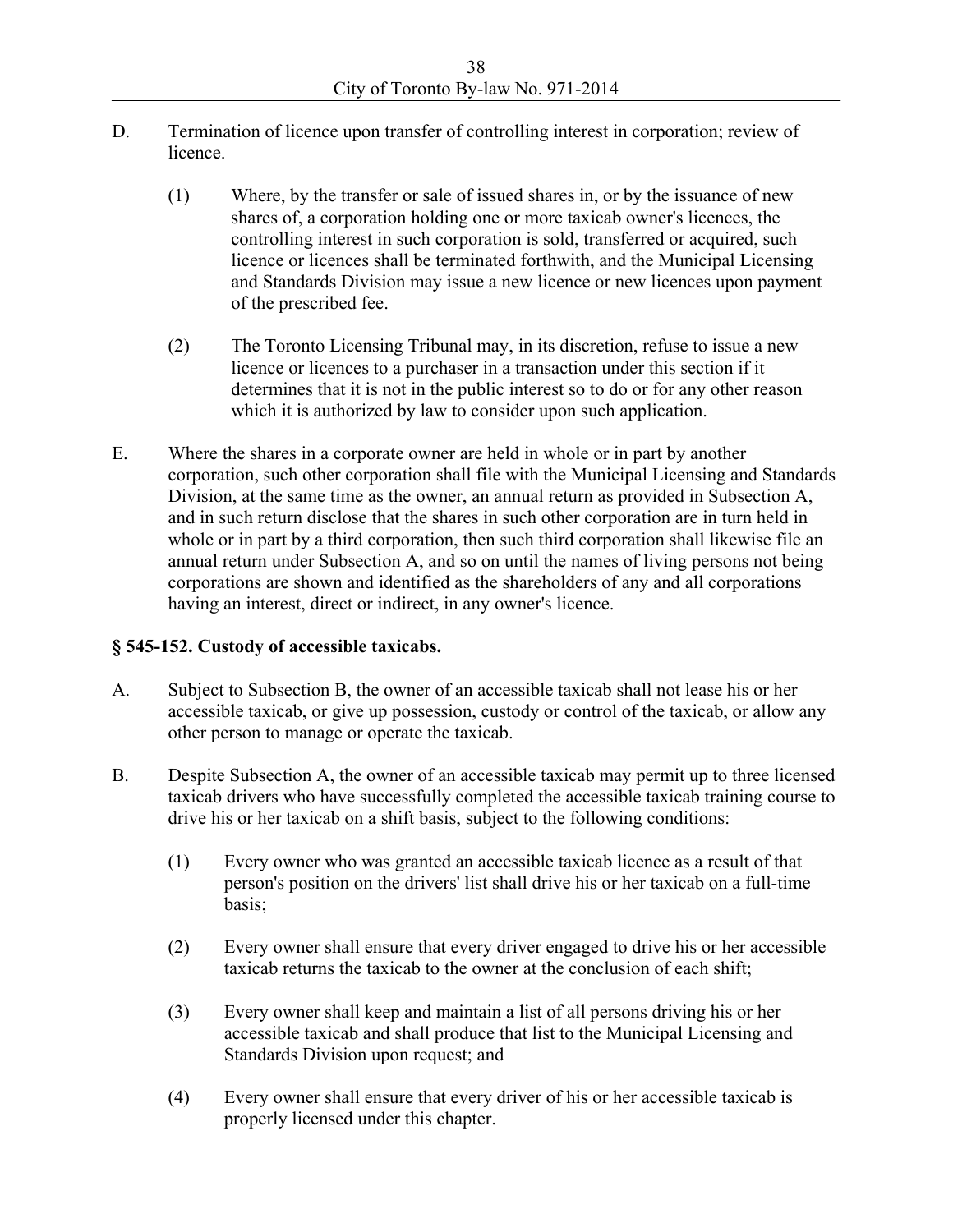## **§ 545-152.1. Custody of Toronto Taxicabs.**

- A. The owner of a Toronto Taxicab shall not lease his or her taxicab, or give up possession, custody or control of the taxicab, or allow any other person to manage or operate the taxicab.
- B. Despite Subsection A, the owner of a Toronto Taxicab may permit up to three licensed taxicab drivers who have successfully completed the accessible taxicab training course to drive his or her taxicab on a shift basis subject to the following conditions:
	- (1) Every owner shall keep and maintain a list of all persons driving his or her Toronto Taxicab and shall produce that list to the Municipal Licensing and Standards Division upon request;
	- (2) Every owner shall ensure that every driver engaged to drive his or her Toronto Taxicab returns the taxicab to the owner at the conclusion of each shift; and
	- (3) Every owner shall ensure that every driver of his or her Toronto Taxicab is properly licensed under this chapter.

## **§ 545-152.2. Custody of ambassador taxicabs.**

- A. The owner of an ambassador taxicab shall not lease his or her taxicab, or give up possession, custody or control of the taxicab, or allow any other person to manage or operate the taxicab.
- B. Despite Subsection A and subject to § 545-148.1, the owner of an ambassador taxicab may permit one or more licensed drivers to drive the taxicab on a shift basis, subject to the following conditions:
	- (1) Every owner shall keep and maintain a list of all persons driving his or her ambassador taxicab and shall produce that list to the Municipal Licensing and Standards Division upon request;
	- (2) Every owner shall ensure that every driver engaged to drive his or her ambassador taxicab returns the taxicab to the owner at the conclusion of each shift; and
	- (3) Every owner shall ensure that every driver of his or her ambassador taxicab is properly licensed under this chapter.

## **§ 545-152.3. Designated custodians for standard taxicab owners.**

- A. Subject to §§ 545-152.4, 545-152.5 and 545-152.6, this section applies to every person licensed as the owner of a standard taxicab.
- B. Every owner who is an individual person shall maintain custody and control over his or her taxicab and shall not delegate this responsibility.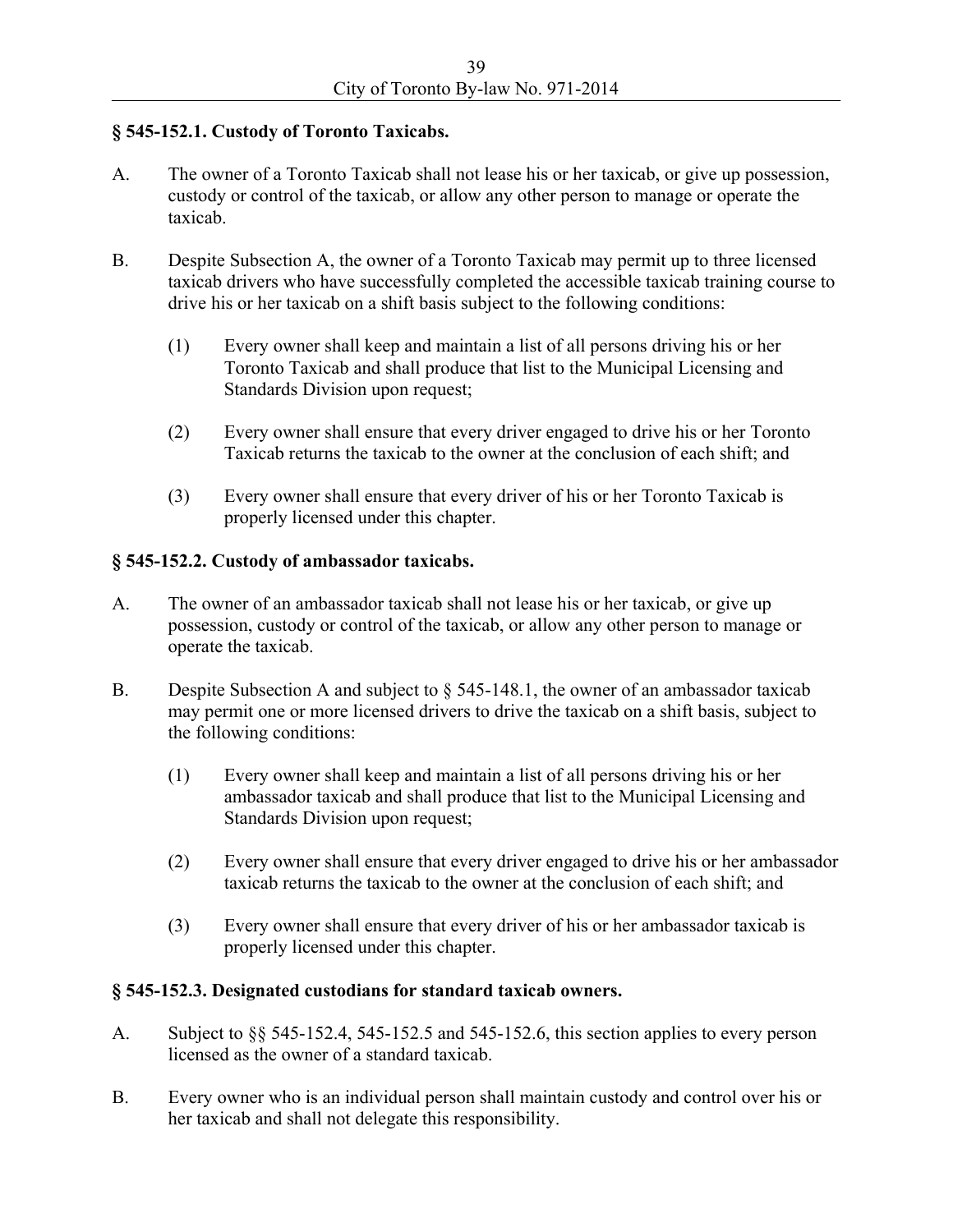- C. Every owner which is a partnership shall designate one of the partners who is an individual person to be responsible for maintaining custody and control over its taxicab on behalf of the partnership, and such partner shall not delegate this responsibility.
- D. Every owner which is a corporation shall designate one of its officers or employees to be responsible for maintaining custody and control over the taxicab on behalf of the corporation, and such officer or employee shall not delegate this responsibility.
- E. Every owner required by this section to designate any person to be responsible for maintaining custody and control over a taxicab shall make such designation by means of a notice of designated custodian, signed by or on behalf of the licensed owner and by the person so designated, showing the business address of each of them, on a form provided by the Municipal Licensing and Standards Division.
- F. When any person designated by an owner, as shown on a notice of designated custodian filed with the Municipal Licensing and Standards Division under this section, ceases to have custody or control over the taxicab, the owner shall file with the Municipal Licensing and Standards Division a new notice of designated custodian within three days of the date upon which the cessation of custody or control occurred.

## **§ 545-152.4. Designated agents for standard taxicab owners.**

- A. An owner of a standard taxicab may, by filing with the Municipal Licensing and Standards Division a written notice, designate an individual person who is licensed as a driver, owner or taxicab broker under this chapter, as his or her agent in respect of his or her taxicab, together with a written consent by that person to act in that capacity.
- B. No owner of a standard taxicab shall have more than one designated agent with respect to his or her taxicab at any one time.
- C. A notice of designated agent shall include:
	- (1) The full name of the owner;
	- (2) The number of the licence and plate for the taxicab to which the designation relates;
	- (3) The term for which the person designated is granted authority by the owner in respect of the taxicab; and
	- (4) The terms of the agency agreement, including any consideration paid.
- D. If the authority of an agent designated under this section terminates before the end of the term set out in the notice, the owner shall forthwith file a written notice of the termination with the Municipal Licensing and Standards Division and, for the purposes of this chapter, the obligations and requirements applicable to the designated agent shall cease upon the filing of the notice.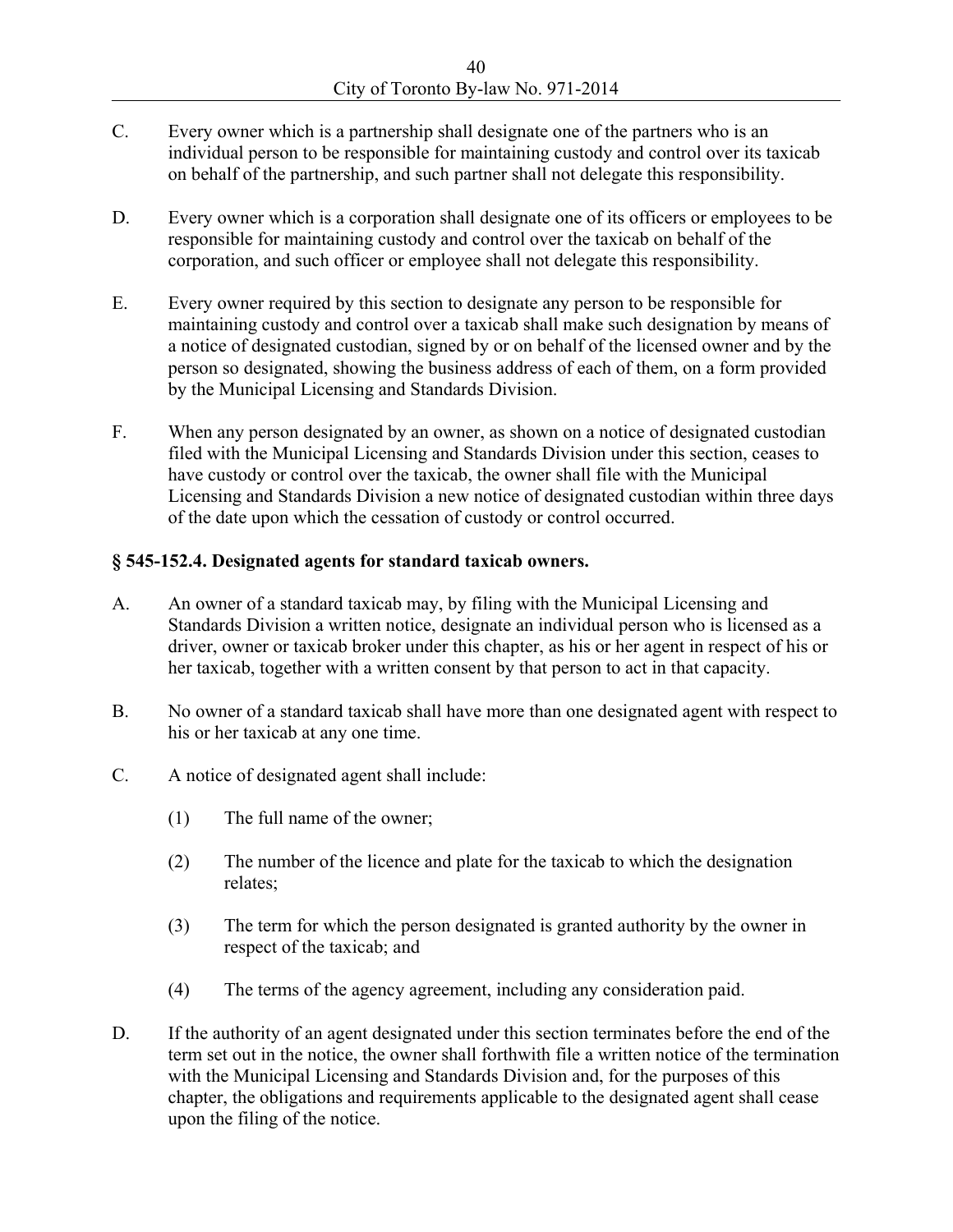- E. No person shall act as an agent for an owner in respect of a taxicab except as permitted by this section.
- F. The designation of an agent by an owner pursuant to this section shall not be deemed to be a lease for the purposes of this chapter unless the agent operates the taxicab, in which case the provisions of § 545-152.5 shall apply.

#### **§ 545-152.5. Leasing of standard taxicabs.**

- A. Except as provided in this section, no owner shall lease his or her taxicab.
- B. An owner of a standard taxicab, or his or her designated agent, may lease his or her standard taxicab, provided that:
	- (1) The lessee is an individual person licensed as a taxicab driver under this chapter, or is an individual person licensed as a taxicab owner and is authorized to drive a taxicab in accordance with of this article;
	- (2) Under the terms of the lease, the owner provides a motor vehicle equipped, inspected, approved and registered in accordance with this article;
	- (3) The owner leases a taxicab equipped with a two-way radio;
	- (4) The lease provides that the owner is responsible for maintenance of and insurance on the taxicab;
	- (5) The amount charged under the lease is a fair fee and no additional charges are to be made against the lessee except charges for fuel and parking and traffic violations committed by the lessee in the operation of the taxicab and charged against the owner;
	- (6) The plate issued to the owner by the Municipal Licensing and Standards Division is affixed to the taxicab throughout the term of the lease;
	- (7) The lease pertains to one vehicle and expires upon the sale or other disposition of the vehicle;
	- (8) The lease is for the period that the vehicle is permitted to continue to be used as a taxicab;
	- (9) The lease is in writing and is signed by the parties to the lease;
	- (10) A written lease is filed with the Municipal Licensing and Standards Division within 10 days of the date at which the lease, or the exercise of any rights or obligations pursuant the lease, becomes effective, whichever occurs first;
	- (11) No person may lease more than one taxicab;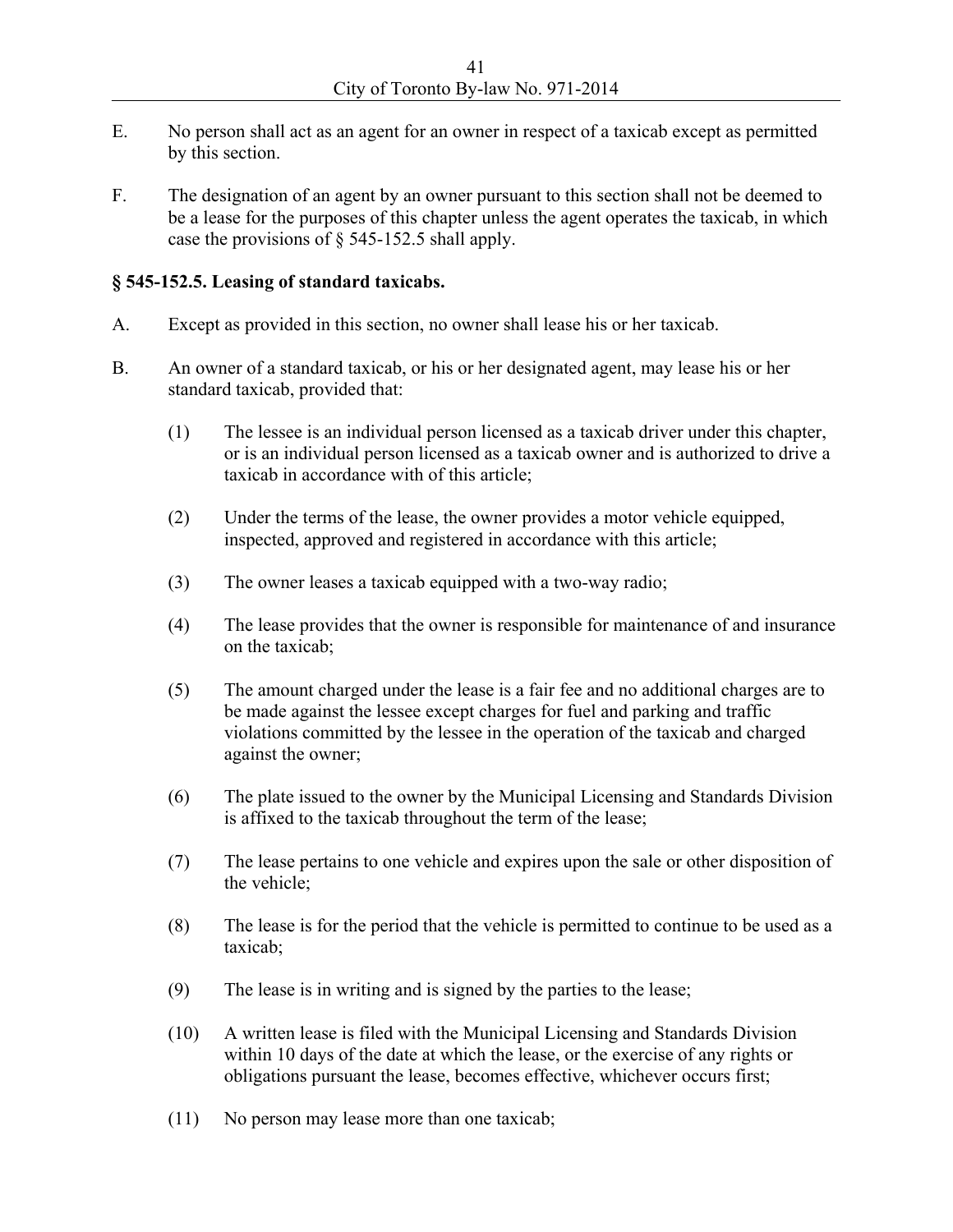- (12) No owner shall enter into or be a party to more than one lease at any one time with respect to his or her taxicab;
- (13) Every lessee shall drive the taxicab for which he or she is lessee on a full-time basis;
- (14) Subject to Subsection C(13), a lessee may permit up to three persons licensed as taxicab drivers to drive his or her taxicab; and
- (15) The lease provides that it may be terminated earlier upon the written agreement of both parties or upon either party giving the other party 60 days' notice that there is just cause for termination of the lease.
- C. The written lease may be in a form approved by the Municipal Licensing and Standards Division or may be in any form agreed to by the parties to the lease, provided that it discloses and gives full particulars of:
	- (1) The date of its execution;
	- (2) The names and business addresses of all parties to the lease;
	- (3) Its effective date;
	- (4) Its termination date;
	- (5) Full particulars of the consideration given by each party to the lease, including the amount of the leasing fee or rental and a breakdown of all other amounts to be paid by the lessee to the lessor arising out of the lease, together with a list of all services, rights or other consideration given to the lessee by the lessor in return therefor;
	- (6) Full particulars as to the responsibility of the parties for the maintenance, repairs, gas and oil for the taxicab, and any requirements as to where and how any such repairs or purchases are to be made and as to payment therefor; and
	- (7) A full description of the taxicab and all equipment which is the subject of the lease , including serial numbers where applicable, and the Provincial plate number, and the number of the licence and plate granted by the Municipal Licensing and Standards Division in respect of the taxicab.
- D. Subleasing.
	- (1) No lessee of a taxicab shall sublease or purport to sublease or lease to any person a taxicab which is the subject matter of a lease to such lessee.
	- (2) No owner shall, by a term in a lease or otherwise, permit any lessee or other person to lease or sublease or purport to lease or sublease the taxicab which is the subject matter of a lease.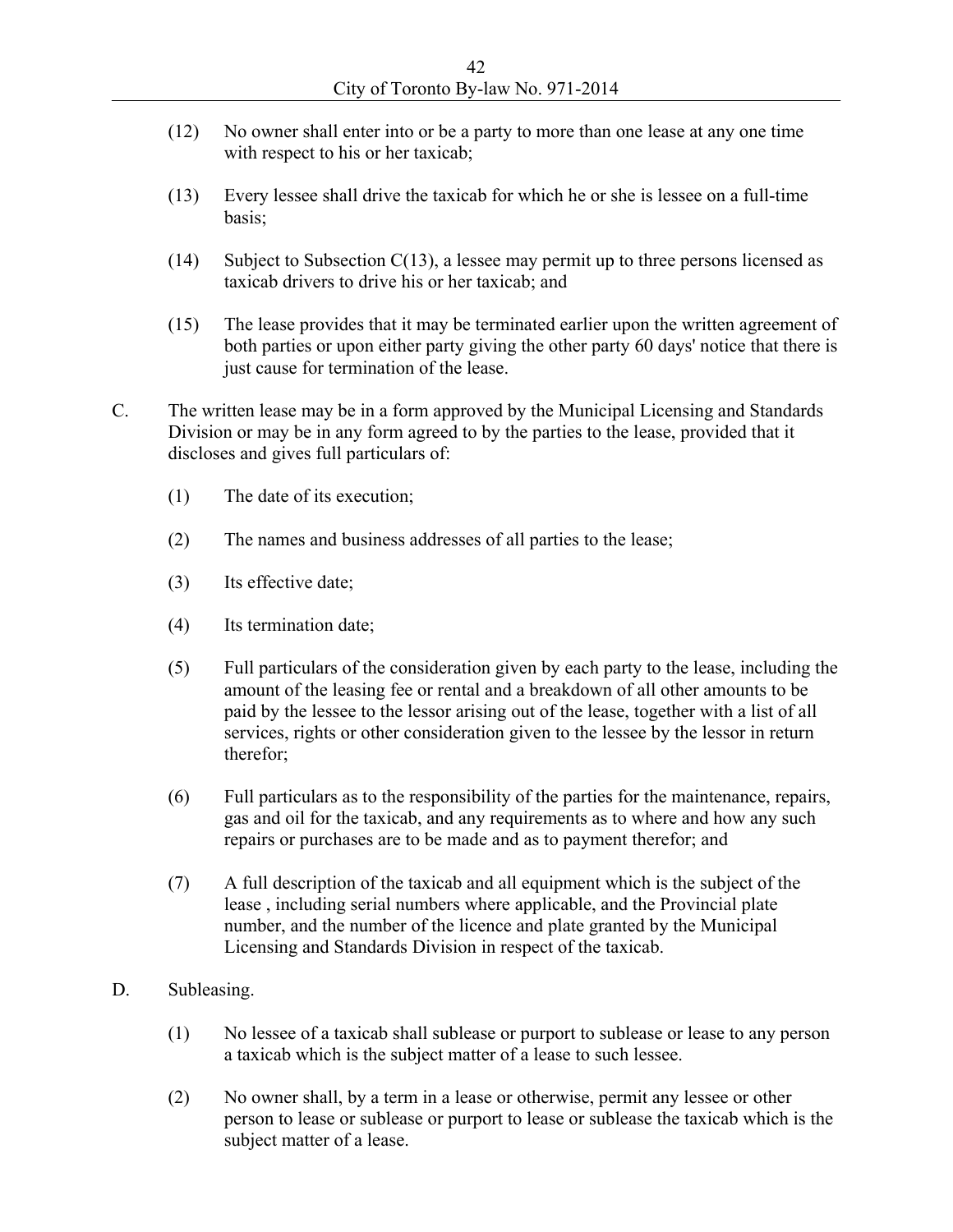- (3) No person shall be a party to a lease or purported lease of a taxicab to which neither the owner nor an agent designated by him or her under this article, is a party.
- E. Any person licensed under this chapter who enters into or purports to enter into any lease or purported lease of a taxicab, other than in accordance with this section, may, in addition to any other penalty to which such person may be liable under this chapter, be required to attend before the Toronto Licensing Tribunal for a hearing to determine whether or not his or her licence should be suspended, revoked or have conditions imposed on it.
- F. Every owner shall notify the Municipal Licensing and Standards Division in writing of the expiration or other sooner termination of any lease to which he or she is a party or of any change in custody and control over his or her taxicab, within 10 days thereof. Such notice shall include any notice of designation or new lease entered into by the owner with respect to his or her taxicab, and a statement as to the identity of the party having custody and control over the taxicab at that time, and of any person managing or operating the taxicab.

#### **§ 545-152.6. General provisions relating to custody and leasing of taxicabs.**

- A. Every owner shall:
	- (1) Ensure that every driver, lessee, designated custodian, designated agent and every other person involved in the operation of his or her taxicab complies in full with the requirements imposed by this chapter in respect of the taxicab;
	- (2) Maintain knowledge at all times of the identity of any person having custody of or control over his or her taxicab; and
	- (3) Provide full information to the Municipal Licensing and Standards Division as to any of the facts or records required to be maintained or provided by him or her pursuant to this article, forthwith upon a request by the Municipal Licensing and Standards Division.
- B. Every owner of a standard taxicab shall ensure that every lease, notice of designated custodian and notice of designated agent filed with the Municipal Licensing and Standards Division sets out fully and accurately all of the facts and terms required by this chapter.
- C. In addition to any penalty provided by this chapter or any other law, where it appears that any person licensed under this chapter has contravened any of the provisions of §§ 545-152.1, 545-152.2, 545-152.3, 545-152.4, and 545-152.5, that person may be required to attend before the Toronto Licensing Tribunal for a hearing to determine whether or not his or her licence should be suspended, revoked or have conditions imposed on it.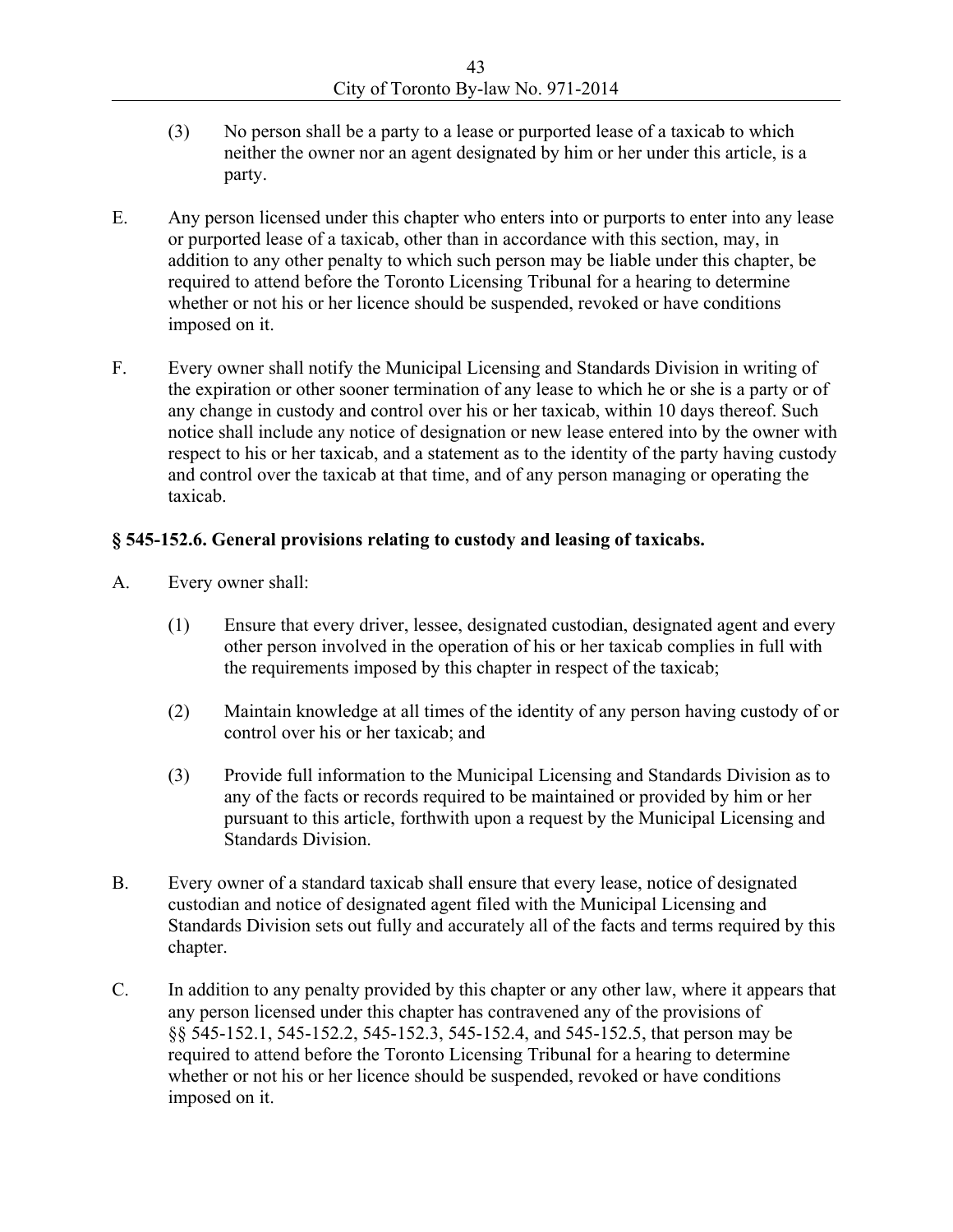D. No person shall enter into or be a party to any agreement or transaction purporting to transfer, assign, lease or otherwise convey rights over a taxicab licence or plate, or give or receive any consideration or remuneration therefor, except as part of a transaction permitted by this chapter.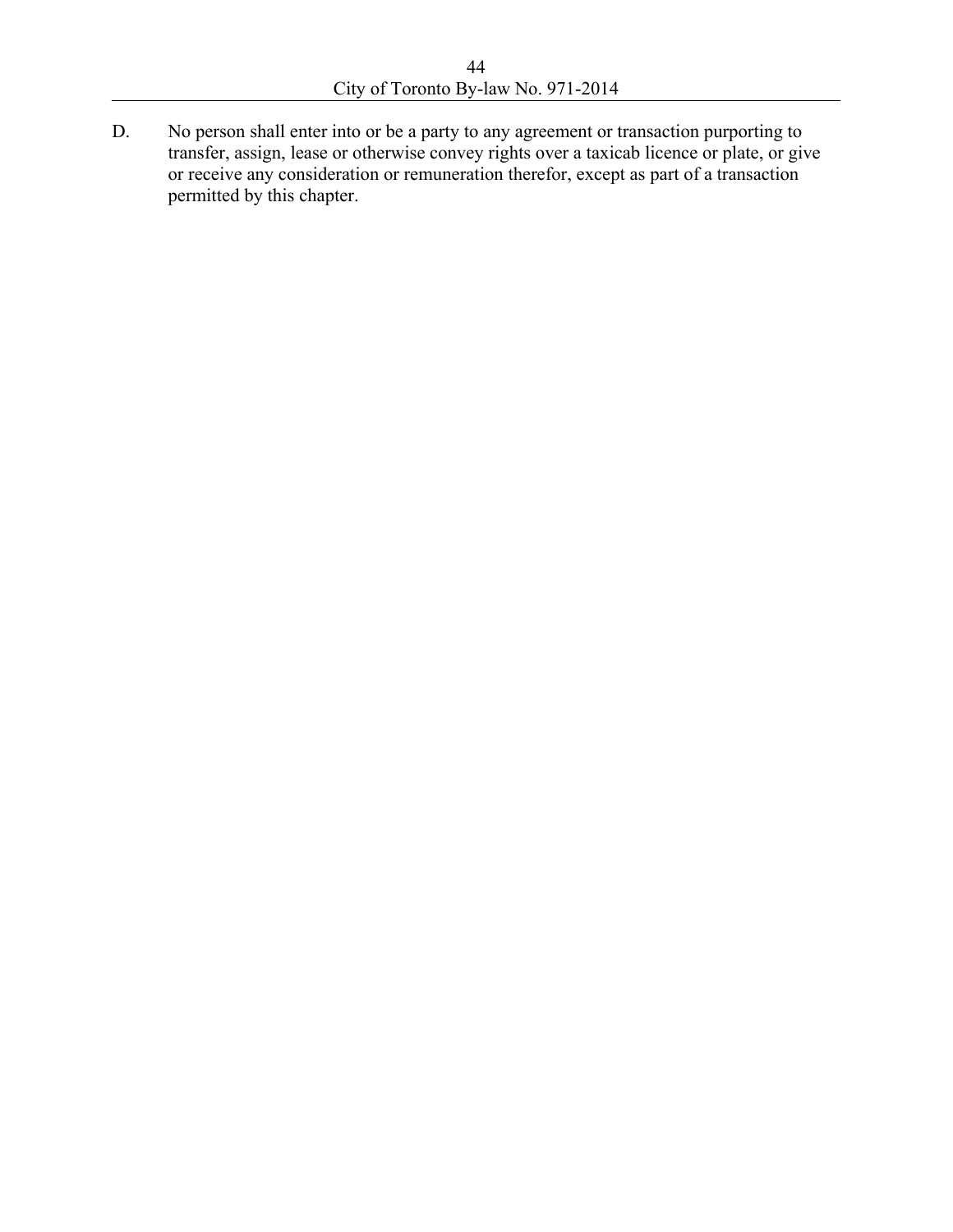# **Appendix "B"**

| <b>Taxicab Driver</b> | Cab Dr - Drive while under suspension               | 545-139.1         | $\overline{2}$ |
|-----------------------|-----------------------------------------------------|-------------------|----------------|
| <b>Taxicab Driver</b> | Cab Dr - Drive unlicensed cab                       | 545-139.2A        | $\overline{2}$ |
| <b>Taxicab Driver</b> | Cab Dr - Permit unauth. person to drive cab         | 545-139.2C        | $\overline{2}$ |
| <b>Taxicab Driver</b> | Cab Dr - Cab not equipped with seat belts           | 545-144.1A        | $\overline{2}$ |
| <b>Taxicab Driver</b> | Cab Dr - Use child safety lock without authoriz.    | $545 - 144.2(D)$  | $\overline{2}$ |
| <b>Taxicab Driver</b> | Cab Dr - Drive cab not free from mech defects       | $545 - 144C(6)$   | $\overline{2}$ |
| <b>Taxicab Driver</b> | Cab Dr - Operate cab with mech. defects(Agt)        | $545 - 144C(6)$   | $\overline{2}$ |
| <b>Taxicab Driver</b> | Cab Dr - Smoke while carrying passenger             | $545 - 147.2C(1)$ | $\overline{2}$ |
| <b>Taxicab Driver</b> | Cab Dr - Consume liquor -in charge of cab           | 545-147.2F        | $\overline{2}$ |
| <b>Taxicab Driver</b> | Cab Dr - Use of liquor apparent                     | 545-147.2F        | $\overline{2}$ |
| <b>Taxicab Driver</b> | Cab Dr - Solicit cab acts of prostitution           | 545-147.2N        | $\overline{2}$ |
| <b>Taxicab Driver</b> | Cab Dr - Refuse to serve first person               | 545-147.5A        | $\overline{2}$ |
| <b>Taxicab Driver</b> | Cab Dr - Overloading vehicle re: children           | $545 - 147.6A(1)$ | $\overline{2}$ |
|                       |                                                     |                   |                |
| <b>Taxicab Driver</b> | Cab Dr - No licence                                 | $545 - 2A(9)$     | $\overline{2}$ |
| <b>Taxicab Driver</b> | Cab Dr - Fail to complete access. training course   | 545-132.2C        | $\mathbf{1}$   |
| <b>Taxicab Driver</b> | Cab Dr - No valid provincial driver's license       | 545-139.1         | $\mathbf{1}$   |
| <b>Taxicab Driver</b> | Cab Dr - Fail to produce license                    | 545-139.2E        | $\mathbf{1}$   |
| <b>Taxicab Driver</b> | Cab Dr - Unsealed taximeter                         | $545 - 140C(2)$   | $\mathbf{1}$   |
| <b>Taxicab Driver</b> | Cab Dr - Taximeter not connected to rooflight       | $545 - 140C(4)$   | $\mathbf{1}$   |
| <b>Taxicab Driver</b> | Cab Dr - Taximeter not illuminated                  | $545 - 140C(5)$   | $\mathbf{1}$   |
| <b>Taxicab Driver</b> | Cab Dr - Operate cab without fully func. Els        | 545-142E          | $\mathbf{1}$   |
| <b>Taxicab Driver</b> | Cab Dr - Operate cab without full/func. camera sys  | 545-142E          | $\mathbf{1}$   |
| <b>Taxicab Driver</b> | Cab Dr - Operate cab without fully func. Gps        | 545-142E          | $\mathbf{1}$   |
| <b>Taxicab Driver</b> | Cab Dr - Fail/ensure seat belts visible & conven.   | 545-144.1B        | $\mathbf{1}$   |
| <b>Taxicab Driver</b> | Cab Dr - Operate cab without air-conditioning       | 545-144.3A        | $\mathbf{1}$   |
| <b>Taxicab Driver</b> | Cab Dr - Operate cab without heat                   | 545-144.3A        | 1              |
| <b>Taxicab Driver</b> | Cab Dr - Fail to activate $a/c$ system upon request | 545-144.3B        | 1              |
| <b>Taxicab Driver</b> | Cab Dr - Fail to activate heating sys upon request  | 545-144.3B        | 1              |
| <b>Taxicab Driver</b> | Cab Dr - No spare tire                              | $545 - 144C(1)$   | 1              |
| <b>Taxicab Driver</b> | Cab Dr - Cab not clean (ext)                        | $545 - 144C(2)$   | 1              |
| <b>Taxicab Driver</b> | Cab Dr - Cab not good repair (ext.)                 | $545 - 144C(3)$   | 1              |
| <b>Taxicab Driver</b> | Cab Dr - Cab not clean (int.)                       | $545 - 144C(4)$   | 1              |
| <b>Taxicab Driver</b> | Cab Dr - Cab not in good repair (int.)              | $545 - 144C(5)$   | $\mathbf{1}$   |
| <b>Taxicab Driver</b> | Cab Dr - No plate affixed on vehicle                | $545 - 144C(7)$   | 1              |
| <b>Taxicab Driver</b> | Cab Dr - Fail to report mech. defects to owner      | 545-145.2A        | $\mathbf 1$    |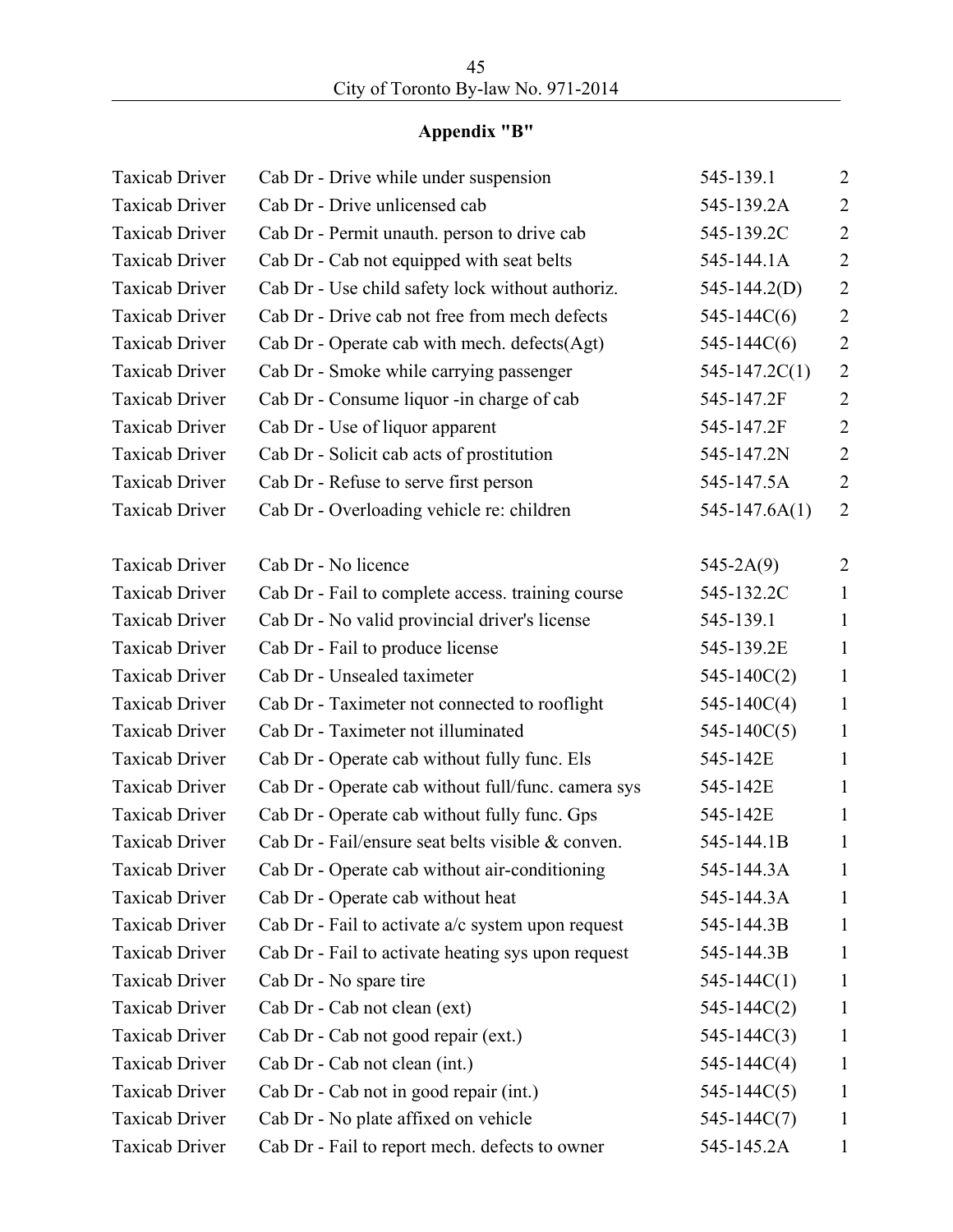| <b>Taxicab Driver</b> | Cab Dr - Fail to submit cab for examination        | 545-145D          | $\mathbf{1}$ |
|-----------------------|----------------------------------------------------|-------------------|--------------|
| <b>Taxicab Driver</b> | Cab Dr - Pick up fare-30m public cab stand         | 545-147.1A        | $\mathbf{1}$ |
| <b>Taxicab Driver</b> | Cab Dr - Overcrowd public cab stand                | 545-147.1C        | $\mathbf{1}$ |
| <b>Taxicab Driver</b> | Cab Dr - Wait for hire on highway                  | 545-147.1D        | $\mathbf{1}$ |
| <b>Taxicab Driver</b> | Cab Dr - Park other than designated cab stand      | 545-147.1D        | $\mathbf{1}$ |
| <b>Taxicab Driver</b> | Cab Dr - Use unauthorized cab stand                | $545 - 147.1F(1)$ | $\mathbf{1}$ |
| <b>Taxicab Driver</b> | Cab Dr - Dr. not clean and neat in appearance      | $545 - 147.2(G)$  | $\mathbf{1}$ |
| <b>Taxicab Driver</b> | Cab Dr - Overloading vehicles                      | 545-147.2A        | $\mathbf{1}$ |
| <b>Taxicab Driver</b> | Cab Dr - Luggage etc. obstructing view             | 545-147.2B        | 1            |
| <b>Taxicab Driver</b> | Cab Dr - Fail to turn off radio(etc) upon request  | 545-147.2D        | $\mathbf{1}$ |
| <b>Taxicab Driver</b> | Cab Dr - In possession of liquor                   | 545-147.2F        | 1            |
| <b>Taxicab Driver</b> | Cab Dr - Leave cab unattended                      | 545-147.2G        | $\mathbf{1}$ |
| <b>Taxicab Driver</b> | Cab Dr - Obstruct sidewalk                         | 545-147.2G        | 1            |
| <b>Taxicab Driver</b> | Cab Dr - Fail to be civil & well behaved           | 545-147.2G        | $\mathbf{1}$ |
| <b>Taxicab Driver</b> | Cab Dr - Make loud noise                           | 545-147.2G        | $\mathbf{1}$ |
| <b>Taxicab Driver</b> | Cab Dr - Cause disturbance                         | 545-147.2G        | $\mathbf{1}$ |
| <b>Taxicab Driver</b> | Cab Dr - Fail to notify change of address          | 545-147.2H        | 1            |
| <b>Taxicab Driver</b> | Cab Dr - Solicit fares                             | 545-147.2I        | $\mathbf{1}$ |
| <b>Taxicab Driver</b> | Cab Dr - Fail to return lost property              | 545-147.2M        | $\mathbf{1}$ |
| <b>Taxicab Driver</b> | Cab Dr - Fail to search cab after fare             | 545-147.2M        | $\mathbf{1}$ |
| <b>Taxicab Driver</b> | Cab Dr - Multiple loading                          | 545-147.2P        | 1            |
| <b>Taxicab Driver</b> | Cab Dr - Take on add'l passenger w/out permission  | 545-147.2P        | $\mathbf{1}$ |
| <b>Taxicab Driver</b> | Cab Dr - Fail to report accident                   | $545 - 147.2Q(1)$ | $\mathbf{1}$ |
| <b>Taxicab Driver</b> | Cab Dr - Fail to return cab                        | $545 - 147.2Q(2)$ | $\mathbf{1}$ |
| <b>Taxicab Driver</b> | Cab Dr - Abandon cab                               | $545 - 147.2Q(2)$ | $\mathbf{1}$ |
| <b>Taxicab Driver</b> | Cab Dr - Fail to operate meter - parcels           | $545 - 147.2R(1)$ | $\mathbf{1}$ |
| <b>Taxicab Driver</b> | Cab Dr - Fail to take shortest route - parcels     | $545 - 147.2R(2)$ | $\mathbf{1}$ |
| <b>Taxicab Driver</b> | Cab Dr - Take pass after engaged to deliver parcel | $545 - 147.2R(4)$ | $\mathbf{1}$ |
| <b>Taxicab Driver</b> | Cab Dr - Use cell phone while for hire             | $545 - 147.2T(2)$ | $\mathbf{1}$ |
| <b>Taxicab Driver</b> | Cab Dr - School vehicle (taxicab) - no signs       | $545 - 147.6A(3)$ | $\mathbf{1}$ |
| <b>Taxicab Driver</b> | Cab Dr - Operate more than 12 hrs in 24 hr period  | 545-148A          | 1            |
| <b>Taxicab Driver</b> | Cab Dr - Fail to take route desired by passenger   | $545 - 150.E(2)$  | $\mathbf{1}$ |
| <b>Taxicab Driver</b> | Cab Dr - Fail to charge rate of fare on meter      | 545-150B          | $\mathbf{1}$ |
| <b>Taxicab Driver</b> | Cab Dr - Unauthorized rates                        | 545-150C          | $\mathbf{1}$ |
| <b>Taxicab Driver</b> | Cab Dr - Fail to turn meter on                     | $545 - 150E(1)$   | 1            |
| <b>Taxicab Driver</b> | Cab Dr - Fail to take shortest possible route      | 545-150E(2)       | $\mathbf{I}$ |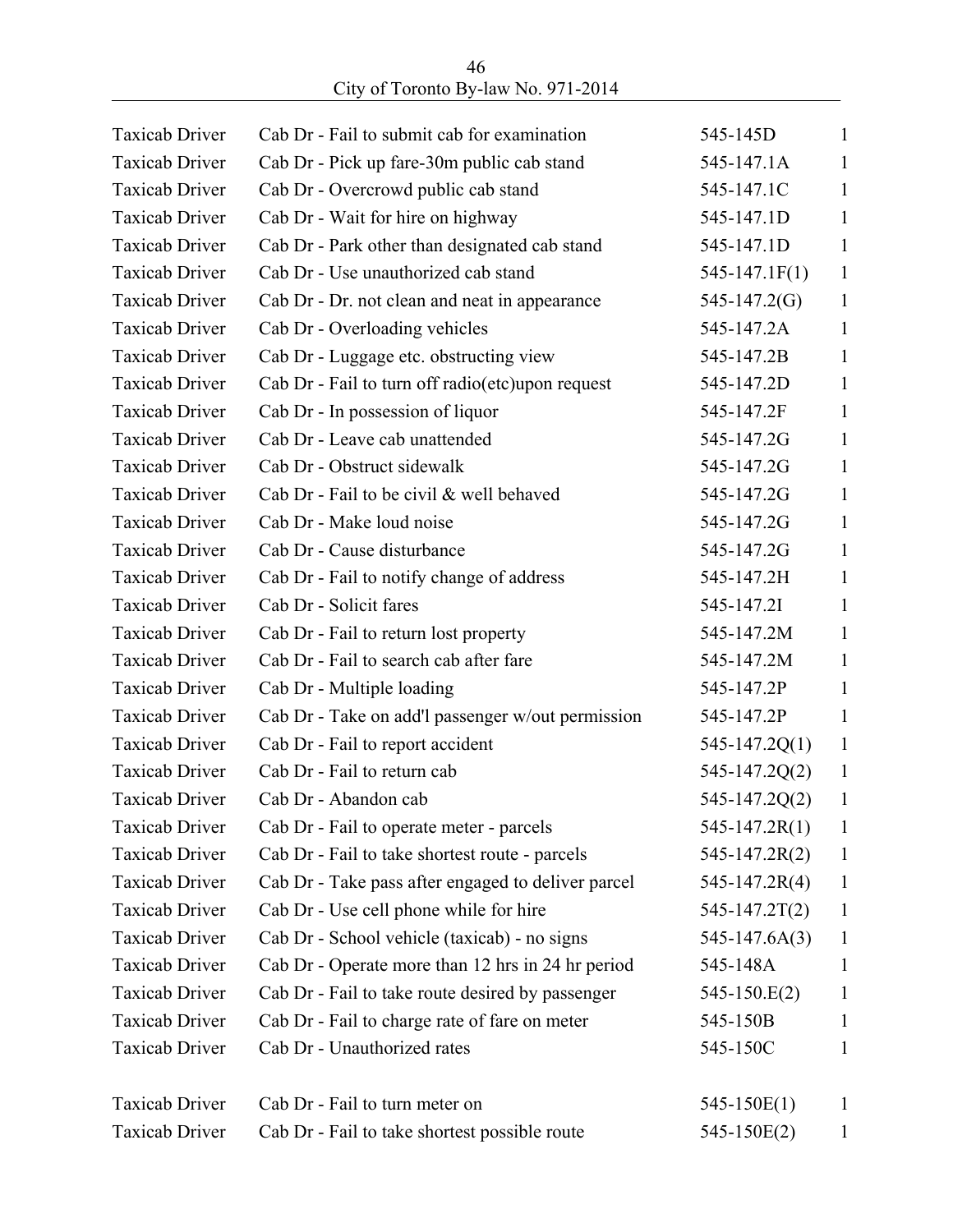| City of Toronto By-law No. 971-2014 |  |
|-------------------------------------|--|

| <b>Taxicab Driver</b> | Cab Dr - Fail turn on meter                         | 545-150E(3)       | $\mathbf{1}$   |
|-----------------------|-----------------------------------------------------|-------------------|----------------|
| <b>Taxicab Driver</b> | Cab Dr - Fail to turn on meter (airport run)        | 545-150E(4)       | $\mathbf{1}$   |
| <b>Taxicab Driver</b> | Cab Dr - Fail to turn on meter 5km within City      | 545-150E(6)       | $\mathbf{1}$   |
| <b>Taxicab Driver</b> | Cab Dr - Charge fare while meter not engaged        | 545-150E(7)       | 1              |
| <b>Taxicab Driver</b> | Cab Dr - Fail to call attention to meter            | 545-150F          | $\mathbf{1}$   |
| <b>Taxicab Driver</b> | Cab Dr - Make charge for drivers incompetency       | 545-150G          | $\mathbf{1}$   |
| <b>Taxicab Driver</b> | Cab Dr - Fail to keep change                        | 545-1501          | $\mathbf{1}$   |
| <b>Taxicab Driver</b> | Cab Dr - Act as agent not in accordance w/By-law    | 545-152.4E        | $\mathbf{1}$   |
| <b>Taxicab Driver</b> | Cab Dr - Fail to file lease (agent)                 | $545 -$           | $\mathbf{1}$   |
|                       |                                                     | 152.5B(10)        |                |
| <b>Taxicab Driver</b> | Cab Dr - Request additional lease charges           | $545 - 152.5B(5)$ | $\mathbf{1}$   |
| <b>Taxicab Driver</b> | Cab Dr - Sub-lease cab                              | $545 - 152.5D(1)$ | $\mathbf{1}$   |
| <b>Taxicab Driver</b> | Cab Dr - Enter into lease not accordance w/By-law   | 545-152.5E        | $\mathbf{1}$   |
| <b>Taxicab Driver</b> | Cab Dr - No photograph                              | 545-141.1A        |                |
| <b>Taxicab Driver</b> | Cab Dr - Photograph not in approved location        | 545-141.1A        |                |
| <b>Taxicab Driver</b> | Cab Dr - Fail to affix "smoking not permitted"      | $545 - 141.1B(7)$ |                |
| <b>Taxicab Driver</b> | Cab Dr - Exhibit no., sign, card other than appr.   | 545-141.1C        |                |
| <b>Taxicab Driver</b> | Cab Dr - No bill of rights                          | 545-141.1F        |                |
| <b>Taxicab Driver</b> | Cab Dr - Bill of rights not in approved location    | 545-141.1F        |                |
| <b>Taxicab Driver</b> | Cab Dr - Operate cab w/out camera decal             | 545-142F          |                |
| <b>Taxicab Driver</b> | Cab Dr - Fail to take proper care of goods          | 545-147.2L        |                |
| <b>Taxicab Driver</b> | Cab Dr - No operator log                            | 545-147A          |                |
| <b>Taxicab Driver</b> | Cab Dr - Improper operator log                      | 545-147A          |                |
| <b>Taxicab Driver</b> | Cab Dr - Fail to record starting/ending information | 545-147B          |                |
| <b>Taxicab Driver</b> | Cab Dr - No tariff card                             | 545-150J          |                |
| Taxicab Driver        | Cab Dr - Fail to have tariff card holder            | 545-150J          |                |
| <b>Taxicab Driver</b> | Cab Dr - Fail to give receipt                       | 545-150L          |                |
| <b>Taxicab Owner</b>  | Cab Own - Drive while under suspension              | 545-139.1         | 2              |
| Taxicab Owner         | Cab Own - No valid provincial driver's license      | 545-139.1         | 2              |
| Taxicab Owner         | Cab Own - Hire unlicensed cab driver                | 545-139.2B        | $\overline{2}$ |
| Taxicab Owner         | Cab Own - Cab not equipped with seat belts          | 545-144.1A        | 2              |
| Taxicab Owner         | Cab Own - Use child safety lock w/o authorization   | 545-144.2D        | $\overline{2}$ |
| <b>Taxicab Owner</b>  | Cab Own - Cab not free from mechanical defects      | $545 - 144C(6)$   | 2              |
| Taxicab Owner         | Cab Own - Not free from mechanical defects (agent)  | $545 - 144C(6)$   | $\overline{c}$ |
| Taxicab Owner         | Cab Own - Smoke while carrying passenger            | $545 - 147.2C(1)$ | $\overline{2}$ |
| Taxicab Owner         | Cab Own - Consume liquor in charge of cab           | 545-147.2F        | $\overline{2}$ |
| Taxicab Owner         | Cab Own - Use of liquor apparent                    | 545-147.2F        | 2              |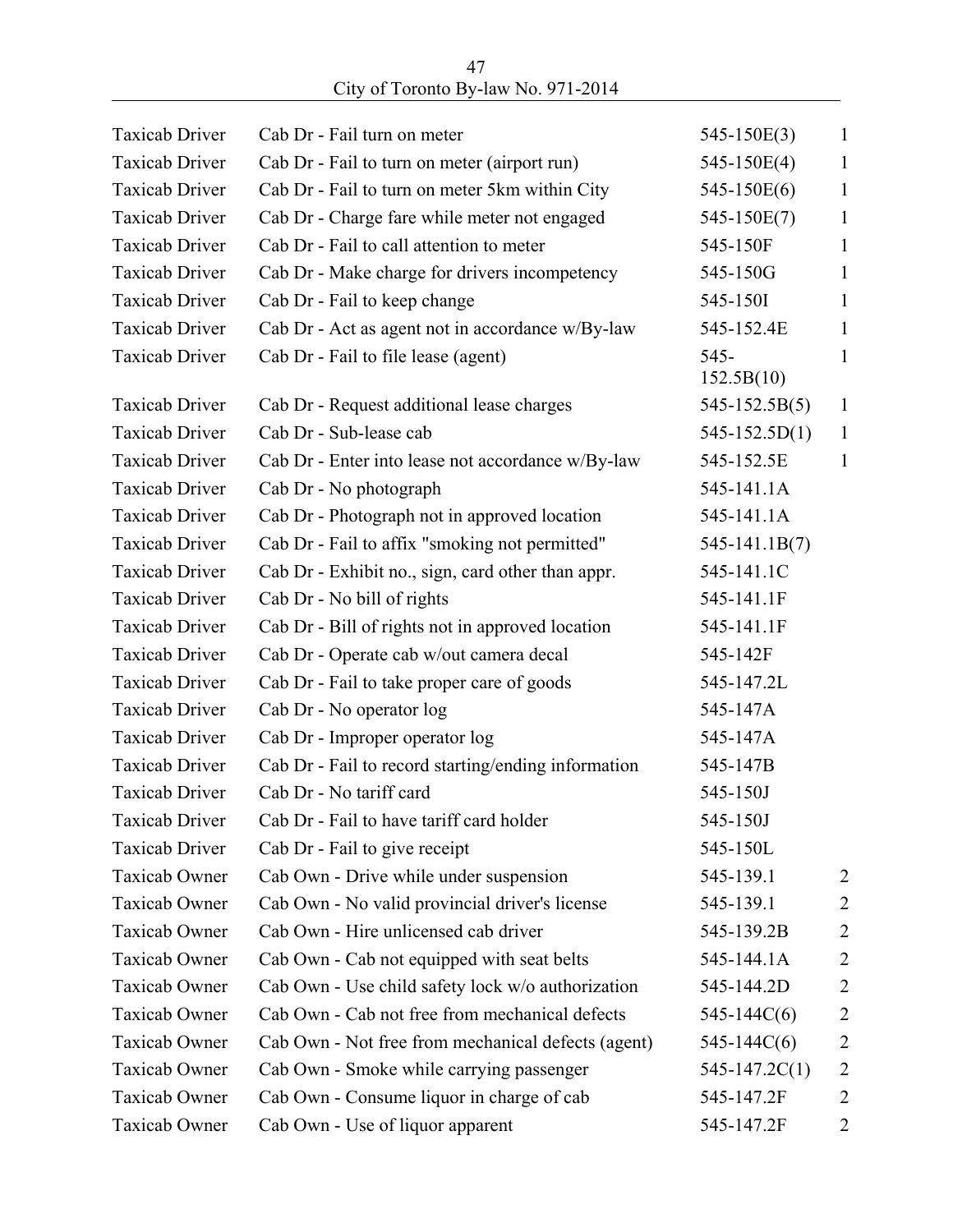| 48                                  |  |
|-------------------------------------|--|
| City of Toronto By-law No. 971-2014 |  |

| <b>Taxicab Owner</b> | Cab Own - Soliciting acts of prostitution          | 545-147.2N             | $\overline{2}$ |
|----------------------|----------------------------------------------------|------------------------|----------------|
| <b>Taxicab Owner</b> | Cab Own - Refuse to serve first person             | 545-147.5A             | $\overline{2}$ |
| Taxicab Owner        | Cab Own - Overload vehicle re: children            | $545 - 147.6A(1)$      | $\overline{2}$ |
| <b>Taxicab Owner</b> | Cab Own - Permit untrained accessible cab driver   | 545-152B               | $\overline{2}$ |
| Taxicab Owner        | Cab Own (Accessible) - Employ unlicensed driver    | $545 - 152B(4)$        | $\overline{2}$ |
| Taxicab Owner        | Cab Own - No licence                               | $545 - 2A(9)$          | $\overline{2}$ |
| <b>Taxicab Owner</b> | Cab Own - Fail to produce license                  | 545-139.2E             | $\mathbf{1}$   |
| Taxicab Owner        | Cab Own - Permit cab used when not owned by him    | 545-139.2F             | $\mathbf{1}$   |
| <b>Taxicab Owner</b> | Cab Own - Unsealed taximeter                       | $545 - 140A(6)$        | $\mathbf{1}$   |
| Taxicab Owner        | Cab Own - Operate cab with defective meter         | $545 - 140A(7)$        | $\mathbf{1}$   |
| <b>Taxicab Owner</b> | Cab Own - Taximeter not approved                   | $545 - 140A(8)$        | $\mathbf{1}$   |
| <b>Taxicab Owner</b> | Cab Own - Taxi meter light not visible             | $545 - 140A(9)$        | $\mathbf{1}$   |
| Taxicab Owner        | Cab Own - Post light not illuminated               | $545 - 140B(1)$        | $\mathbf{1}$   |
| Taxicab Owner        | Cab Own - Post light illuminated                   | $545 - 140B(2)$        | 1              |
| Taxicab Owner        | Cab Own - Meter not connected to roof light        | $545 - 140C(4)$        | $\mathbf{1}$   |
| Taxicab Owner        | Cab Own - Fail to display plate                    | $545 - 141.1B(1)$      | $\mathbf{1}$   |
| Taxicab Owner        | Cab Own - No cab number(s) on side of vehicle      | 545-141.1B(2)          | $\mathbf{1}$   |
| Taxicab Owner        | Cab Own - No roof light                            | $545 - 141.1B(5)$      | $\mathbf{1}$   |
| Taxicab Owner        | Cab Own - Roof sign indicate brokerage not with    | $545-$<br>141.1B(5)(b) | 1              |
| Taxicab Owner        | Cab Own - Roof sign not in good repair             | 545-<br>141.1B(5)(c)   | $\mathbf{1}$   |
| <b>Taxicab Owner</b> | Cab Own - No cyclops light                         | $545 - 141.1B(6)$      | $\mathbf{1}$   |
| Taxicab Owner        | Cab Own - Exhibit unapproved number, sign or card  | 545-141.1C             | $\mathbf{1}$   |
| Taxicab Owner        | Cab Own - Unapproved colour scheme                 | 545-141.1D             | $\mathbf{1}$   |
| Taxicab Owner        | Cab Own - Fail to maintain cab markings            | 545-141.1E             | $\mathbf{1}$   |
| <b>Taxicab Owner</b> | Cab Own - Unauthorized advertising                 | 545-141A               | $\mathbf{1}$   |
| Taxicab Owner        | Cab Own - Plate obscured by advertising            | $545 - 141D(4)$        | $\mathbf{1}$   |
| Taxicab Owner        | Cab Own - Fail provide/maintain functioning els    | $545 - 142B(1)$        | 1              |
| <b>Taxicab Owner</b> | Cab Own - Fail provide/maintain functioning camer  | $545 - 142B(2)$        | $\mathbf{1}$   |
| Taxicab Owner        | Cab Own - Fail provide/maintain functioning gps    | 545-142C               | 1              |
| <b>Taxicab Owner</b> | Cab Own - Permit vehicle operate not accdg 142.B   | 545-142D               | 1              |
| Taxicab Owner        | Cab Own - Operate/permit cab w/out camera decal    | 545-142F               | 1              |
| <b>Taxicab Owner</b> | Cab Own - Fail ensure seat belts visible/convenien | 545-144.1B             | 1              |
| Taxicab Owner        | Cab Own - Operate cab without air-conditioning     | 545-144.3A             | $\mathbf{1}$   |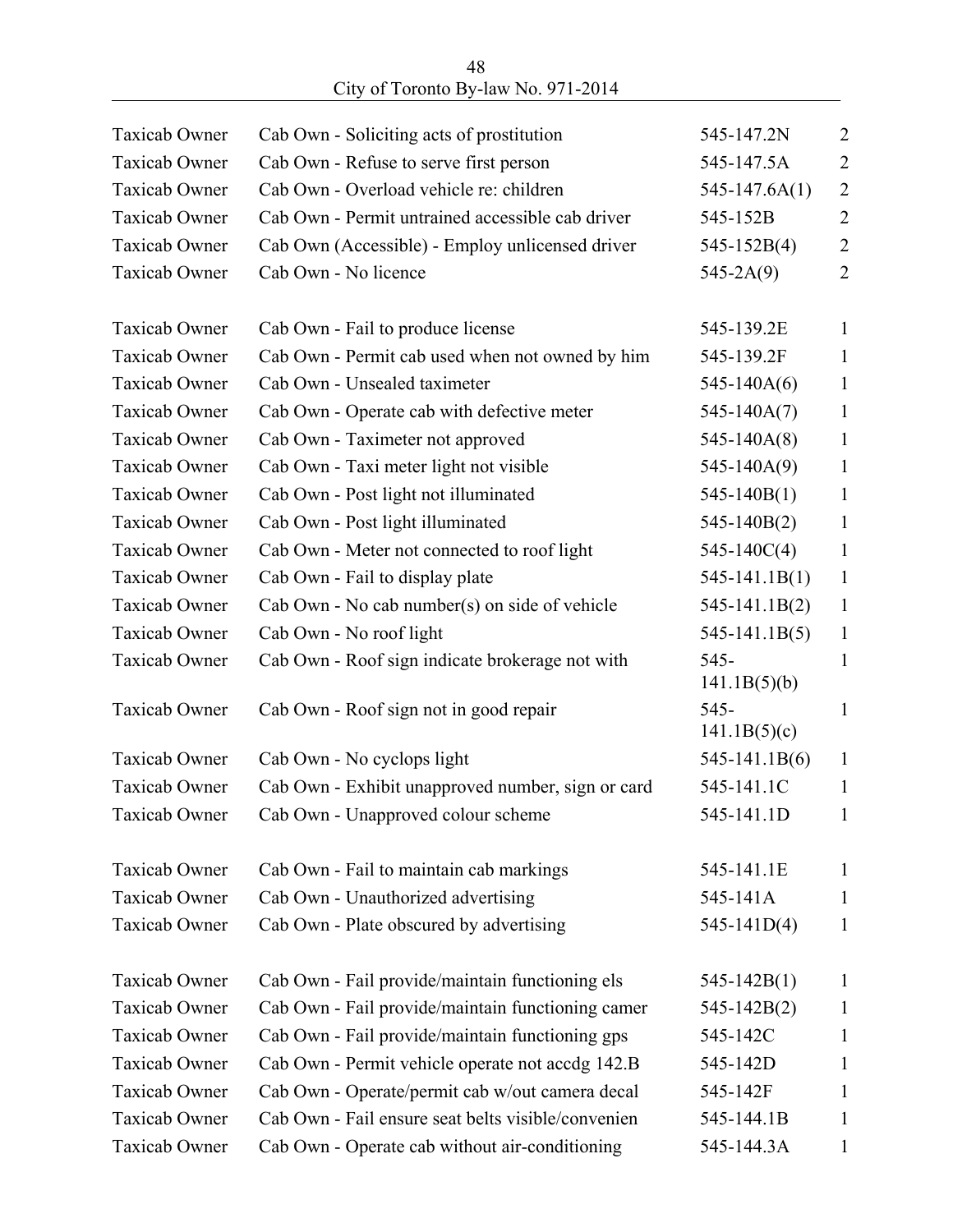| Taxicab Owner        | Cab Own - Operate cab without heating system       | 545-144.3A        | $\mathbf{1}$ |
|----------------------|----------------------------------------------------|-------------------|--------------|
| Taxicab Owner        | Cab Own - Fail to activate air conditioning        | 545-144.3B        | $\mathbf{1}$ |
| Taxicab Owner        | Cab Own - Fail to activate heating system          | 545-144.3B        | $\mathbf{1}$ |
| <b>Taxicab Owner</b> | Cab Own - Vehicle not submitted for approval       | $545 - 144A(1)$   | $\mathbf{1}$ |
| Taxicab Owner        | Cab Own - Vehicle not registered with ML&S         | $545 - 144A(2)$   | 1            |
| Taxicab Owner        | Cab Own - No spare tire                            | $545 - 144C(1)$   | $\mathbf{1}$ |
| Taxicab Owner        | Cab Own - Cab not clean (ext)                      | $545 - 144C(2)$   | 1            |
| Taxicab Owner        | Cab Own - Cab not in good repair (ext.)            | $545 - 144C(3)$   | $\mathbf{1}$ |
| Taxicab Owner        | Cab Own - Cab not clean (interior)                 | $545 - 144C(4)$   | 1            |
| Taxicab Owner        | Cab Own - Cab not in good repair (int.)            | $545 - 144C(5)$   | $\mathbf{1}$ |
| <b>Taxicab Owner</b> | Cab Own - Cab plate not affixed to vehicle         | $545 - 144C(7)$   | 1            |
| <b>Taxicab Owner</b> | Cab Own - Use cab before re-examination            | 545-145.1A        | $\mathbf{1}$ |
| <b>Taxicab Owner</b> | Cab Own - Fail to submit cab for examination       | 545-145A          | 1            |
| <b>Taxicab Owner</b> | Cab Own - Pick fare within 30m of public cab stand | 545-147.1A        | $\mathbf{1}$ |
| <b>Taxicab Owner</b> | Cab Own - Overcrowd public cab stand               | 545-147.1C        | 1            |
| <b>Taxicab Owner</b> | Cab Own - Wait for hire on highway                 | 545-147.1D        | $\mathbf{1}$ |
| Taxicab Owner        | Cab Own - Park other than designated cab stand     | 545-147.1D        | 1            |
| <b>Taxicab Owner</b> | Cab Own - Use unauthorized cab stand               | $545 - 147.1F(1)$ | $\mathbf{1}$ |
| Taxicab Owner        | Cab Own - Overloading vehicles                     | 545-147.2A        | 1            |
| Taxicab Owner        | Cab Own - Luggage, etc. obstructing view           | 545-147.2B        | $\mathbf{1}$ |
| Taxicab Owner        | Cab Own - Fail to turn off radio on request        | 545-147.2D        | 1            |
| Taxicab Owner        | Cab Own - In possession of liquor                  | 545-147.2F        | 1            |
| <b>Taxicab Owner</b> | Cab Own - Cab unattended                           | 545-147.2G        | 1            |
| Taxicab Owner        | Cab Own - Not neat & clean in appearance           | 545-147.2G        | $\mathbf{1}$ |
| Taxicab Owner        | Cab Own - Obstruct sidewalk                        | 545-147.2G        | $\mathbf{1}$ |
| <b>Taxicab Owner</b> | Cab Own - Fail to be civil & well behaved          | 545-147.2G        | $\mathbf{1}$ |
| Taxicab Owner        | Cab Own - Make loud noise                          | 545-147.2G        | 1            |
| Taxicab Owner        | Cab Own - Cause disturbance                        | 545-147.2G        | $\mathbf{1}$ |
| Taxicab Owner        | Cab Own - Fail to notify change of address         | 545-147.2H        | $\mathbf{1}$ |
| Taxicab Owner        | Cab Own - Solicit fares                            | 545-147.2I        | $\mathbf{1}$ |
| Taxicab Owner        | Cab Own - Fail to take proper care of goods        | 545-147.2L        | 1            |
| <b>Taxicab Owner</b> | Cab Own - Fail to search cab after fare            | 545-147.2M        | $\mathbf{1}$ |
| Taxicab Owner        | Cab Own - Fail to return lost property             | 545-147.2M        | 1            |
| Taxicab Owner        | Cab Own - Multiple loading                         | 545-147.2P        | $\mathbf{1}$ |
| Taxicab Owner        | Cab Own - Take add'l passenger without permission  | 545-147.2P        | 1            |
| Taxicab Owner        | Cab Own - Fail to operate meter - parcels          | $545 - 147.2R(1)$ | $\mathbf{1}$ |
| Taxicab Owner        | Cab Own - Fail to take shortest route - parcel     | $545 - 147.2R(2)$ | 1            |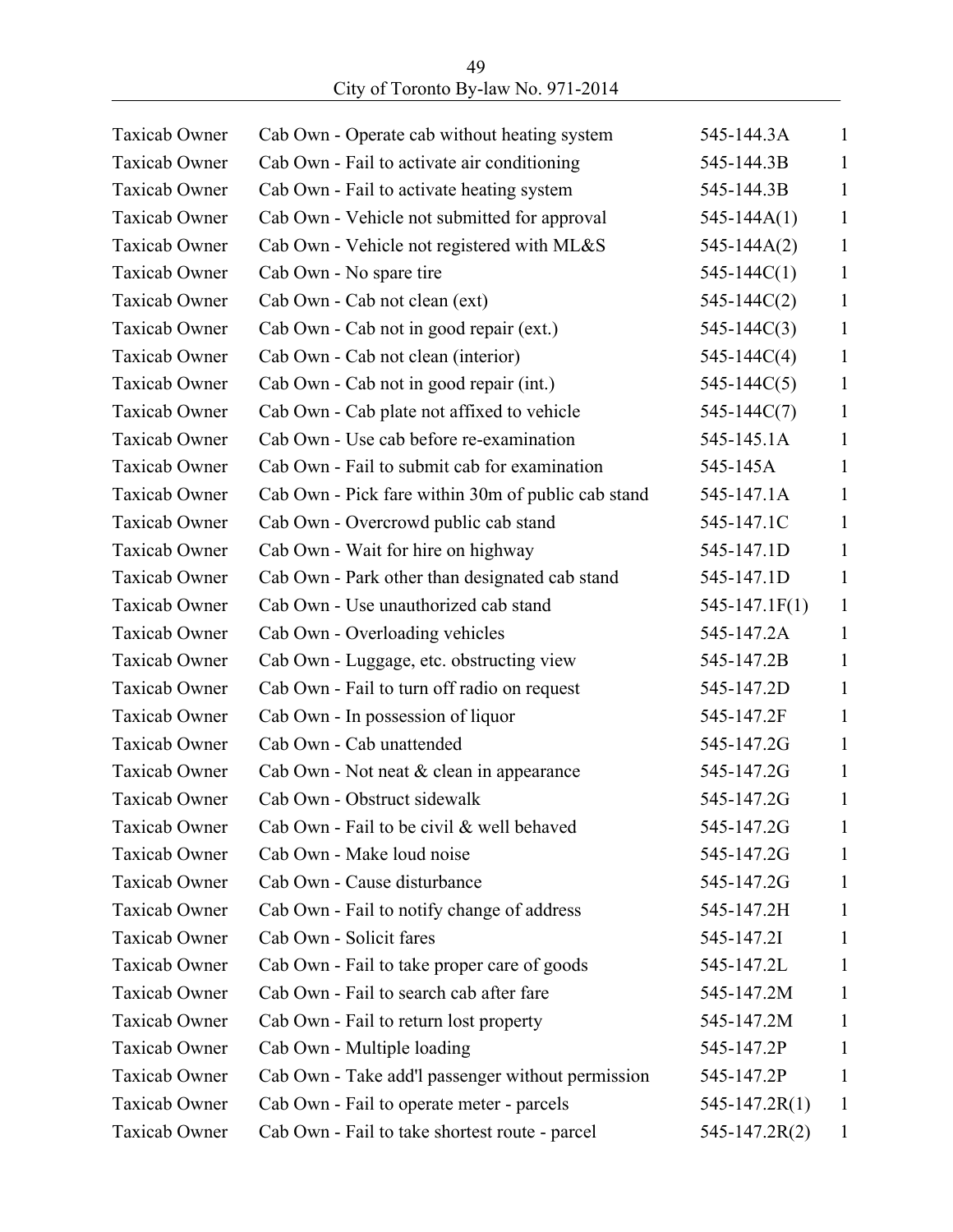| Taxicab Owner        | Cab Own - Take pass - engaged to deliver parcel                | $545 - 147.2R(4)$     | $\mathbf{1}$ |
|----------------------|----------------------------------------------------------------|-----------------------|--------------|
| <b>Taxicab Owner</b> | Cab Own - Use cell phone while for hire                        | $545 - 147.2T(2)$     | $\mathbf{1}$ |
| Taxicab Owner        | Cab Own - School vehicle (cab) - no signs                      | $545 - 147.6A(3)$     | $\mathbf{1}$ |
| <b>Taxicab Owner</b> | Cab Own - Fail to keep operator log                            | 545-147A              | $\mathbf{1}$ |
| Taxicab Owner        | Cab Own - Permit driver who has not provided operator<br>log   | 545-147C              | $\mathbf{1}$ |
| <b>Taxicab Owner</b> | Cab Own - Fail to keep operator log 12 months                  | 545-147D              | $\mathbf{1}$ |
| <b>Taxicab Owner</b> | Cab Own - Permit dr oper. more than 12hrs in 24hrs             | 545-148A              | $\mathbf{1}$ |
| Taxicab Owner        | Cab Own - Fail to charge rate on meter                         | 545-150B              | $\mathbf{1}$ |
| Taxicab Owner        | Cab Own - Unauthorized rates                                   | 545-150C              | $\mathbf{1}$ |
| <b>Taxicab Owner</b> | Cab Own - Fail to turn meter on                                | $545 - 150E(1)$       | $\mathbf{1}$ |
| <b>Taxicab Owner</b> | Cab Own - Fail to take shortest possible route                 | 545-150E(2)           | $\mathbf{1}$ |
| <b>Taxicab Owner</b> | Cab Own - Fail to take route desired by passenger              | 545-150E(2)           | $\mathbf{1}$ |
| Taxicab Owner        | Cab Own - Fail to turn on meter beyond City                    | 545-150E(3)           | $\mathbf{1}$ |
| Taxicab Owner        | Cab Own - Fail to turn on meter (airport run)                  | 545-150E(4)           | $\mathbf{1}$ |
| Taxicab Owner        | Cab Own - Fail to turn on meter 5km within City                | 545-150E(6)           | 1            |
| Taxicab Owner        | Cab Own - Charge fare while meter not engaged                  | 545-150E(7)           | $\mathbf{1}$ |
| Taxicab Owner        | Cab Own - Fail to call passengers attn to meter                | 545-150F              | 1            |
| Taxicab Owner        | Cab Own - Make charge for drivers incompetency                 | 545-150G              | $\mathbf{1}$ |
| Taxicab Owner        | Cab Own - Fail to keep change for \$20                         | 545-1501              | 1            |
| Taxicab Owner        | Cab Own - Fail to maintain custody and control - TTL           | 545-152.1A            | $\mathbf{1}$ |
| <b>Taxicab Owner</b> | Cab Own - Fail to maintain custody and control -<br>Ambassador | 545-152.2A            | 1            |
| <b>Taxicab Owner</b> | Cab Own - Fail to maintain custody and control -<br>Standard   | 545-152.3B            | $\mathbf{1}$ |
| Taxicab Owner        | Cab Own - Act as agent without permission                      | 545-152.4E            | 1            |
| Taxicab Owner        | Cab Own - Fail to file lease (agent)                           | $545 -$<br>152.5B(10) | 1            |
| <b>Taxicab Owner</b> | Cab Own - Sub-lease cab                                        | $545 - 152.5D(2)$     | $\mathbf{1}$ |
| Taxicab Owner        | Cab Own - Be party to sub-lease of cab                         | $545 - 152.5D(3)$     | $\mathbf{1}$ |
| Taxicab Owner        | Cab Own - Enter into lease not accrdg with By-law              | 545-152.5E            | $\mathbf{1}$ |
| <b>Taxicab Owner</b> | Cab Own - Unauthorized lease remuneration                      | 545-152.6D            | 1            |
| <b>Taxicab Owner</b> | Cab Own - Fail to maintain custody and control -<br>Accessible | 545-152A              | $\mathbf{1}$ |
| Taxicab Owner        | Cab Own - Fail to keep list of drs - Accessible                | $545 - 152B(3)$       | 1            |
| Taxicab Owner        | Cab Own - Fail to sign letter of employment                    | 545-137.2B            |              |
| Taxicab Owner        | Cab Own - Taximeter - fail to record income                    | $545 - 140A(10)$      |              |
|                      |                                                                |                       |              |